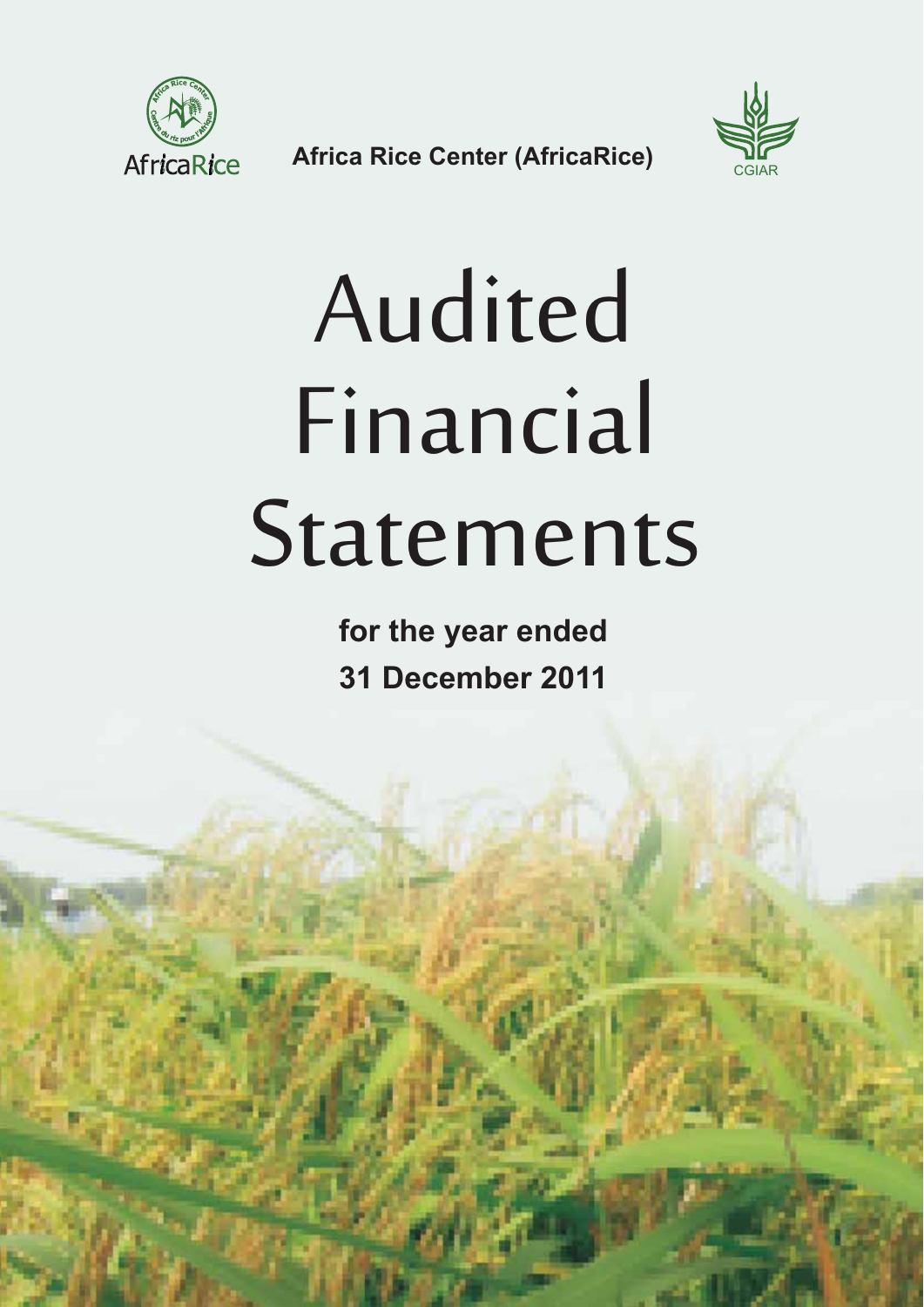# **Audited Financial Statements** for the year ended 31 December 2011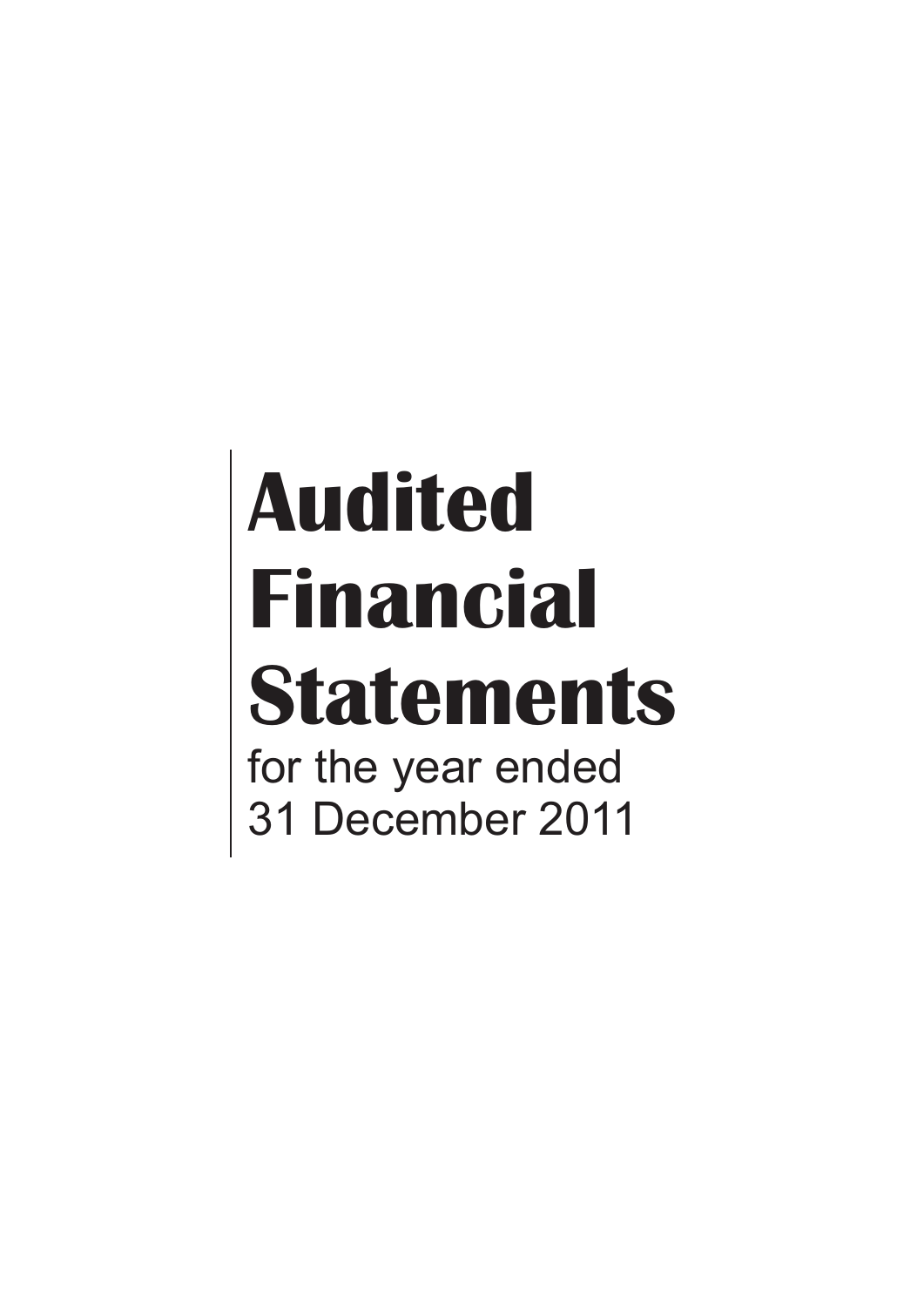

# **STATEMENT OF THE BOARD CHAIR YEAR ENDED 31 DECEMBER 2011**

The Board of Trustees of the Africa Rice Center (AfricaRice) is pleased with the continued improvements in the financial health and stability of the Center during the financial year ended on 31 December 2011 in spite of challenges posed by the funding uncertainties caused by the implementation of the new funding procedures through the CGIAR fund office. These uncertainties run through to the third and even fourth quarter for some unconfirmed program funds. The Board is pleased to note that even under such difficult circumstances, AfricaRice ended up with a positive result by closing with a surplus of \$1.191 million for the year-ended 31 December 2011. The Board wishes to commend the management for the sound and prudent manner in which it has managed the Center's resources in accordance with Board-approved program of work and budget.

The Board of Trustees met two times during the year 2011. The full Board met at St Louis, Station in Senegal, during the month of March and later the Executive and Finance Committee (EFC) of the Board met in Cotonou, in October 2011. The total revenue during the year increased by US\$ 0.350 million to US\$22.381 million, up from US\$22.031 million in 2010. The net expenditure increased by US\$ 1.359 million to US\$21.190 million up from US\$19.831million in 2010. This resulted in a surplus of US\$1.191 million and increased the Center's net assets. The Center's Net Assets increased from US\$10.798 million at end of 2010 to US\$11.989 million at end of 2011. Out of this increase, an amount of US\$ 0.536 million was set aside as "Designated Net Assets" to support future capital replacement. This increase was mainly due to a combination of revenue recognition of member states receipts from 2010, US\$ 0.493 million and bilateral unrestricted grants received from Australia and Belgium during the year.

#### **Other Indicators of Financial Health**

The Center's liquidity and reserve indicator levels have risen to 222 days, from 195 days in 2010. It is the sixth consecutive year that this financial indicator is above CGIAR recommended level. Indirect cost recoveries from projects increased from US\$1.685 million to US\$2.166. The audited Indirect Cost Rate for AfricaRice reduced further to 13.8% during the year, down from 16.4% in 2010.

Restricted Receivables to Restricted Payables from donors ratio increased from 1.73 to 3.59 which exceeds the CG recommended level of (less that 1). This is explained by the level of unsettled donor debts resulting from the delayed implementation of the new funding processes within the CGAIR System. Like all CGIAR Centers in 2011, AfricaRice had to resort to pre-financing to maintain adequate level of research activities for on-going projects, pending disbursement of funds through the new funding mechanisms.

#### **Risk Management**

The Board approved a risk management statement at its 26<sup>th</sup> session in March 2006 and continues to monitor and manage identified risks as related to their likely impact and probability of occurrence. The Board, in close consultation with the Director General, sets the risk appetite for the Center.

### **Fiduciary Responsibility**

The Board recognizes its fiduciary responsibility for the financial statements of the center as well as in setting the overall strategy for the center and following up on its implementation in accordance with agreed policies, timelines and output/outcomes.

| Address / Adresse           | Telephone / Téléphone | Fax / Télécopieur   | E-mail / Courrier éléctronique | Web Site / Site Internet |
|-----------------------------|-----------------------|---------------------|--------------------------------|--------------------------|
| 01 B.P. 2031 Cotonou, Bénin | (229) 21 35 01 88     | $(229)$ 21 35 05 56 | AfricaRice@cgiar.org           | www.AfricaRice.org       |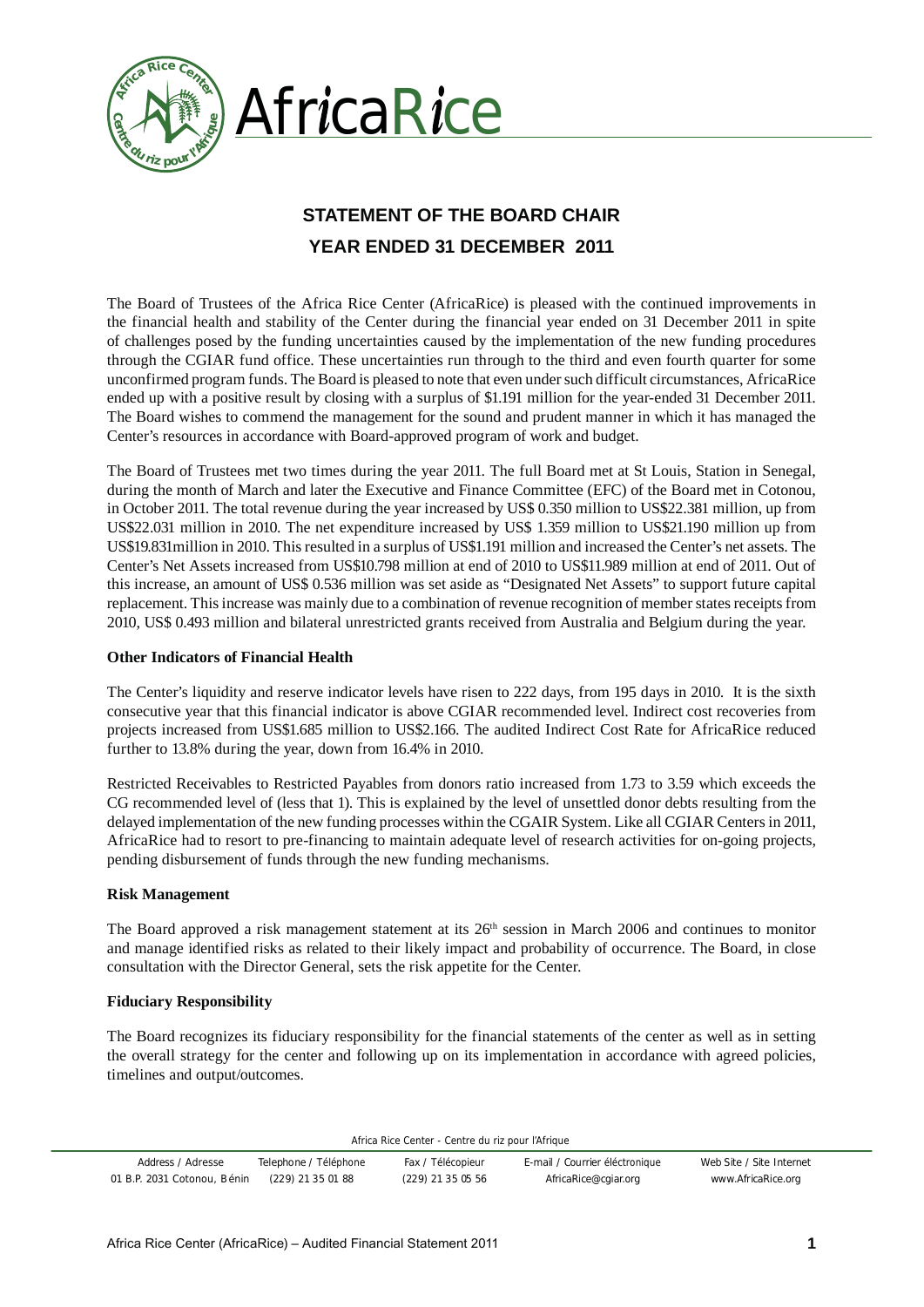

### **AfricaRice Strategy, Global Rice Science Partnership (GRiSP), and Climate Change, Agriculture and Food Security (CCAFS) CGIAR Programs**

The Board congratulates the leadership and management of AfricaRice for developing the AfricaRice Center Strategy for 2011-2020 the Global Rice Science Partnership (GRiSP) as the first Consortium Research Program of the CGIAR, and for successfully implementing the 2011 work plans and activities related to the GRiSP program. The GRiSP is the result of the continuing effective partnership of AfricaRice with the International Rice Research Institute (IRRI) and the International Center for Tropical Agriculture (CIAT). AfricaRice as a member of the CCAFS also received funds allocations from this CRP in late 2011 and was able to carry out some related activities during the year.

### **Appreciation**

On behalf of the Board of Trustees, I would like to thank the management and staff for their dedication and commitment in continuing the provision of corporate services to the International Institute of Tropical Agriculture (IITA), Bioversity International and the International Potato Center (CIP) offices for their West Africa activities in our Cotonou research station during the course of the year. I would also like to put on record our sincere appreciation to our member states, donors, collaborating national and international institutions and the CGIAR partners for their continued support and cooperation towards meeting the mission of the Center, which is aimed at alleviating poverty and enhancing income of resource-poor farmers in Africa.

 $\sim$ 

**Peter J. Matlon**  *Chairman, Board of Trustees*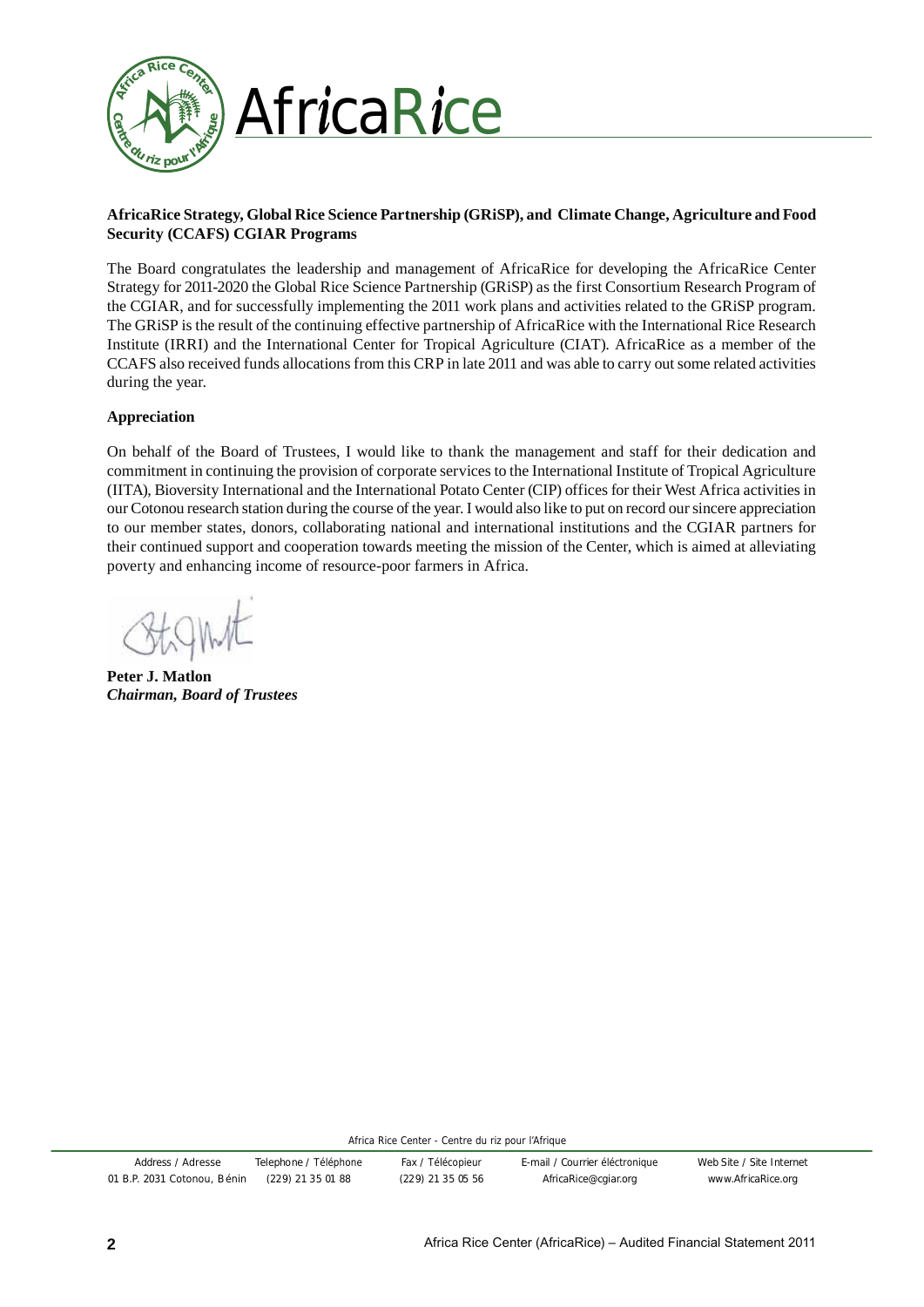

# **BOARD STATEMENT ON RISK MANAGEMENT YEAR ENDED 31 DECEMBER 2011**

The Board of Trustees of the Africa Rice Center (AfricaRice) has the responsibility for ensuring that an appropriate mechanism is in place for Center-wide risk management in order to ensure the achievement of the Center's research objectives. These risks include strategic, operational, financial and reputational elements that are inherent to the nature, *modus operandi* and locations of the Center's activities. These risks evolve over time owing to the environment in which the Center operates. There is potential for negative impact arising from inadequate or failed internal processes, systems, human factors and/or external events.

Most critical risks include:

- Irrelevant priorities and poor strategy resulting in low impact science (and therefore inappropriate technology);
- Misallocation of scientific efforts from agreed priorities;
- Loss of reputation for scientific excellence and integrity;
- Research disruption and information system failure;
- Financial liquidity problems;
- Transaction processing failures;
- Loss of assets, including information assets;
- Failure to recruit, retain and effectively utilize qualified and experienced staff;
- Failures in staff health and safety systems;
- Failures in the execution of Center's legal and fiduciary responsibilities; and
- Failure on the part of donors to make appropriate level of investments to support research.

The Board has adopted a risk management policy – communicated to all staff – that includes a framework by which the Center's management identifies, evaluates and prioritizes risks and opportunities across the organization; develops risk mitigation strategies which balance benefits with costs; monitors the implementation of these strategies; and periodically reports to the Board on results. This process draws upon risk assessments and analysis prepared by the staff of the Center's business units, internal auditors, Center-commissioned external reviewers and the external auditors.

The risk assessments also incorporate the results of collaborative risk assessments with other CGIAR Centers, System Office components, and other entities in relation to shared risks arising from jointly managed activities. The risk management framework seeks to draw upon best practices, as promoted in codes and standards promulgated in a number of CGIAR member countries. It is subject to ongoing review as part of the Center's continuous improvement efforts.

Risk mitigation strategies include the implementation of systems of internal controls, which, by their nature, are designed to manage rather than eliminate risk. The Center endeavors to manage risk by ensuring that the appropriate infrastructure, control systems and people are in place throughout the organization. Key practices employed in managing risks and opportunities include environmental reviews, clear policies and accountabilities, transaction approval frameworks, financial and management reporting, and the monitoring of metrics designed to highlight

| Address / Adresse           | Telephone / Téléphone | Fax / Télécopieur   | E-mail / Courrier éléctronique | Web Site / Site Internet |
|-----------------------------|-----------------------|---------------------|--------------------------------|--------------------------|
| 01 B.P. 2031 Cotonou, Bénin | (229) 21 35 01 88     | $(229)$ 21 35 05 56 | AfricaRice@cgiar.org           | www.AfricaRice.org       |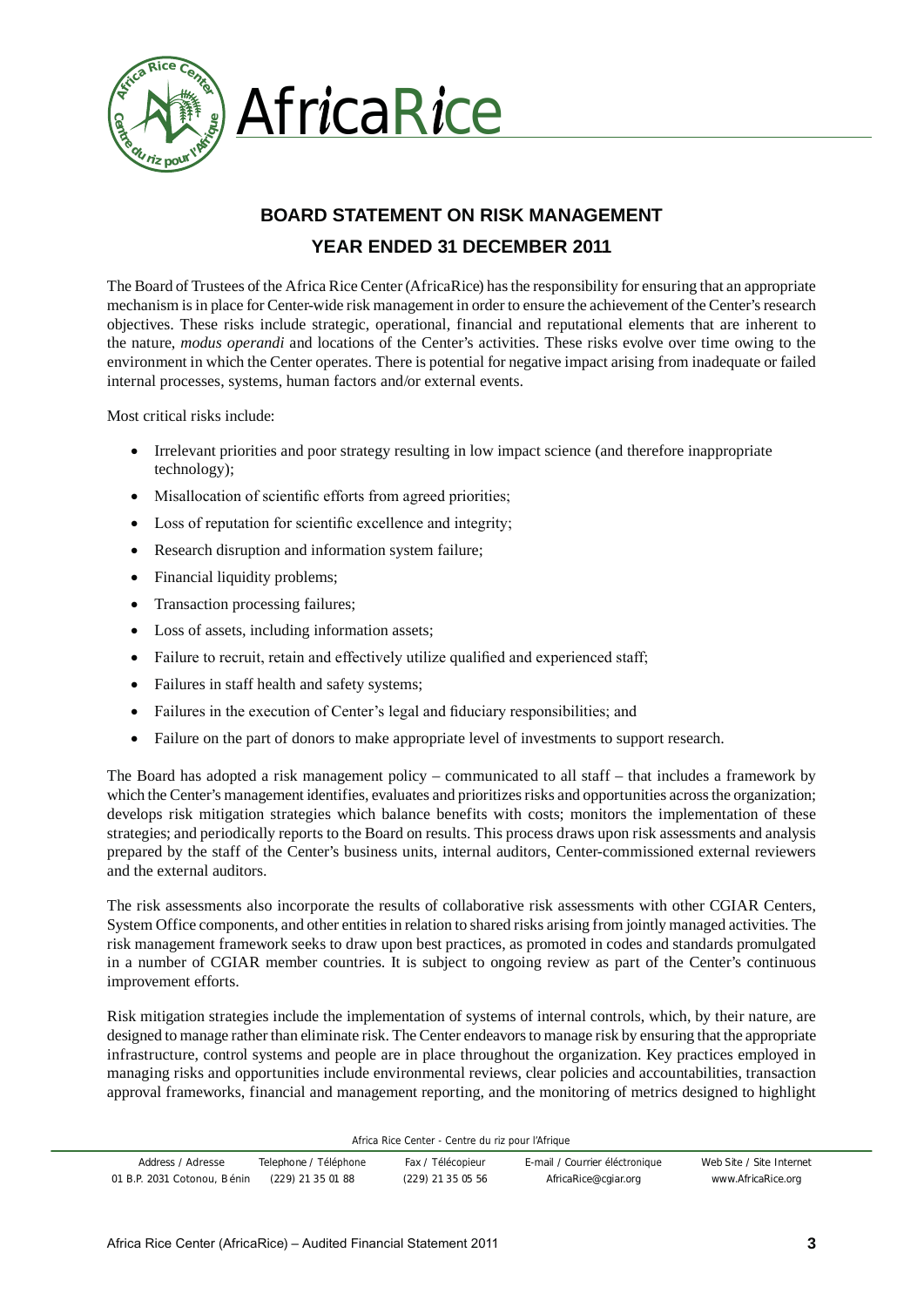

positive or negative performance of individuals and processes across a broad range of key performance areas. The design and effectiveness of the risk management system and internal controls is subject to coordination through a Risk Management Committee and ongoing review by the Center's Internal Audit Unit, which is independent of the operating units, and which reports on the results of its audits directly to the Director General and to the Board through its Audit Committee.

The AfricaRice Board and management have reviewed the implementation of the risk management process during 2011 and the Board is satisfied with the progress made.

The Board has monitored and satisfied themselves of the sound fiscal management of Africa Rice Center (AfricaRice). The Board monitored the effectiveness of internal controls through the interactions with the Internal and External Audit functions that report to the Audit Committee.

**Peter J. Matlon**  *Chairman, Board of Trustees*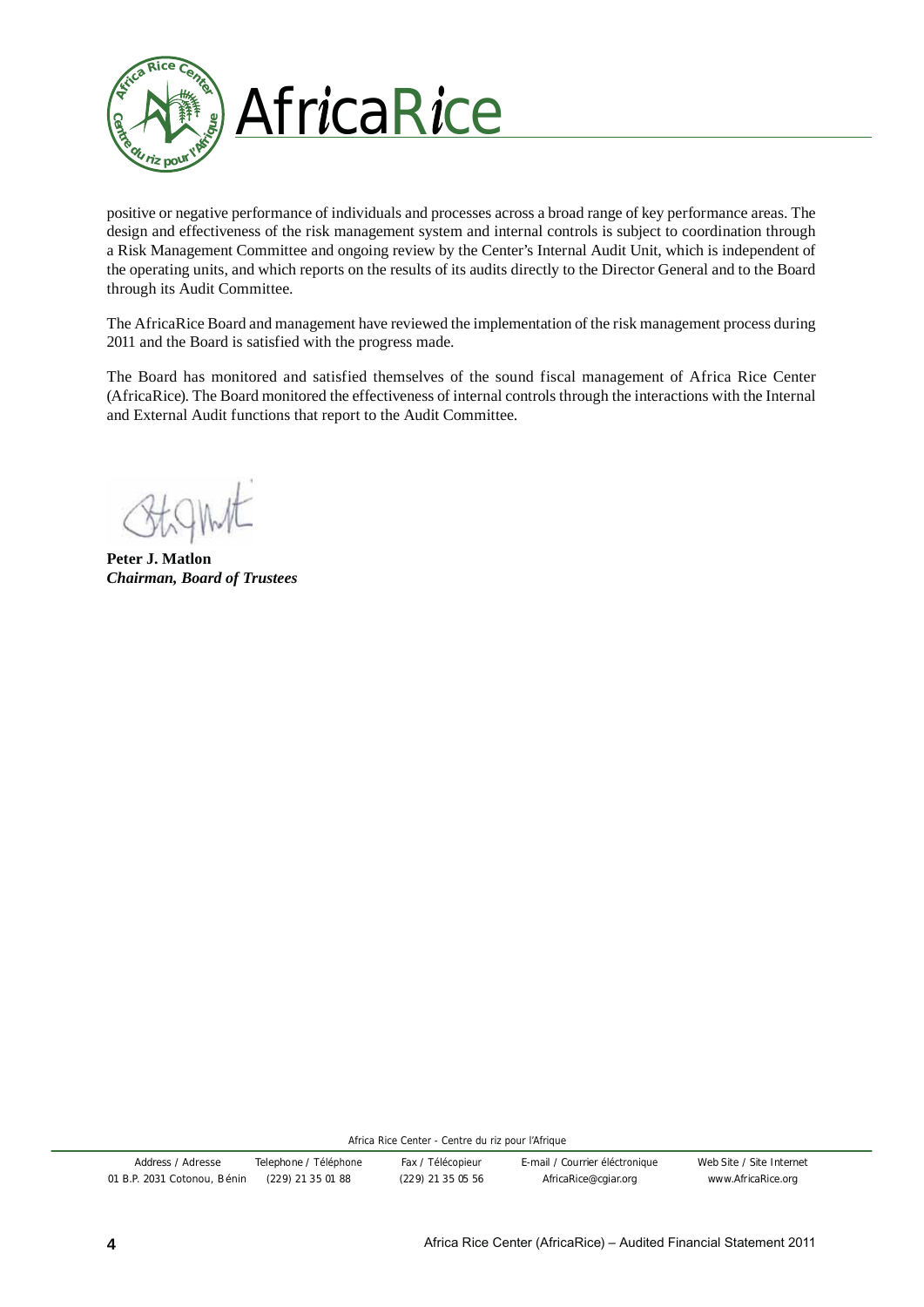

# **CERTIFICATE BY CENTER MANAGEMENT YEAR ENDED 31 DECEMBER 2011**

We have prepared the accompanying financial statements of the Africa Rice Center (AfricaRice) as of 31 December 2011. These financial statements are the responsibility of the Africa Rice Center management, and have been duly presented to the Center's external auditors, Ernst and Young for review.

The Center's management has worked closely with the internal and external auditors to ensure that the financial statements are presented in compliance with the CGIAR Manual, Financial Guideline Number 2.

In accordance with the requirement of Financial Guideline Number 2, the undersigned certify that:

- (i) the financial records of Africa Rice Center have been properly maintained;
- (ii) the financial statements, together with the explanatory notes thereto, comply in full with the provisions of the manual; and that
- (iii) the financial statements and the notes thereto give a true and fair view of the financial position, financial performance and cash flows of the Africa Rice Center.

**Aguibou D Tall Papa Abdoulaye Seck** *Director of Administration and Finance Director General*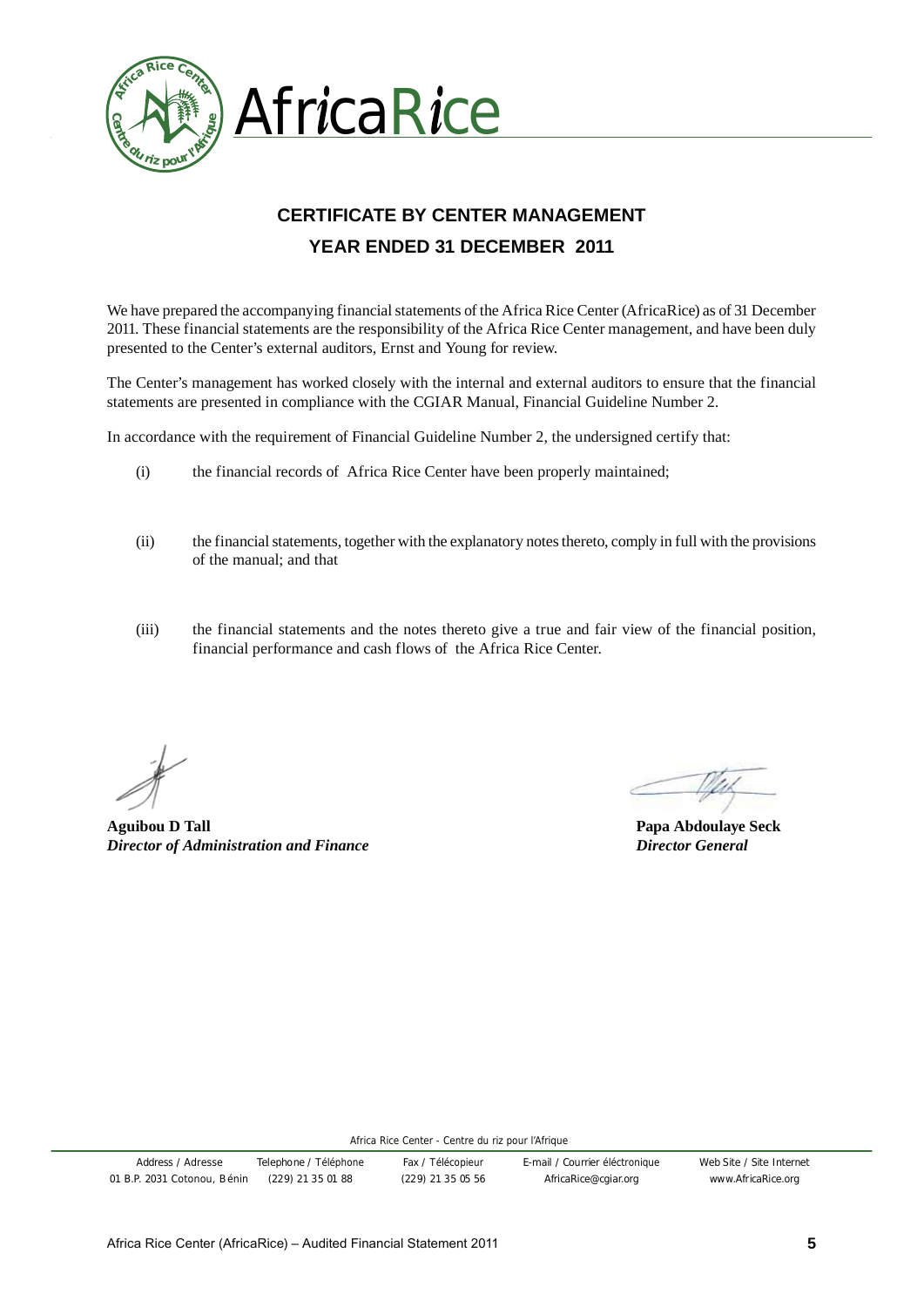

**Ernst & Young** 2A a uu Rad i a 22 arina a ieria el 2 (01) 0 0 Fa 2 (01) 0 1 mail Serice necm ecm

## **REPORT OF THE INDEPENDENT AUDITORS TO THE TRUSTEES OF AFRICA RICE CENTER (AfricaRice)**

#### **Report on the Financial Statements**

We have audited the accompanying financial statements of Africa Rice Center, which comprise the Statement of Financial Position as at December 31, 2011, the Statement of Activities and Statement of Cash flows for the year then ended, and a summary of significant accounting policies and other explanatory notes.

#### **Management's Responsibility for the Financial Statements**

The management is responsible for the preparation and fair presentation of these financial statements in accordance with policies and practices prescribed for International research center seeking assistance from Consultative Group on International Agricultural Research (CGIAR) as described on page 5 of the audited financial statements.

#### **Auditors' Responsibility**

Our responsibility is to express an opinion on these financial statements based on our audit. We conducted our audit in accordance with International Standards on Auditing. Those standards require that we comply with ethical requirements, and plan and perform the audit to obtain reasonable assurance whether the financial statements are free of material misstatement.

An audit involves performing procedures to obtain audit evidence about the amounts and disclosures in the financial statements. The procedures selected depend on the auditor's judgment, including the assessment of the risks of material misstatement of the financial statements, whether due to fraud or error. In making those risk assessments, the auditor considers internal control relevant to the entity's preparation and fair presentation of the financial statements in order to design audit procedures that are appropriate in the circumstances, but not for the purpose of expressing an opinion on the effectiveness of the entity's internal control. An audit also includes evaluating the appropriateness of accounting policies used and the reasonableness of accounting estimates made by management, as well as evaluating the overall presentation of the financial statements.

We believe that the audit evidence we have obtained is sufficient and appropriate to provide a basis for our audit opinion.

#### **Opinion**

In our opinion, the financial statements give a true and fair view of the financial position of Africa Rice Center (AfricaRice) as at December 31, 2011, and of its surplus and its cash flows for the year then ended in accordance with CGIAR Accounting Policies and Reporting Practices Manual.

Einst & Young

Lagos, Nigeria. March 30, 2011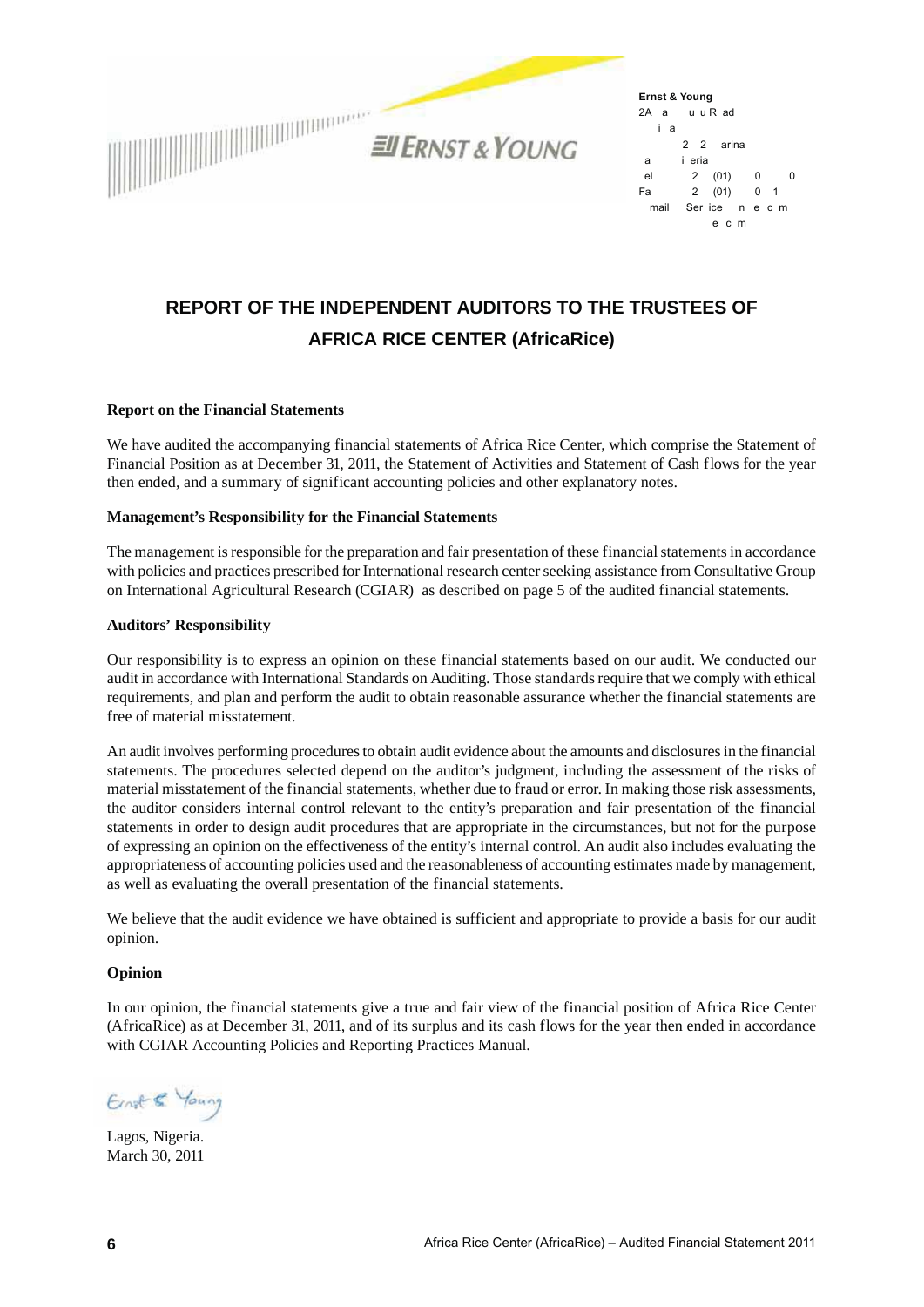## **AFRICA RICE CENTER (AfricaRice) STATEMENT OF FINANCIAL POSITION AS AT 31 DECEMBER 2011**

|                                                         | <b>Note</b> | 2011         | 2010        |
|---------------------------------------------------------|-------------|--------------|-------------|
| <b>ASSETS</b>                                           |             |              |             |
| <b>Current Assets</b>                                   |             |              |             |
| Cash and Cash Equivalent                                | 3           | 12,155,406   | 10,567,088  |
| Accounts Receivable:                                    |             |              |             |
| Donors                                                  | 4           | 5,841,551    | 4,611,594   |
| Employees (net of allowances)                           | 5           | 409,127      | 278,420     |
| Others (net of allowances)                              | 6           | 273,324      | 412,691     |
| Inventories                                             | 13          | 325,468      | 318,940     |
| Prepaid Expenses                                        | 7           | 447,405      | 284,135     |
| <b>Total Current Assets</b>                             |             | 19,452,281   | 16,472,868  |
|                                                         |             |              |             |
| <b>Property and Equipment</b><br>Property and Equipment | 8           | 12,544,953   | 10,407,080  |
| Less: Accumulated Depreciation                          | 8           | (12,009,318) | (9,599,034) |
| <b>Total Property and Equipment-Net</b>                 |             | 535,635      | 808,046     |
|                                                         |             |              |             |
| <b>TOTAL ASSETS</b>                                     |             | 19,987,916   | 17,280,914  |
| <b>LIABILITIES AND NET ASSETS</b>                       |             |              |             |
| <b>Current Liabilities</b>                              |             |              |             |
| Accounts Payable:                                       |             |              |             |
| Donors                                                  | 9           | 2,771,273    | 1,974,036   |
| Employees                                               | 10(a)       | 424,756      | 380,634     |
| Others                                                  | 11          | 692,880      | 727,763     |
|                                                         |             |              |             |
| <b>Employees Investment Account</b>                     | 10(b)       | 214,136      | 214,000     |
| Provisions and Accruals                                 | 12          | 3,895,815    | 3,186,157   |
| <b>Total Current Liabilities</b>                        |             | 7,998,860    | 6,482,590   |
| <b>TOTAL LIABILITIES</b>                                |             | 7,998,860    | 6,482,590   |
| Net Assets                                              |             |              |             |
| <b>Unrestricted Net Assets:-</b>                        |             |              |             |
| Undesignated                                            |             | 11,453,421   | 9,990,278   |
| Designated                                              |             | 535,635      | 808,046     |
| TOTAL NET ASSETS                                        |             | 11,989,056   | 10,798,324  |
| TOTAL LIABILITIES & NET ASSETS                          |             | 19,987,916   | 17,280,914  |

The accompanying notes to the financial statements(1-16) form part of this statement.

The financial statements were approved by the Board of Trustees on 30 March 2012 and were signed on their behalf by:

**Mr. Aguibou Dahirou Tall Dr. Papa Abdoulaye Seck** *Director of Finance and Administration Director General*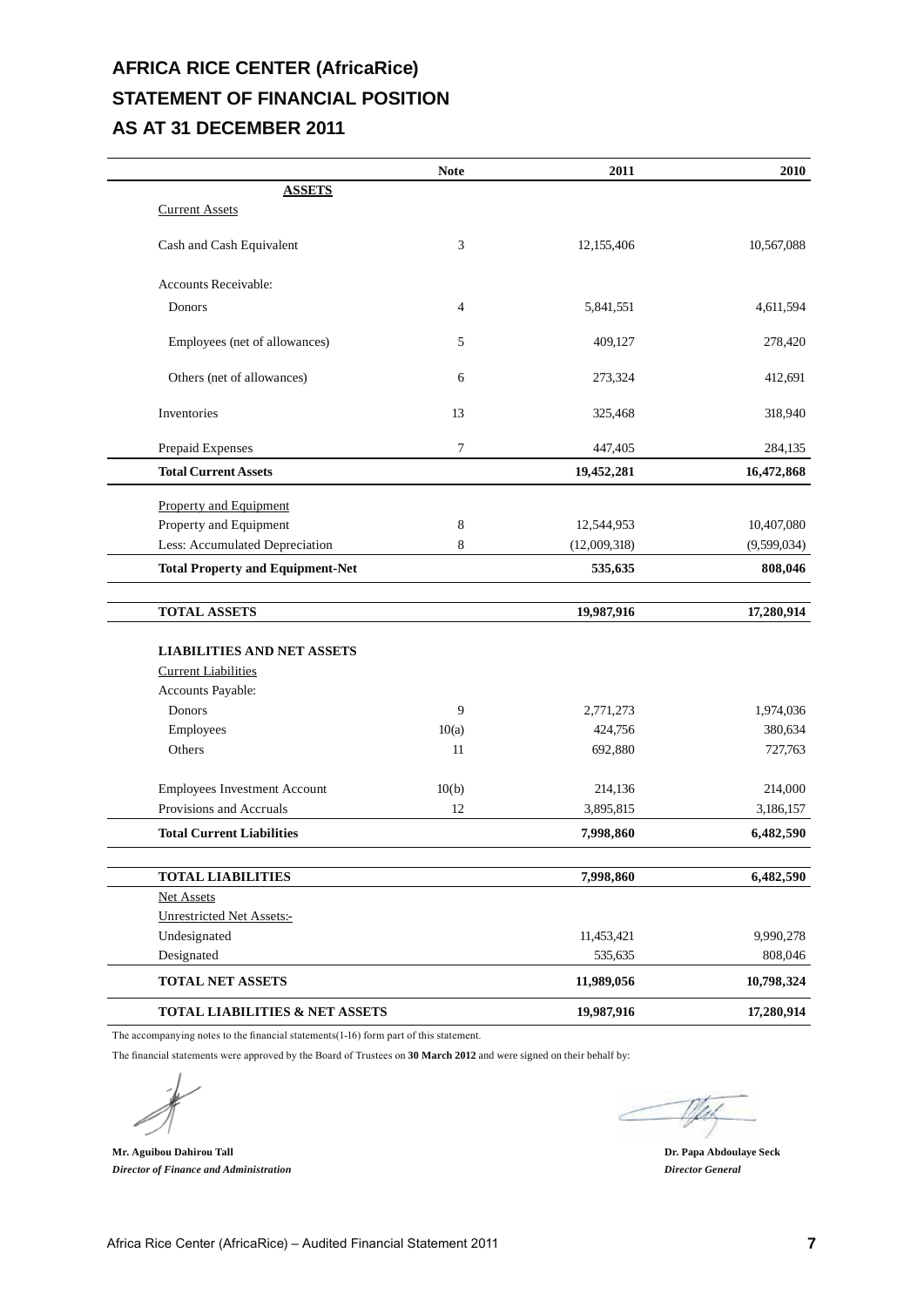# **AFRICA RICE CENTER (AfricaRice) STATEMENT OF ACTIVITIES FOR THE YEAR ENDED 31 DECEMBER 2011**

|                                                        |               | Unrestricted    |                    |                  | <b>Restricted</b> |                  | <b>Total</b>    |                 |
|--------------------------------------------------------|---------------|-----------------|--------------------|------------------|-------------------|------------------|-----------------|-----------------|
|                                                        |               |                 | <b>Bilateral</b>   | <b>Bilateral</b> | <b>CGIAR</b>      | Genebank         |                 |                 |
|                                                        |               |                 | <b>Temporarily</b> | <b>Challenge</b> | <b>Research</b>   | <b>Stability</b> |                 |                 |
|                                                        | <b>Note</b>   |                 | <b>Restricted</b>  | Programs         | Program(CRP)      | Fund             | 2011            | 2010            |
|                                                        |               | US <sub>s</sub> | US\$               |                  |                   |                  | US <sub>s</sub> | US <sub>s</sub> |
| <b>REVENUES, GAINS AND OTHER SUPPORT</b>               |               |                 |                    |                  |                   |                  |                 |                 |
| Grants                                                 | Annex 10      | 1,280,889       | 11,278,445         | 602,885          | 8,233,655         | 343,000          | 21,738,874      | 20,321,262      |
| Member State Operating Income                          | 14(a)         | 492,964         |                    |                  |                   |                  | 492,964         | 1,565,073       |
| Member State Capital Dev. Income                       | 14(b)         |                 |                    |                  |                   |                  |                 |                 |
| Other Income                                           | 15            | 149,315         |                    |                  |                   |                  | 149,315         | 144,899         |
| <b>Total Revenue, Gains and Other Support</b>          |               | 1,923,168       | 11,278,445         | 602,885          | 8,233,655         | 343,000          | 22,381,153      | 22,031,234      |
| <b>EXPENSES AND LOSSES</b><br>Program Related Expenses | $16(a)$ , (b) |                 | 11.278.445         | 602.885          | 8.233.655         | 343,000          | 20.457.985      | 17,784,661      |
| Management and General Expenses                        | 16(b)         | 2,898,843       |                    |                  |                   |                  | 2,898,843       | 3,731,745       |
| <b>Sub-Total Expenses and Losses</b>                   |               | 2,898,843       | 11,278,445         | 602.885          | 8,233,655         | 343,000          | 23,356,828      | 21,516,406      |
| <b>Indirect Cost Recovery</b>                          |               | (2,166,407)     |                    |                  |                   |                  | (2,166,407)     | (1,685,137)     |
| <b>Total Expenses and Losses</b>                       |               | 732,436         | 11,278,445         | 602,885          | 8,233,655         | 343,000          | 21,190,421      | 19,831,269      |
| <b>Change in Net Assets:</b>                           |               |                 |                    |                  |                   |                  |                 |                 |
| <b>Net Surplus</b>                                     |               | 1,190,732       |                    |                  |                   |                  | 1,190,732       | 2,199,965       |

#### **MEMO ITEM**

**70tal Expenses-by Natural Classification** 

|                                                        | <b>Unrestricted</b> |                    | <b>Restricted</b> |              |                  | <b>Total</b> |             |
|--------------------------------------------------------|---------------------|--------------------|-------------------|--------------|------------------|--------------|-------------|
|                                                        |                     | <b>Bilateral</b>   | <b>Bilateral</b>  | <b>CGIAR</b> | Genebank         |              |             |
|                                                        |                     | <b>Temporarily</b> | <b>Challenge</b>  | Research     | <b>Stability</b> |              |             |
|                                                        |                     | <b>Restricted</b>  | Programs          | Program(CRP) | Fund             | 2011         | 2010        |
| Personnel Costs                                        | 1,661,187           | 3,357,600          | 128,619           | 2,446,285    | 97,099           | 7,690,790    | 6,486,785   |
| Supplies & Services                                    | 872,872             | 3,994,241          | 212,225           | 2,903,599    | 233,664          | 8,216,602    | 8,140,966   |
| CRP Collaborators and Partnerships Costs-CGIAR Centers |                     |                    |                   |              |                  |              |             |
| Collaborators and Partnerships Costs                   |                     | 2,746,231          | 148,514           | 757,723      |                  | 3,652,468    | 4,270,121   |
| <b>Operational Travel</b>                              | 126,857             | 716,222            | 36,312            | 560.726      | 12,237           | 1.452.354    | 1,472,543   |
| Depreciation                                           | 237,927             | 464.151            | 77.215            | 1,565,322    |                  | 2.344.614    | 1,145,991   |
| <b>Sub-Total Expenses and Losses</b>                   | 2,898,843           | 11,278,445         | 602,885           | 8,233,655    | 343,000          | 23,356,828   | 21,516,406  |
| <b>Indirect Cost Recovery</b>                          | (2,166,407)         |                    |                   |              |                  | (2,166,407)  | (1,685,137) |
| <b>Total Expenses and Losses</b>                       | 732,436             | 11,278,445         | 602.885           | 8,233,655    | 343,000          | 21,190,421   | 19,831,269  |

The accompanying notes to the financial statements  $(1-16)$  form part of this statement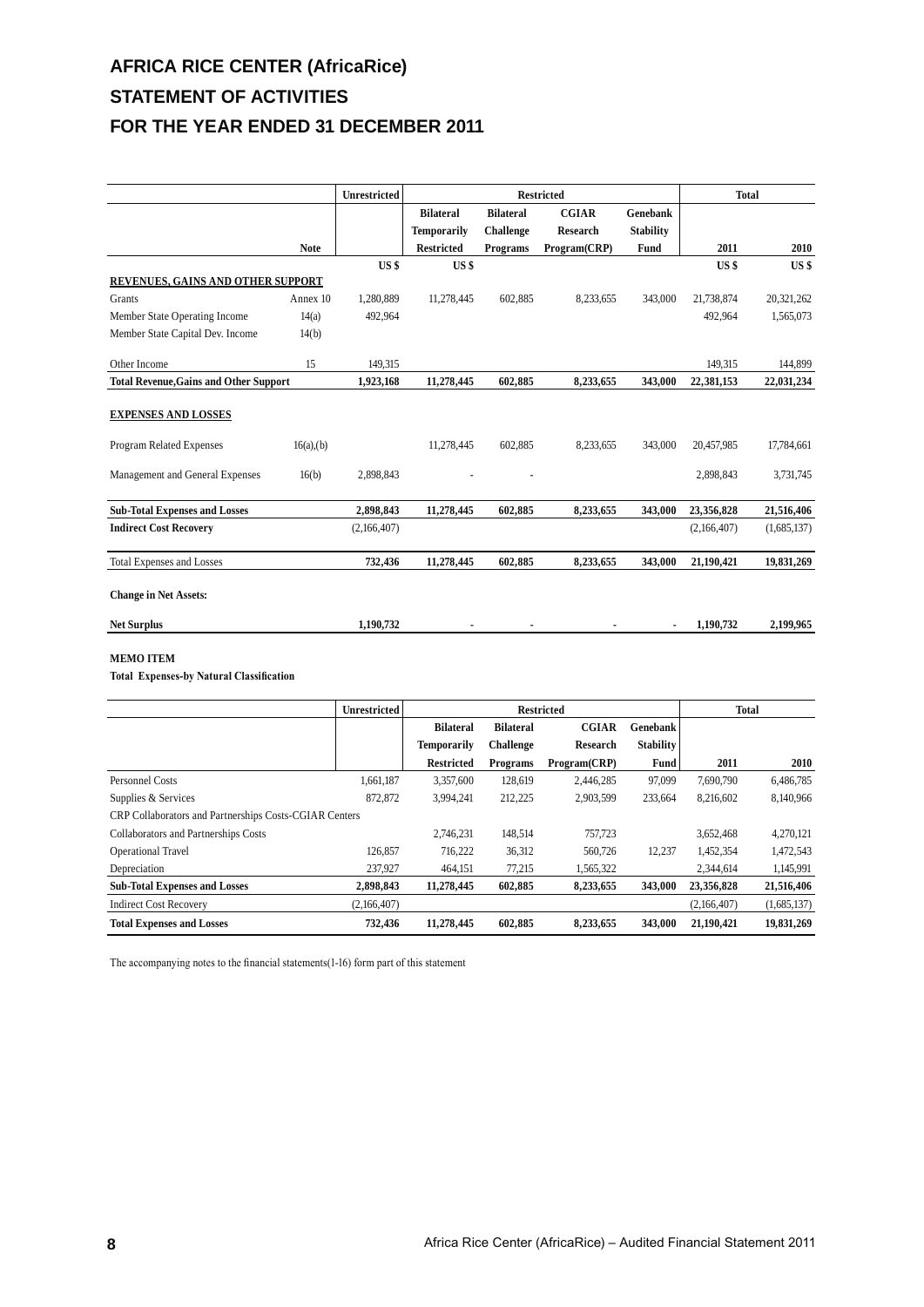# **AFRICA RICE CENTER (AfricaRice) STATEMENT OF CHANGES IN NET ASSETS FOR THE YEAR ENDED 31 DECEMBER 2011**

|                                                                                                                   | Undesignated | Designated <sup>1/</sup> | <b>Total</b>    |
|-------------------------------------------------------------------------------------------------------------------|--------------|--------------------------|-----------------|
| <b>UNRESTRICTED NET ASSETS</b>                                                                                    | US \$        | $US$ \$                  | US <sub>s</sub> |
| <b>Balance as at 1 January 2010</b>                                                                               | 7,795,536    | 802,822                  | 8,598,358       |
| Net Surplus for the year                                                                                          | 2,199,965    |                          | 2,199,965       |
| Net Gain and Losses not recongnised in Statement of<br>Activities:                                                |              |                          |                 |
| Prior Period Adjustments                                                                                          |              |                          |                 |
| Net Changes in Investment in Fixed Assets                                                                         | (5,223)      | 5,223                    |                 |
| <b>Balance as at 31 December 2010</b>                                                                             | 9,990,278    | 808,046                  | 10,798,324      |
| Net Surplus for the year                                                                                          | 1,190,732    |                          | 1,190,732       |
| Net Changes in Investment in Fixed Assets                                                                         | 272,411      | (272, 411)               |                 |
| <sup>1</sup> Designated in an amount equal to the Investment in<br>Net book Value of Property Plant and Equipment |              |                          |                 |
| Balance as at 31 December. 2011                                                                                   | 11,453,421   | 535,635                  | 11,989,056      |

#### <sup>1</sup>**Designated Net Assets**

This amount has been transferred from undesignated net assets in an amount representing the accumulated net book value of investment in fixed assets with effect from 2007

Net Assets are the residual interest in the Center's assets remaning after liabilities are deducted. These are classified as follows:-

#### (a) Undesignated Net Assets

These represent that part of net assets accumulated from past and present surpluses of revenue over expenses that are not designated by Center Management for specific purposes.

#### (b) Designated Net Assets

These represent that part of net assets that has been designated by Center Management for the future acquisitions and replacement of property and equipment in an amount equal to the net investment in fixed assets. This has been introduced in order to disclose this amount in line with the requirements of CG Financial Guideline Series No.2

The accompanying notes to the financial statements (1-16) form part of this statement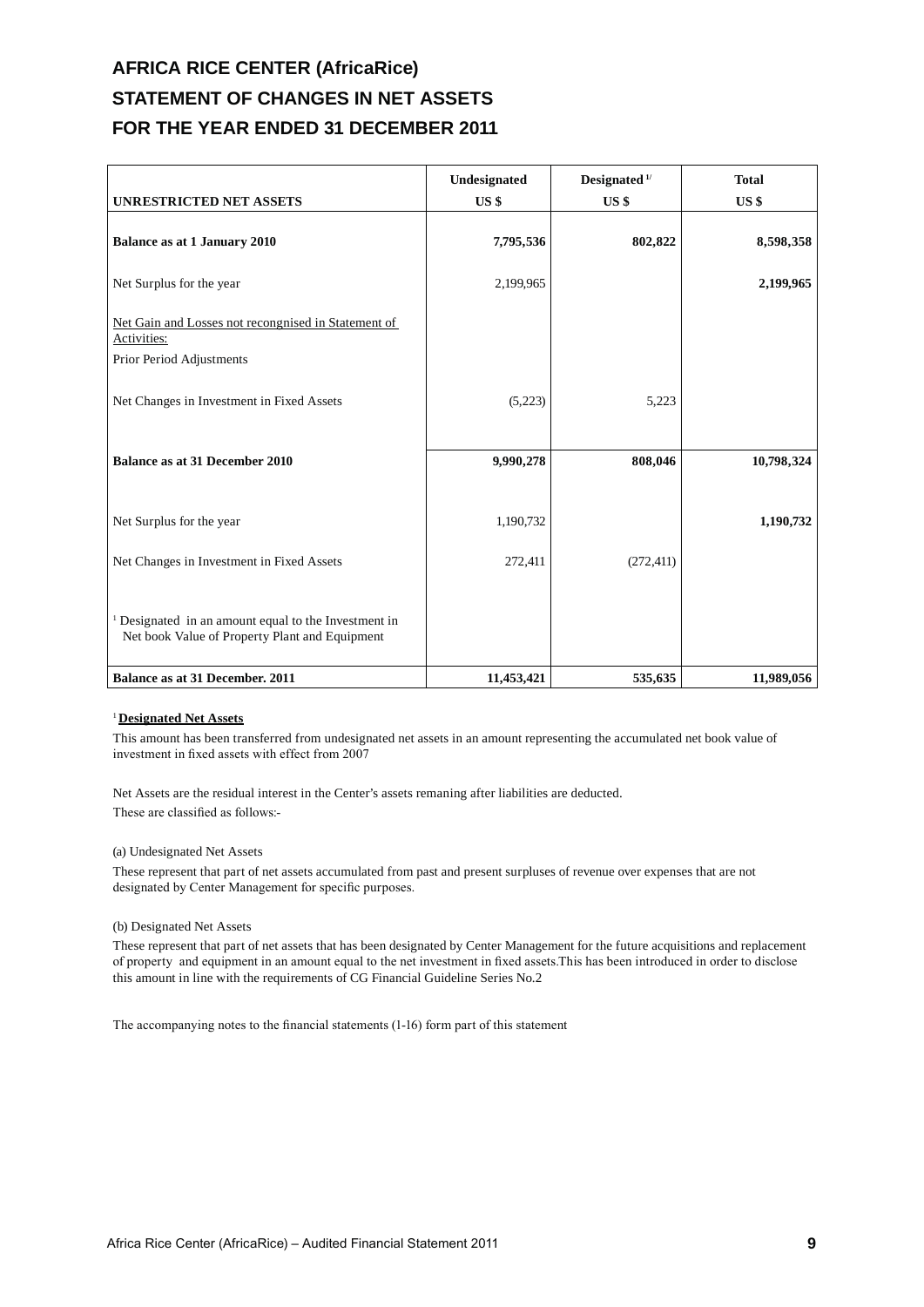# **AFRICA RICE CENTER (AfricaRice) STATEMENT OF CASHFLOWS FOR THE YEAR ENDED 31 DECEMBER 2011**

|                                                                                                              |               | <b>Total</b>  |
|--------------------------------------------------------------------------------------------------------------|---------------|---------------|
|                                                                                                              | 2011          | 2010          |
| <b>CASHFLOWS PROVIDED (USED) IN OPERATING ACTIVITIES</b>                                                     |               |               |
| <b>Change in Net Assets</b>                                                                                  | 1,190,732     | 2,199,965     |
| Adjustments to Reconcile Change in Net Assets to Net Cash Provided (Used) by<br><b>Operating Activities:</b> |               |               |
| Prior Period Adjustments                                                                                     | 227,631       |               |
| Depreciation                                                                                                 | 2,344,614     | 1,145,990     |
| Gain on Disposal of Fixed Assets                                                                             | (44, 929)     | (23, 465)     |
| Decrease (Increase) in Assets                                                                                |               |               |
| <b>Accounts Receivable:</b>                                                                                  |               |               |
| Donors                                                                                                       | (1,229,957)   | 422,450       |
| Employees                                                                                                    | (130,707)     | (27, 573)     |
| Others                                                                                                       | 139,366       | 383,567       |
| Inventories                                                                                                  | (6,527)       | (23, 558)     |
| Prepaid Expenses                                                                                             | (163, 271)    | (114, 857)    |
| Increase (Decrease) in Liabilities                                                                           |               |               |
| Accounts Payable:                                                                                            |               |               |
| Donors                                                                                                       | 797,237       | (3,979,898)   |
| Employees                                                                                                    | 44,122        | (40, 936)     |
| Others                                                                                                       | (34, 882)     | (35,200)      |
| <b>Employees Investment Account</b>                                                                          | 136           |               |
| Provisions and Accruals                                                                                      | 709,658       | 512,762       |
| <b>Net Cash Provided in Operating Activities</b>                                                             | 3,843,223     | 419,247       |
| CASHFLOWS PROVIDED (USED) IN INVESTING ACTIVITIES                                                            |               |               |
| Acquisition of Property and Equipment                                                                        | (2, 299, 834) | (1,152,749)   |
| Proceeds from Disposal of Property and Equipment                                                             | 44,929        | 25,000        |
| <b>Net Cash Used in Investing Activities</b>                                                                 | (2,254,905)   | (1, 127, 749) |
| <b>CASHFLOWS PROVIDED (USED) IN FINANCING ACTIVITIES</b>                                                     |               |               |
| <b>Bank Overdraft</b>                                                                                        |               |               |
| <b>Net Cash Used in Financing Activities</b>                                                                 |               |               |
| Net Increase (Decrease) in Cash and Cash Equivalents                                                         |               |               |
| Cash and Cash Equivalents at Beginning of Year                                                               | 10,567,088    | 11,275,590    |
|                                                                                                              |               |               |
| (Decrease)/Increase in Cash and Cash Equivalents                                                             | 1,588,318     | (708, 502)    |
| Cash and Cash Equivalents at End of Year                                                                     | 12,155,406    | 10,567,088    |

The accompanying notes to the financial statements (1-16) form part of this statement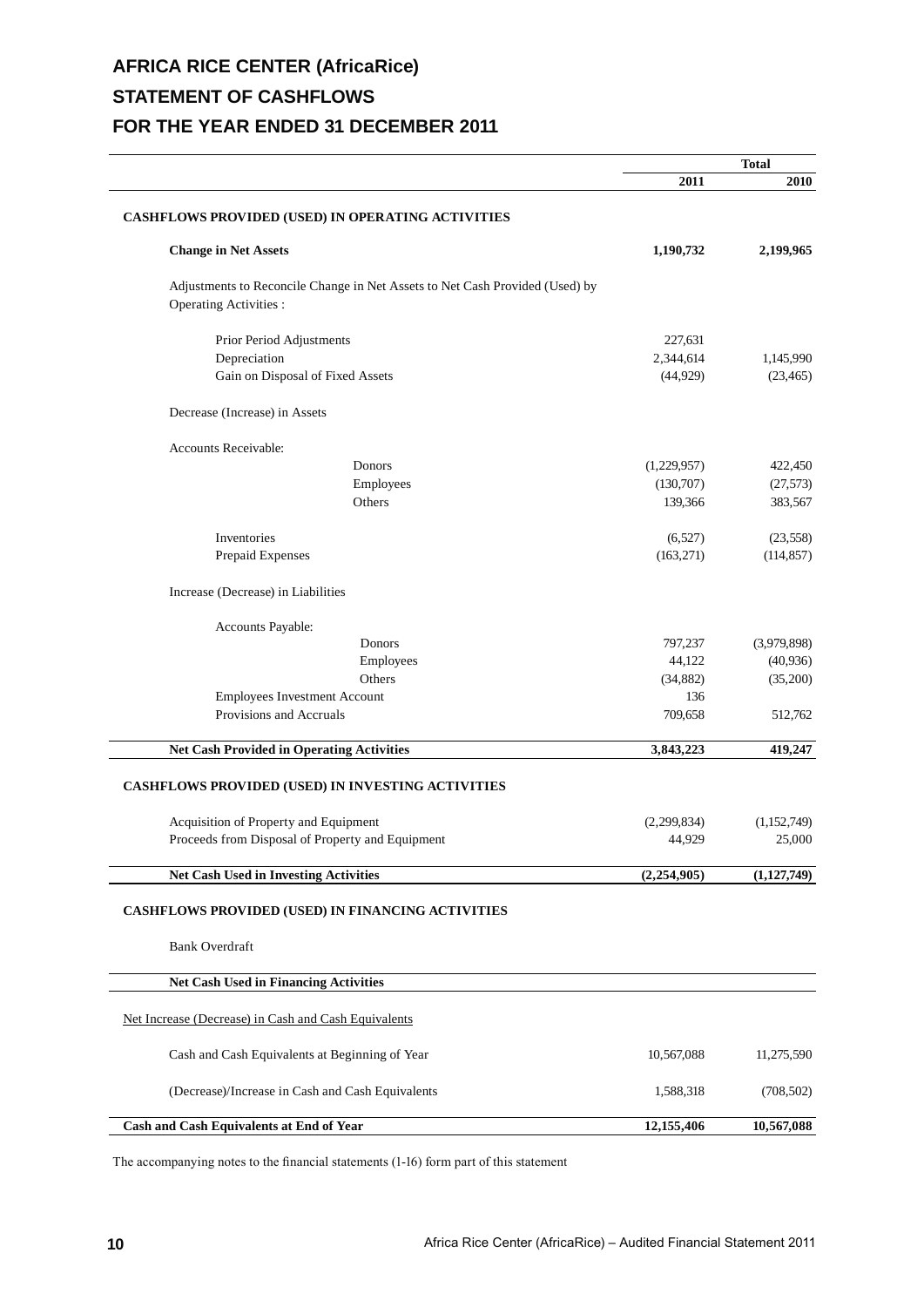## **NOTES THE FINANCIAL STATEMENTS**

## **1. ORGANIZATION AND OBJECTIVES**

The Africa Rice Center (AfricaRice) is a leading pan-African research organization with a mission to contribute to poverty alleviation and food security in Africa through research, development and partnership activities. It belongs to the Consortium of Centers supported by the Consultative Group on International Agricultural Research (CGIAR). It is also an autonomous intergovernmental research association of African member countries.

The Center was created in 1971 by 11 African countries. Today its membership comprises 24 countries, covering West, Central, East and North African regions, namely Benin, Burkina Faso, Cameroon, Central African Republic, Chad, Côte d'Ivoire, Democratic Republic of Congo, Egypt, Gabon, the Gambia, Ghana, Guinea, Guinea Bissau, Liberia, Madagascar, Mali, Mauritania, Niger, Nigeria, Republic of Congo, Senegal, Sierra Leone, Togo and Uganda.

Recognizing the strategic importance of rice for Africa and for the effective geographic expansion of the Center – which was constituted as the West Africa Rice Development Association (WARDA) – its Council of Ministers took a historic decision in 2009 to officially change its name to "Africa Rice Center (AfricaRice)" and to no longer refer to it as WARDA.

Following the political crisis in Côte d'Ivoire, AfricaRice's headquarters was temporarily relocated in 2005 to Cotonou, Benin. Research staff are also based in Senegal, Nigeria, Tanzania and Côte d'Ivoire.

The Center receives funds from the CGIAR, as well as from its member countries and other donors.

## **2. SUMMARY OF SIGNIFICANT ACCOUNTING POLICIES**

The accounts have been prepared under the historical cost convention. The significant accounting policies, which have been applied consistently with the previous year, are set out below.

#### *(i) Basis of Preparation and Presentation of Financial Statements*

The financial statements are prepared and presented in accordance with the recommendations made in the CGIAR Financial Guidelines Series No. 2: Accounting Policies and Reporting Practices Manual (March 2004 – updated in February 2006) which are in conformity with International Accounting Standards (IAS) for not-for-profit organizations.

This guideline was last updated in 2006 and does not provide any guidance on the presentation of the financial aspects of CGIAR Research Programs (CRP). As a consequence, an "Advisory Note" was issued from the CGIAR Consortium Office on 22 December, 2011 to all CGIAR centers to provide guidance for the centers and their auditors with regards to 2011 Financial Statements reporting and accounting treatment by the individual centers for the funds disbursed through CGIAR Fund Windows( 1, 2, and 3). A comprehensive review of FG2 guidelines is planned to take place during 2012, and that revised version of FG2 will be used for 2012 Financial Statements reporting and presentation.

#### *(ii) Revenue Recognition*

The financial statements of AfricaRice have been presented using the accrual basis of accounting except for contributions from member states in support of the operational budget of AfricaRice that are recognized as revenue in the fiscal year following the one in which the contributions are received.

All grants whether restricted or unrestricted, are recognized as revenue upon fulfillment of the donor-imposed conditions, or the donor has explicitly waived the conditions.

They are classified as follows according to the type of donor-imposed restrictions:

Unrestricted grants are funds made available to AfricaRice to meet normal operating costs or whatever other purpose AfricaRice may deem fit.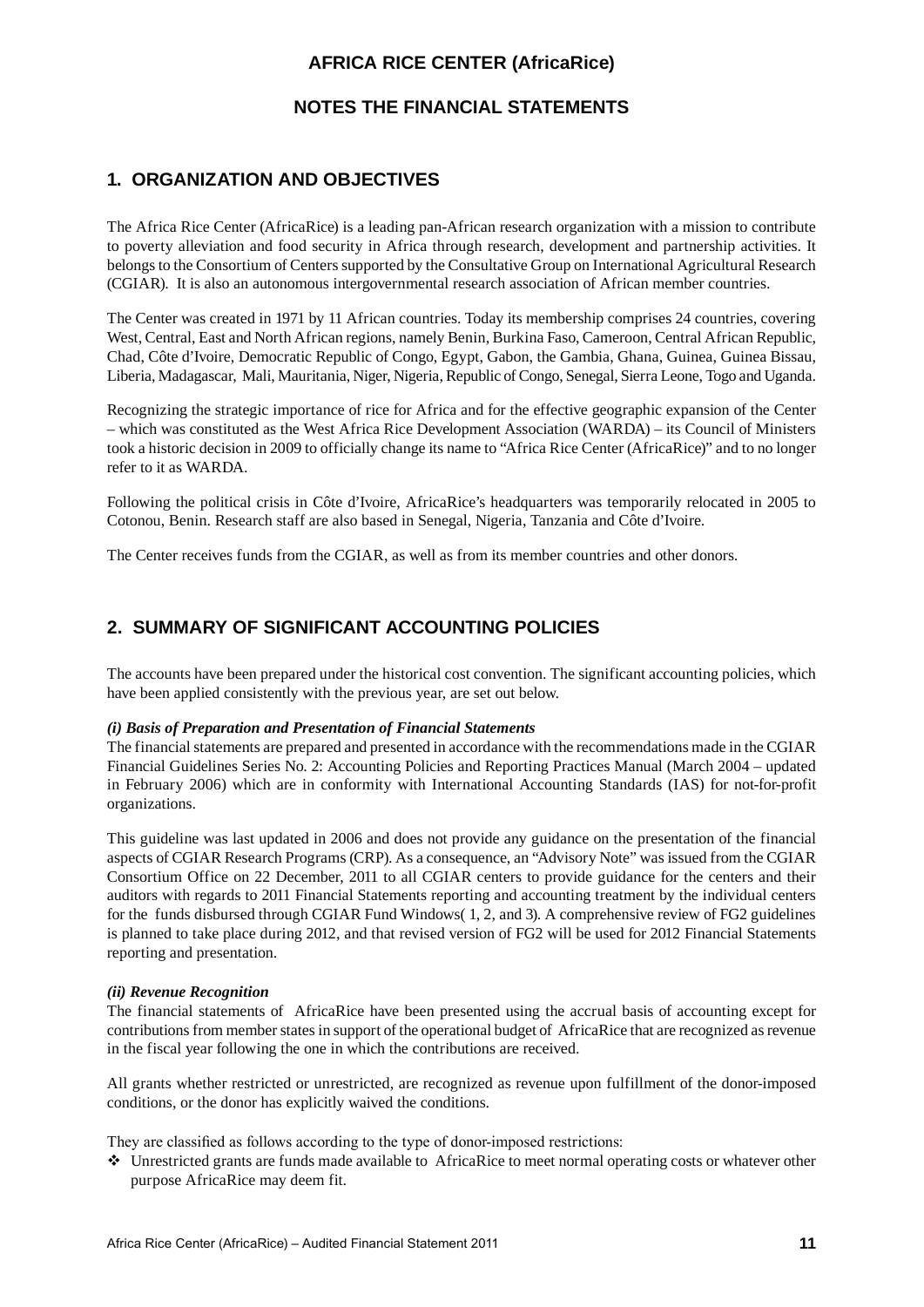## **NOTES THE FINANCIAL STATEMENTS**

- \* Restricted bilateral grants, which may be pledged for more than one year, are funds that are used to finance and support specific projects identified and agreed upon by their donors and AfricaRice. Such projects may include fixed assets acquisitions and replacement funds as well as research and training activities, and are recognized as revenue only to the extent that related expenses have been incurred. They are labeled as permanently or temporarily restricted.CGIAR Challenge Programs continue to be treated as bilateral grants based on the agrreements signed with the cordinating centers. The Genebank Stabilily Funds are also similarly treated as restricted bilateral grants.
- \* Restricted CGIAR Research Programs (CRP) that are funded through the CGIAR Funding Windows, are treated as restricted funds for carrying out the approved workplans and budgets.

#### *(iii) Foreign Currency Transactions*

Since the currency for accounting at AfricaRice is the US dollar, AfricaRice accounts are maintained in US dollars. Local currency of various member states and other countries in which AfricaRice operates are recorded in the books of AfricaRice at the rate of exchange prevailing on the dates of the transactions.

Pledges in currencies other than US dollars are recorded at the exchange rates prevailing at the time of receipt or, if outstanding, at the rate of exchange prevailing at the year end.

Monetary assets and liabilities in currencies other than the US dollars are restated at market rates of exchange prevailing at the year-end. Differences in exchange are accounted for in the statement of activities.

#### *(iv) Property, Plant, Equipment and Depreciation*

The CGIAR Accounting Financial Guidelines No. 2 effective from year 2004 and updated in February 2006 precscribed the depreciation rates for allpurchases made from restricted project funds be made at a 100% of cost during the year of purchase.

Likewise, the treatment of fixed assets intended to revert to host countries in the event that AfricaRice ceases its operations in that country have been revised. The assets constructed or purchased effective 1 January 2005 are capitalized in accordance with those guidelines.

The annual depreciation rates are as follows:

| <b>IVALUA</b> |
|---------------|
| 1.67%         |
| 10.00%        |
| 10.00%        |
| 14.29%        |
| $10.00\%$     |
| $10.00\%$     |
| 20.00%        |
|               |

\* With the exception of Physical Facilities (buildings and installations) constructed in Benin which have been depreciated at an accelerated rate of 20% in line with the Board-approved decision to remain in the new temporary location for 5 years.

#### *(v) Accrued Relocation Allowance*

A provision has been made to meet the end of contract relocation allowance in accordance with the contracted amount for each international staff member. This provision takes into account the Board-approved policy that no allowance is payable before one full year of service, and is further prorated for the period between one and two years of service before attaining the full sum contracted.

#### *(vi) Inventories*

Inventories of materials and supplies are stated at the lower amount between the acquisition cost and the net realizable values. Acquisition cost is determined using the moving average method.

Materials in transit are stated at invoice cost.

**Rates**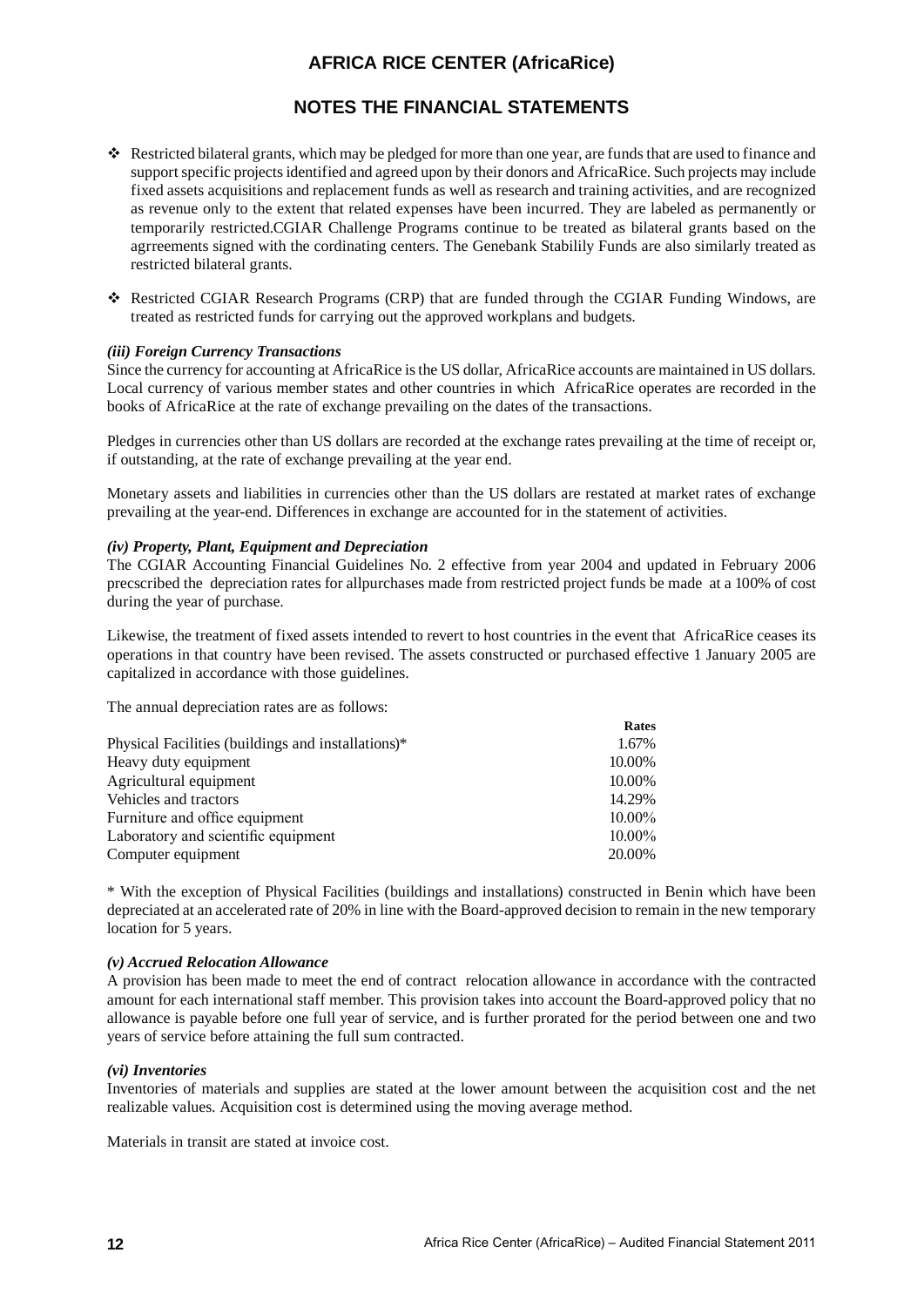## **NOTES THE FINANCIAL STATEMENTS**

## **2.1 TAX STATUS**

In accordance with the agreements between AfricaRice and the governments of Côte d'Ivoire and Benin, signed on 26 September 1989 and 14 December 2004 respectively, AfricaRice, its assets, income and any other property are exempted from any form of direct taxation in Côte d'Ivoire and Benin. AfricaRice may be reimbursed on its request value added tax on construction work for buildings, supplies and services used exclusively for official purposes, except for tax on services in the case of Benin. AfricaRice and its staff are not required to contribute to the social security plan of Côte d'Ivoire although in practice a certain number of staff are affiliated to the Social Security Organization in Côte d'Ivoire. Certain AfricaRice staff are exempt from all taxes on salaries and benefits for their activities at AfricaRice.

## **2.2 GRANTS IN-KIND**

The financial statements do not include grants in-kind, and these are disclosed as detailed below.

#### *Seconded personnel*

The following countries and institutions provided support in the form of seconded scientific personnel to AfricaRice during the year. The costs were borne by the donors based on a fair valuation of the services provided by these personnel as shown below, whilst AfricaRice provided the necessary operational services and utilities.

|        | 2011<br>Number of<br>personnel | 2011<br><b>Estimated</b><br>$costs$ (US \$) | <b>2010</b><br>Number of<br>personnel | 2010<br><b>Estimated</b><br>$costs$ (US \$) |
|--------|--------------------------------|---------------------------------------------|---------------------------------------|---------------------------------------------|
| Japan  |                                | 240,000                                     |                                       | 240,000                                     |
| France | 2                              | 240,000                                     |                                       | 120,000                                     |
| Total  | $\overline{\mathbf{4}}$        | 480,000                                     | 3                                     | 360,000                                     |

### **2.3 NATIONALLY RECRUITED STAFF (GSS) PROVIDENT FUND**

The nationally recruited staff, commonly referred to as General Support Staff (GSS), participate in a Contributory Provident Fund where the employer and employee both contribute funds to the Fund on a monthly basis.

The Provident Fund is managed by an independent management committee comprising of elected representatives of the staff body and ex-officio representatives of the Center management. The Fund operates under an intra-Center constitution which lays out the guidelines for granting loans to its members as well as fund withdrawal options.

AfricaRice has invested part of the Provident Fund savings in an interest-earning short-term cash-reserve account with Citibank, New York.

### **2.4 INDIRECT COST RECOVERY**

The pooling of direct and indirect costs is based on the principle of attribution and assignability. Expenditures that are common to the different cost centers are allocated on the basis of resource drivers. Non-operating and non-recurring expenditures are excluded in the computation.

The method of calcultating the indirect cost recovery rate is based in accordance with the CGIAR Financial Guidelines No.5 (refer to Annex 12).

The indirect cost rates on restricted projects may vary depending on the rates agreed upon in the terms and conditions of the relevant agreements.

### **2.5 CONTINGENT LIABILITIES AND SUBSEQUENT EVENTS**

Post year-end events and contingent liabilities that may have an impact on the Center's financial situation as at the end of the reporting period, if any, are reflected in the financial statement, and any significant non-adjusting post year-end events are disclosed in the notes to the financial statements.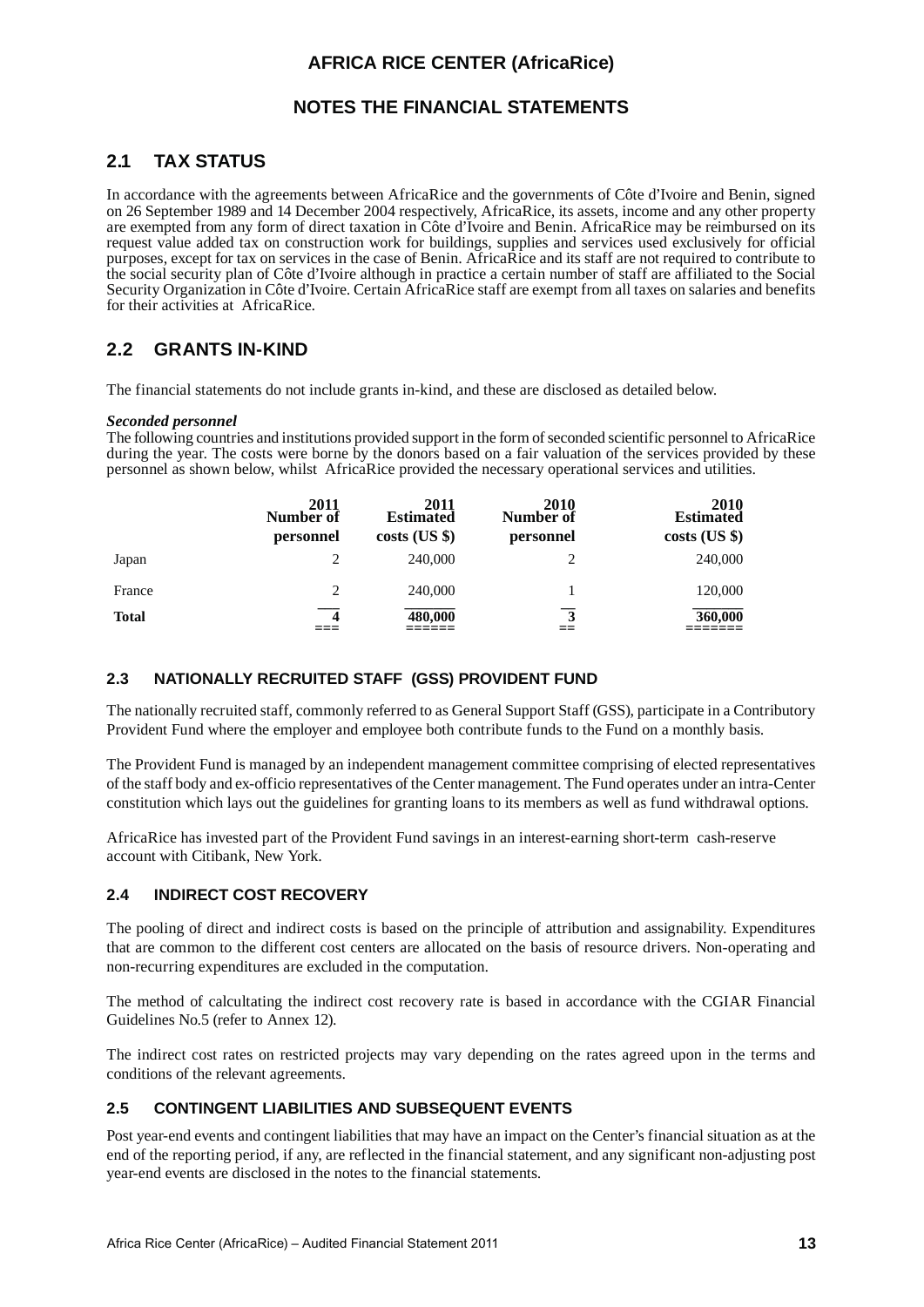## **NOTES TO THE FINANCIAL STATEMENTS - (Continued)**

#### **3. CASH AND CASH EQUIVALENTS**

|                                                | 2011            | 2010            |
|------------------------------------------------|-----------------|-----------------|
|                                                | US <sub>s</sub> | US <sub>s</sub> |
|                                                |                 |                 |
| Bank Balances-Current Accounts <sup>a/</sup>   | 6,534,693       | 2,685,514       |
| Bank Balances-Short Term Investment Accounts b | 5,582,806       | 7,837,083       |
| Cash on Hand $e'$                              | 37,907          | 44,491          |
|                                                | 12,155,406      | 10,567,088      |

a/ The bank balances include bank accounts at headquarters and those held by outstations for local cash management in the respective locations

**b**<sup>1</sup> The short-term deposits are investments aquired with original maturities of three months or less.Currently most of the funds are held in Cash Reserve Accounts and are therefore readily available on call.

 $\degree$  The cash on hand balances include cash imprests both at headquarters and those held by outstations for local cash management in the respective locations

#### **4 ACCOUNTS RECEIVABLE-DONORS**

|                                                                | 2011            | 2010            |
|----------------------------------------------------------------|-----------------|-----------------|
|                                                                | US <sub>s</sub> | US <sub>s</sub> |
| <b>Unrestricted Grants:-</b>                                   |                 |                 |
| United States of America                                       |                 | 500,000         |
| France                                                         |                 | 168,425         |
| Canada                                                         |                 | 656,619         |
| Sweden                                                         |                 | 486,476         |
| Norway                                                         |                 | 244,706         |
| <b>Sub-Total Unrestricted Grants Receivable</b>                |                 | 2,056,226       |
| <b>Restricted Grants:-</b>                                     |                 |                 |
| Restricted Project Fund Balances Receivable-See note (a) below |                 |                 |
| <b>Bilateral Restricted Grants Receivable</b>                  | 4,900,677       | 2,457,598       |
| Challenge Program Grants Receivable                            | 77,538          | 97,769          |
| CGIAR Research Programs Receivable-GRiSP                       | 863,336         |                 |
| <b>Sub-Total Restricted Grants Receivable</b>                  | 5,841,551       | 2,555,367       |
|                                                                | 5,841,551       | 4,611,594       |

(a) Details of amounts receivable from restricted donors are given in the Schedule of Restricted Agenda Funding on Annex 11

(b) No general provisions are made for doubtful donor receivables, as expenditures are only incurred on the basis of Bilateral Agreements signed between the donors and AfricaRice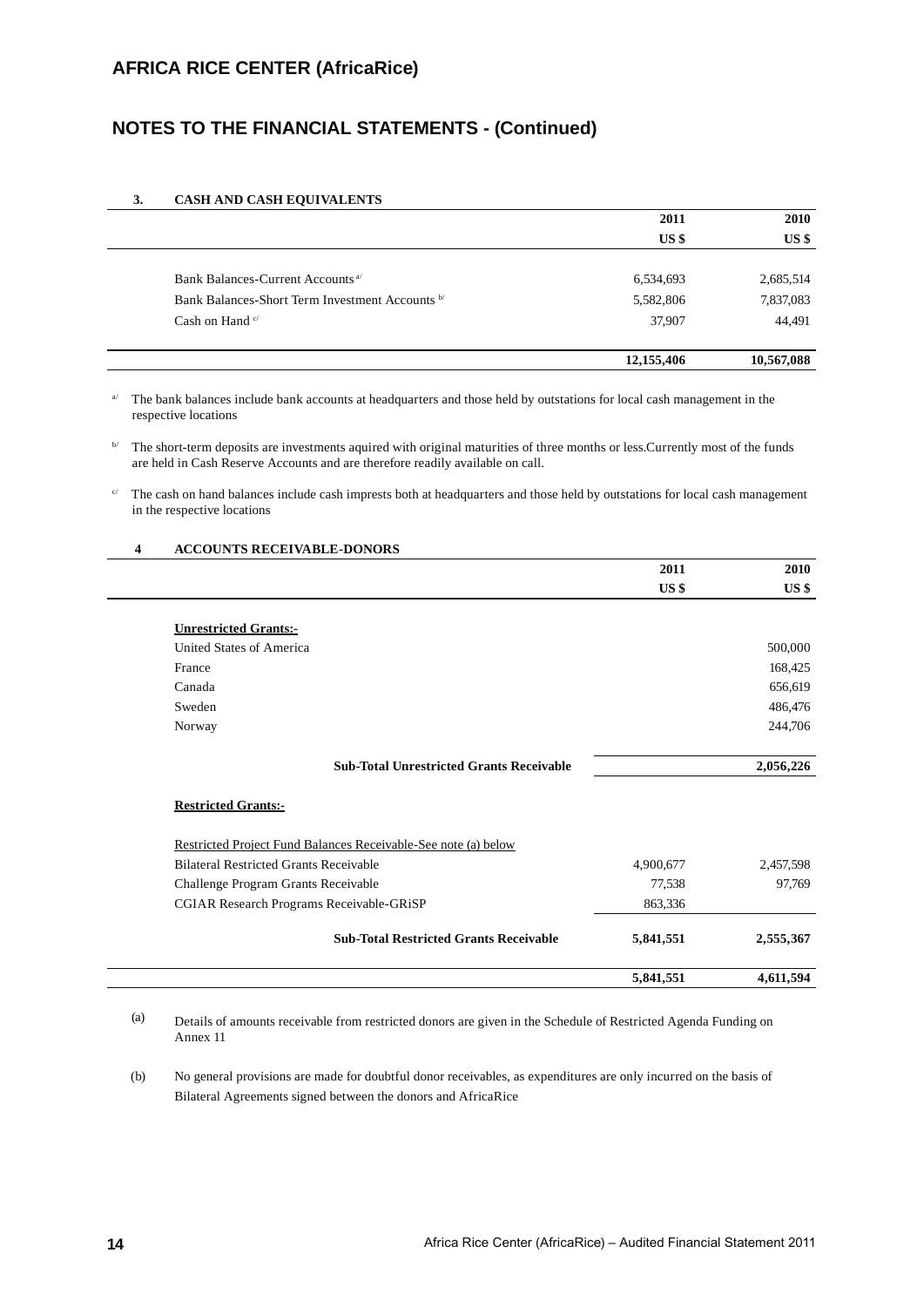## **NOTES TO THE FINANCIAL STATEMENTS - (Continued)**

#### **5 ACCOUNTS RECEIVABLE-EMPLOYEES**

|                                                                | 2011            | 2010            |
|----------------------------------------------------------------|-----------------|-----------------|
|                                                                | US <sub>s</sub> | US <sub>3</sub> |
|                                                                |                 |                 |
| Due from Staff Members                                         | 410,094         | 278,420         |
| Due from Separated Staff                                       |                 |                 |
| Members                                                        | 268             | 1,235           |
| <b>Sub-Total Employee Accounts Receivable</b>                  | 410,362         | 279,655         |
| Less: Provision for Doubtful Accounts Receivable <sup>a/</sup> | (1,235)         | (1,235)         |
|                                                                | 409,127         | 278,420         |

<sup>a/</sup> No general provision is made for doubtful receivables.

The accounts deemed doubtful are identified based on case by case review

| 6     | <b>ACCOUNTS RECEIVABLE-OTHERS</b>                        |                 |             |
|-------|----------------------------------------------------------|-----------------|-------------|
|       |                                                          | 2011            | <b>2010</b> |
|       |                                                          | US <sub>s</sub> | US \$       |
|       | <b>Corporate Services Inter-Center Receivables:</b>      |                 |             |
|       | International Institute of Tropical Agriculture (IITA)   | 67,494          | 179,305     |
|       | <b>Bioversity International</b>                          |                 |             |
|       | International Potato Center (CIP)                        | 60              | 16,832      |
|       | <b>Sub-Total Iner-Center Accounts Receivable</b>         | 67,554          | 196,137     |
|       | <b>Other CGIAR Centers Accounts Receivable</b>           | 45,744          | 8,805       |
|       | <b>Sundry Receivable Accounts</b>                        | 160,026         | 216,554     |
|       | <b>Sub-Total</b>                                         | 273,324         | 421,496     |
| Less: | Provision for Doubtful Accounts Receivable <sup>a/</sup> |                 | (8,805)     |
|       |                                                          | 273,324         | 412,691     |

<sup>a/</sup> No general provision is made for doubtful receivables.

The accounts deemed doubtful are identified based on case by case review

| 7 | PREPAID EXPENSES      |                 |                 |
|---|-----------------------|-----------------|-----------------|
|   |                       | 2011            | 2010            |
|   |                       | US <sub>5</sub> | US <sub>3</sub> |
|   | Petrol Coupons        | 667             | 2,984           |
|   | Pre-Paid to Suppliers | 446,738         | 281,151         |
|   |                       | 447,405         | 284,135         |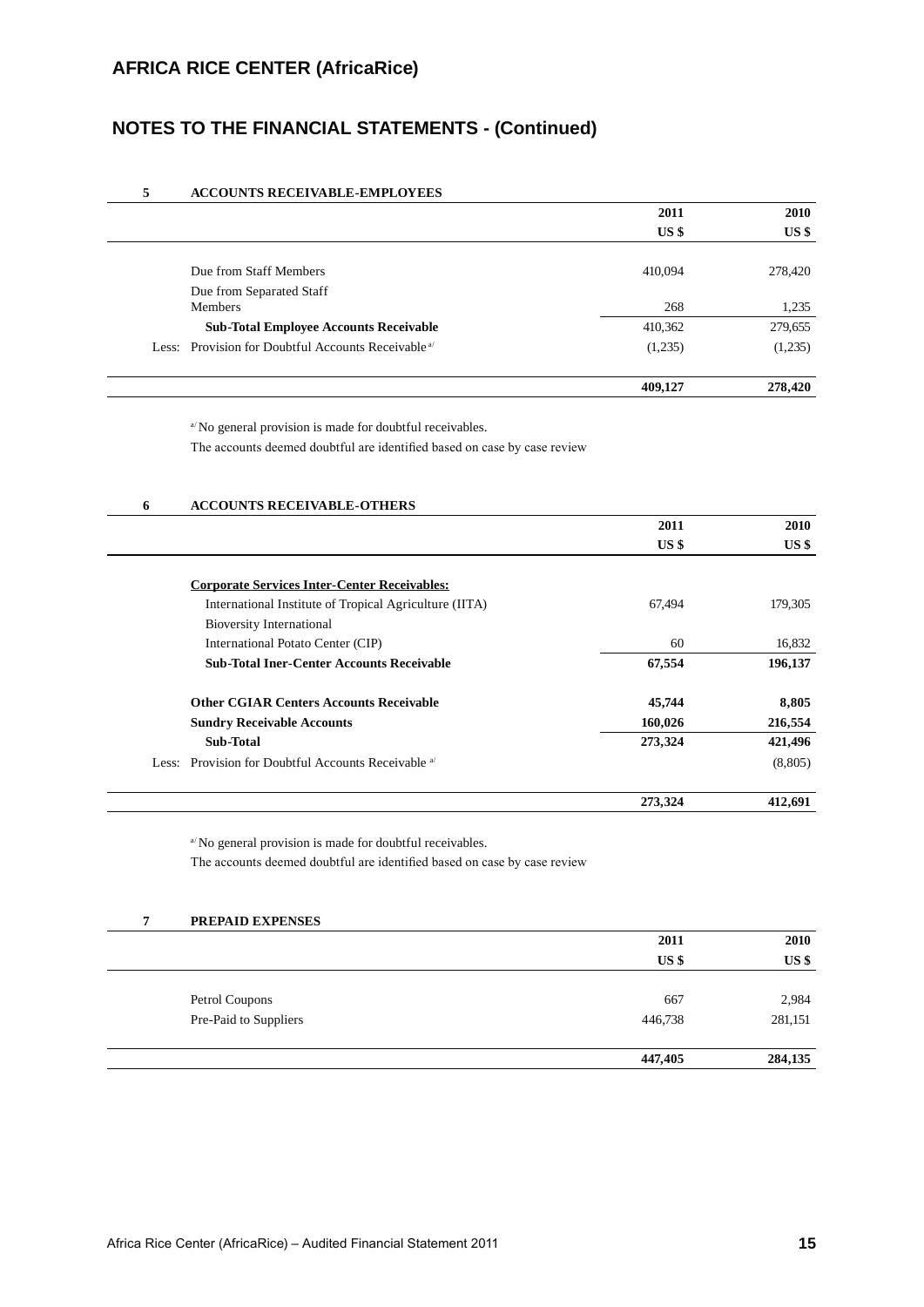## **NOTES TO THE FINANCIAL STATEMENTS - (Continued)**

#### **8 PROPERTY, PLANT AND EQUIPMENT**

|                                                   | <b>Balance</b>        | <b>Prior Period Reclassified</b> |                      |                  |                             | <b>Balance</b>               |
|---------------------------------------------------|-----------------------|----------------------------------|----------------------|------------------|-----------------------------|------------------------------|
|                                                   | 1 January             | Adjustment <sup>(c)</sup>        | Assets in<br>Transit | <b>Disposals</b> |                             | <b>Additions</b> 31 December |
|                                                   | 2011<br>US \$         |                                  |                      | $US$ \$          | (Note b)<br>US <sub>3</sub> | 2011<br>US\$                 |
| Cost                                              |                       |                                  |                      |                  |                             |                              |
| Phisical Facilities (Buildings and Installations) | 828,945<br>Note $(a)$ |                                  | 14,153               |                  | 483,646                     | 1,326,744                    |
| Heavy Duty Equipment                              | 604,487               |                                  |                      |                  | 98,060                      | 702,547                      |
| <b>Agricultural Equipment</b>                     | 1,613,155             |                                  |                      |                  | 43,210                      | 1,656,365                    |
| Vehicles and Tractors                             | 2,089,183             |                                  | 31,949               | (150, 468)       | 397,062                     | 2,367,726                    |
| Furniture and Office Equipment                    | 1,237,539             |                                  |                      |                  | 94,052                      | 1,331,591                    |
| Laboratory & Scientific Equipment                 | 2,686,639             |                                  | 5,210                |                  | 707,951                     | 3,399,800                    |
| Computers                                         | 1,283,215             |                                  | 12,605               | (11, 493)        | 183,056                     | 1,467,383                    |
| Fixed Assets in Transit                           | 63,917                |                                  | (63, 917)            |                  | 292,797                     | 292,797                      |
|                                                   | 10,407,080            | $\overline{a}$                   | $\blacksquare$       | (161, 961)       | 2,299,834                   | 12,544,953                   |
| <b>Accumulated Depreciation</b>                   |                       |                                  |                      |                  |                             |                              |
| Phisical Facilities (Buildings and Installations) | 704,811               | 227,631                          |                      |                  | 308,369                     | 1,240,811                    |
| Heavy Duty Equipment                              | 578,453               |                                  |                      |                  | 102,608                     | 681,061                      |
| <b>Agricultural Equipment</b>                     | 1,565,041             |                                  |                      |                  | 53,187                      | 1,618,228                    |
| Vehicles and Tractors                             | 1,895,253             |                                  |                      | (150, 468)       | 480,117                     | 2,224,902                    |
| Furniture and Office Equipment                    | 1,172,793             |                                  |                      |                  | 114,611                     | 1,287,404                    |
| Laboratory & Scientific Equipment                 | 2,662,053             |                                  | 5,210                |                  | 719,451                     | 3,386,714                    |
| Computers                                         | 1,015,420             |                                  |                      | (11, 493)        | 273,474                     | 1,277,401                    |
| Fixed Assets in Transit                           | 5,210                 |                                  | (5,210)              |                  | 292,797                     | 292,797                      |
|                                                   | 9,599,034             | 227,631                          |                      | (161, 961)       | 2,344,614                   | 12,009,318                   |
| <b>Net Book Value</b>                             | 808,046               | (227, 631)                       |                      |                  | (44,780)                    | 535,635                      |

(a) As a result of adjustments which followed a change of Accounting Policy on Capitalization of Land, Buildings and Installations in year 2000 as described in other notes, Buildings and Installations amounting to \$12,029,892 were excluded from the Fixed Assets Register and treated as 'Assets in Custody'. This policy has been discontinued with effect from January 1, 2004 following the implementation of the revised Financial Guideline No. 2. The buildings constructed in Cotonou, Republic of Benin, since 2005 are being depreciated over a period of 5 years in line with the Management decision to stay in the host country, Benin, for a period of 5 years by which period it is anticipated that peace will have been re-established in Côte d'Ivoire.

(b) The Fixed Asset additions financed from restricted funds during the year amounted to US\$ 2,106,688 and US\$ 948,411 in 2010.

(c) The Prior Period Adjustment relates to a depreciation adjustment for Fixed Asset additions in 2011 financed from 2010 accrued expenses.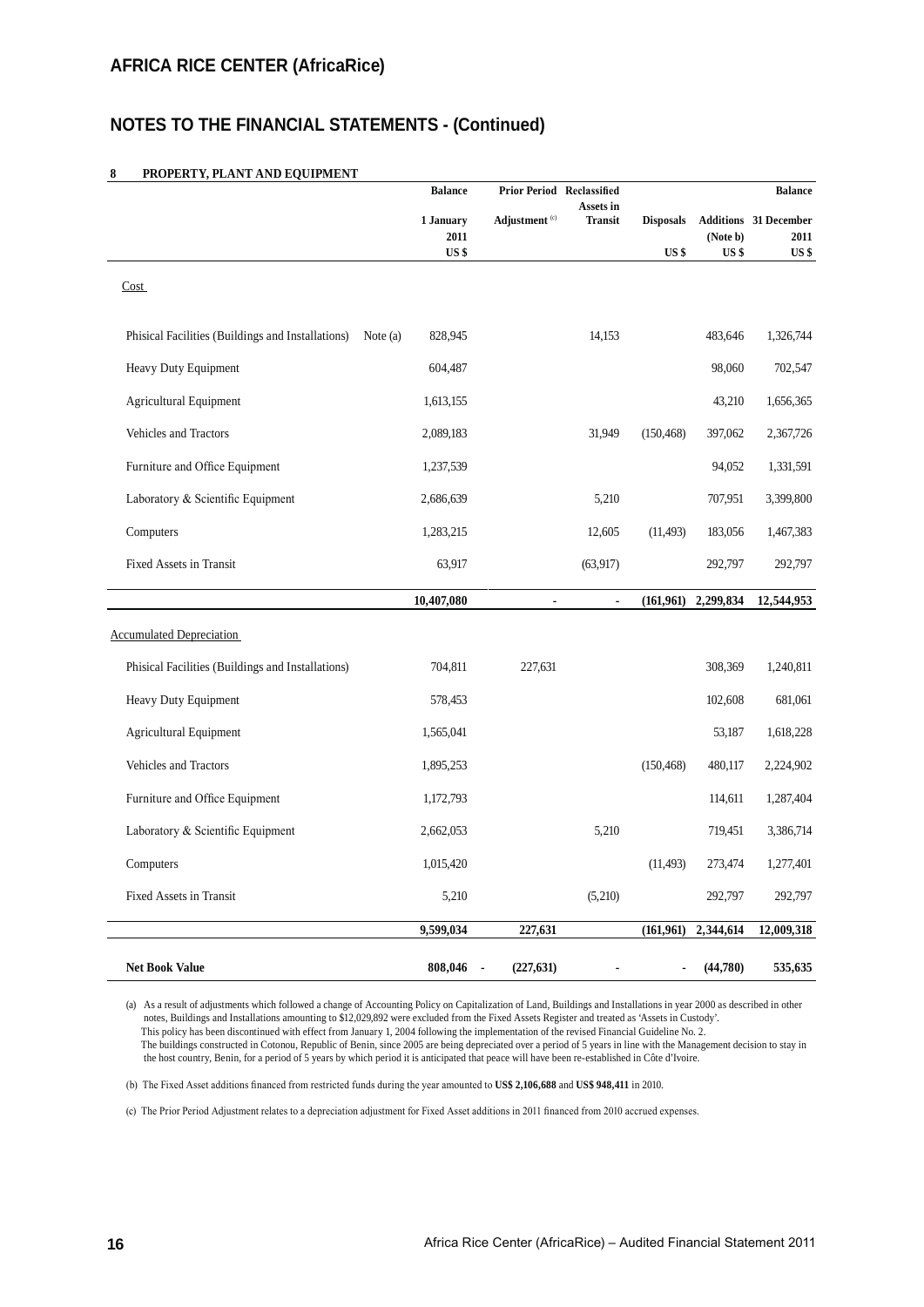## **NOTES TO THE FINANCIAL STATEMENTS - (Continued)**

#### **9 ACCOUNTS PAYABLE-DONORS**

|                                                                  | 2011            | 2010            |
|------------------------------------------------------------------|-----------------|-----------------|
|                                                                  | US <sub>5</sub> | US <sub>5</sub> |
| <b>Restricted Grants:-</b>                                       |                 |                 |
| Restricted Grants Received in Advance - See Note (a) below       |                 |                 |
| Bilateral Restricted Grants Received in Advance                  | 1,282,544       | 1,381,071       |
| Challenge Program Grants Received in Advance                     | 147,695         |                 |
| CGIAR Research Programs (CRP) Received in Advance-GRISP          |                 |                 |
| CGIAR Research Programs(CRP) Received in Advance-CCAF            | 98,927          |                 |
| CGIAR Genebank Stability Fund Received in Advance                |                 |                 |
| <b>Sub-Total Restricted Grants Payable as per Schedule</b>       | 1,529,166       | 1,381,071       |
| USAID-OFDA Refundable Balance -See Note (b) below                | 100,000         | 100,000         |
| <b>Sub-Total Restricted Grants Payable</b>                       | 1,629,166       | 1,481,071       |
| <b>Member States and Other Contribution:</b>                     |                 |                 |
| Member States Contributions Received in Advance                  | 1,142,107       | 492,965         |
| <b>Sub-Total Member States Contributions Received in Advance</b> | 1,142,107       | 492,965         |
|                                                                  | 2,771,273       | 1,974,036       |

(a) Details of amounts received in advance from restricted donors are given in the Schedule of Restricted Agenda Funding on Annex 11.

(b) This account payable was held under instruction from the donor USAID who had indicated a decision to have the amount transferred to a different project that has yet to be identified.

No provision is made for donor accounts receivable based on past experience and a detailed review of restricted spending to ensure that the receivables fall within amounts pledged by the donors.

#### **10(a) ACCOUNTS PAYABLE-EMPLOYEES**

|                                                                                    | 2011            | 2010            |
|------------------------------------------------------------------------------------|-----------------|-----------------|
|                                                                                    | US <sub>s</sub> | US <sub>s</sub> |
| Staff Provident Funds (Liberia Staff) <sup>a/</sup>                                | 27,851          | 25,145          |
| Staff Provident Funds (Côte D'Ivoire, Senegal and Benin-based Staff) <sup>a/</sup> | 135,255         | 176,286         |
| Due to Separated Staff Members                                                     | 19.940          | 31,700          |
| Due to Staff Members                                                               | 241,710         | 147,503         |
|                                                                                    | 424,756         | 380,634         |

a/ Provident Fund is a retirement fund for Nationally Recruited Staff (See also note 2.3)

#### **10(b) ACCOUNTS PAYABLE-EMPLOYEES INVESTMENT ACCOUNT**

|                                                                              | 2011            | 2010            |
|------------------------------------------------------------------------------|-----------------|-----------------|
|                                                                              | US <sub>s</sub> | US <sub>3</sub> |
|                                                                              |                 |                 |
| Amount Invested in Time Deposit for the General Support Staff Provident Fund |                 |                 |
| Balance Brought Forward January 1, 2011                                      | 214,000         | 214,000         |
| Capital Enhancements During the Year 2011                                    | 136             |                 |
| Balance Carried Forward December 31, 2011                                    | 214,136         | 214,000         |

These are excess cash funds belonging to the Staff Provident Fund that were invested in short term deposit with Citibank New York.

Interest earned during the year has been credited to the control account for the General Support Staff Provident Fund, and partially capitalized in 2011.

The Provident Fund is a retirement fund which operates under an intra-center consitution managed by elected representatives of the staff and ex-officio representatives of Center management (See also Note 2.3).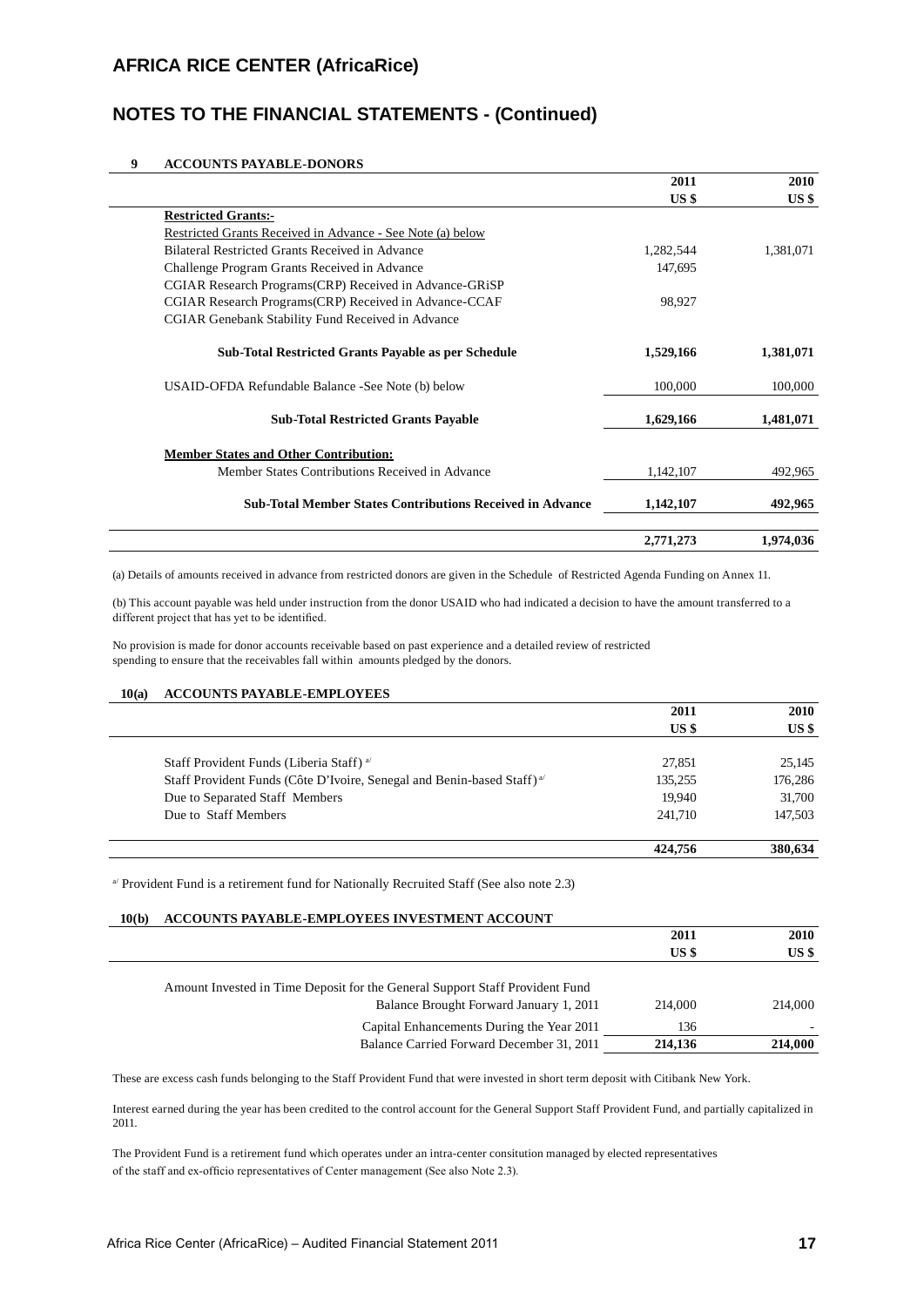## **NOTES TO THE FINANCIAL STATEMENTS - (Continued)**

#### **11 ACCOUNT PAYABLE-OTHERS**

| US <sub>3</sub>                                                      | US <sub>s</sub> |
|----------------------------------------------------------------------|-----------------|
|                                                                      |                 |
|                                                                      |                 |
| 292,618<br>Suppliers Payable Accounts                                | 358,576         |
| Payroll Taxes Accounts Payable<br>29,770                             | 35,773          |
| <b>Other CGIAR Centers</b><br>112,653                                | 113,733         |
| <b>Corporate Services Inter-Center Payables:</b>                     |                 |
| International Institute of Tropical Agriculture (IITA)<br>160,025    | 103,620         |
| <b>Bioversity International</b><br>84                                | 8,902           |
| International Potato Center (CIP)                                    |                 |
| <b>Sub-Total Corporate Service Inter-Center Accounts</b>             |                 |
| Payable<br>160,109                                                   | 112,522         |
| <b>Sundry Payable Accounts</b><br>97,730                             | 107,159         |
|                                                                      |                 |
| 692,880                                                              | 727,763         |
| 12<br>PROVISIONS AND ACCRUALS                                        |                 |
| 2011                                                                 | 2010            |
| US <sub>3</sub>                                                      | US <sub>3</sub> |
|                                                                      |                 |
| Accrued Expenses & Provisions<br>(a)<br>2,402,167                    | 2,004,741       |
| <b>Staff Accrued Leave</b><br>643,494                                | 542,822         |
| Accrued Relocation & Repartriation Allowances<br>446,851             | 429,111         |
| Accrued Termination Benefits-Support Staff<br>292,213                | 161,983         |
| Accrued Audit Fees-Internal and External<br>111,090                  | 47,500          |
| (a)<br>Accrued Expenses and Provisions are various, works, supplies, |                 |
| services and travel ralating to the head quarters, and all           |                 |
| outstations of AfricaRice as of the end of the financial year.       |                 |
| 3,895,815                                                            | 3,186,157       |
|                                                                      |                 |
| 13<br><b>INVENTORIES</b><br>2011                                     | 2010            |
| US <sub>3</sub>                                                      | US <sub>3</sub> |
| Stationery and Office Supplies<br>28,927                             | 28,405          |
| Vehicle and Equipment Spare Parts<br>192,233                         | 196,854         |
| <b>Building and Maintenance Supplies</b><br>59,305                   | 52,743          |
| <b>Fuel and Lubricants</b><br>3,576                                  | 14,503          |
| 10,067<br>Fuel Stocks - Cotonou                                      | 4,831           |
| Field and Farm Supplies<br>4,403                                     | 1,738           |
| <b>Laboratory Supplies</b><br>600                                    | 600             |
| Stocks - Health Post<br>991                                          | 996             |
| <b>General Stocks</b><br>25,366                                      | 18,270          |
| 325,468                                                              | 318,940         |

The inventory is periodically reviewed to ensure that any slow moving item with a possible obsolecence risk are

identified and disposed of. No general provision for inventory obsolecence is deemed necessary under these circumstances.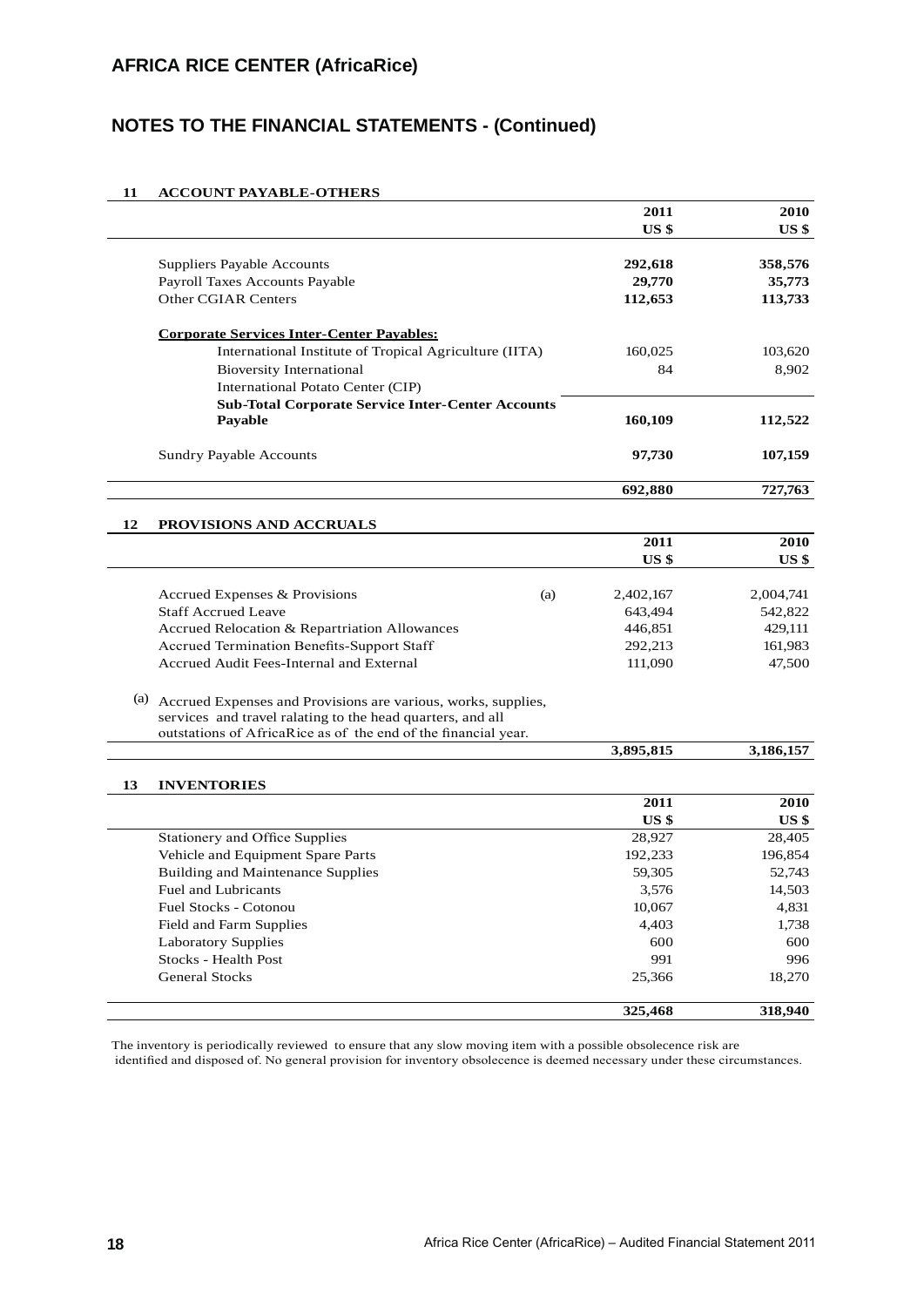## **NOTES TO THE FINANCIAL STATEMENTS - (Continued)**

#### **14 MEMBER STATES' CONTRIBUTION**

(a) Funds paid by Member States towards AfricaRice's Operations will continue to be be recognised as Revenue in he subsequent year in accordance with Note2.( i ).

The following Member States paid in contributions to the Operational activities of AfricaRice during the years ended December 31, 2010 and 2009

|               | 2011                     | 2010         |
|---------------|--------------------------|--------------|
|               | <b>US</b> \$             | <b>US \$</b> |
| Benin         | 18,283                   |              |
| Cote D'Ivoire | 102,669                  |              |
| Ghana         |                          | 604,645      |
| Chad          | 59,809                   |              |
| Liberia       | 36,566                   | 18,283       |
| Mali          | 16,642                   | 104,041      |
| Senegal       | 18,283                   | 36,566       |
| Niger         | $\overline{\phantom{a}}$ | 24,070       |
| The Gambia    | 69,595                   | 74,336       |
| Cameroun      | 29,873                   |              |
| Burkina-Faso  | 30,784                   | 32,328       |
| Sierra Leone  | 36,566                   | 418,640      |
| Togo          | 19,045                   | 215,598      |
| Uganda        | 18,283                   | 18,283       |
| Egypt         | 18,283                   | 18,283       |
| Gabon         | 18,283                   |              |
|               | 492,964                  | 1,565,073    |

(b) Funds paid by Member States and other Donors towards Capital Development are therefore credited to Revenue when they are received in accordance with the existing Board-approved Policy.

No Member States made contributions to the Capital Development activities of AfricaRice relating to the years ended December 31, 2011 and 2010

| <b>15 OTHER INCOME</b>                          |                 |                 |
|-------------------------------------------------|-----------------|-----------------|
|                                                 | 2011            | 2010            |
|                                                 | US <sub>s</sub> | US <sub>3</sub> |
| 'Other Income' Revenues are made up as follows: |                 |                 |
| Interest Income                                 | 42,687          | 45,672          |
| Sale of rice                                    | 4,905           | 1,492           |
| Guest House                                     | 12,641          | 7,833           |
| Transport                                       | 28,074          | 4,569           |
| Miscellaneous Income                            | 16,079          | 61,868          |
| Sale of Fixed Assets                            | 44,929          | 23,465          |
|                                                 | 149,315         | 144.899         |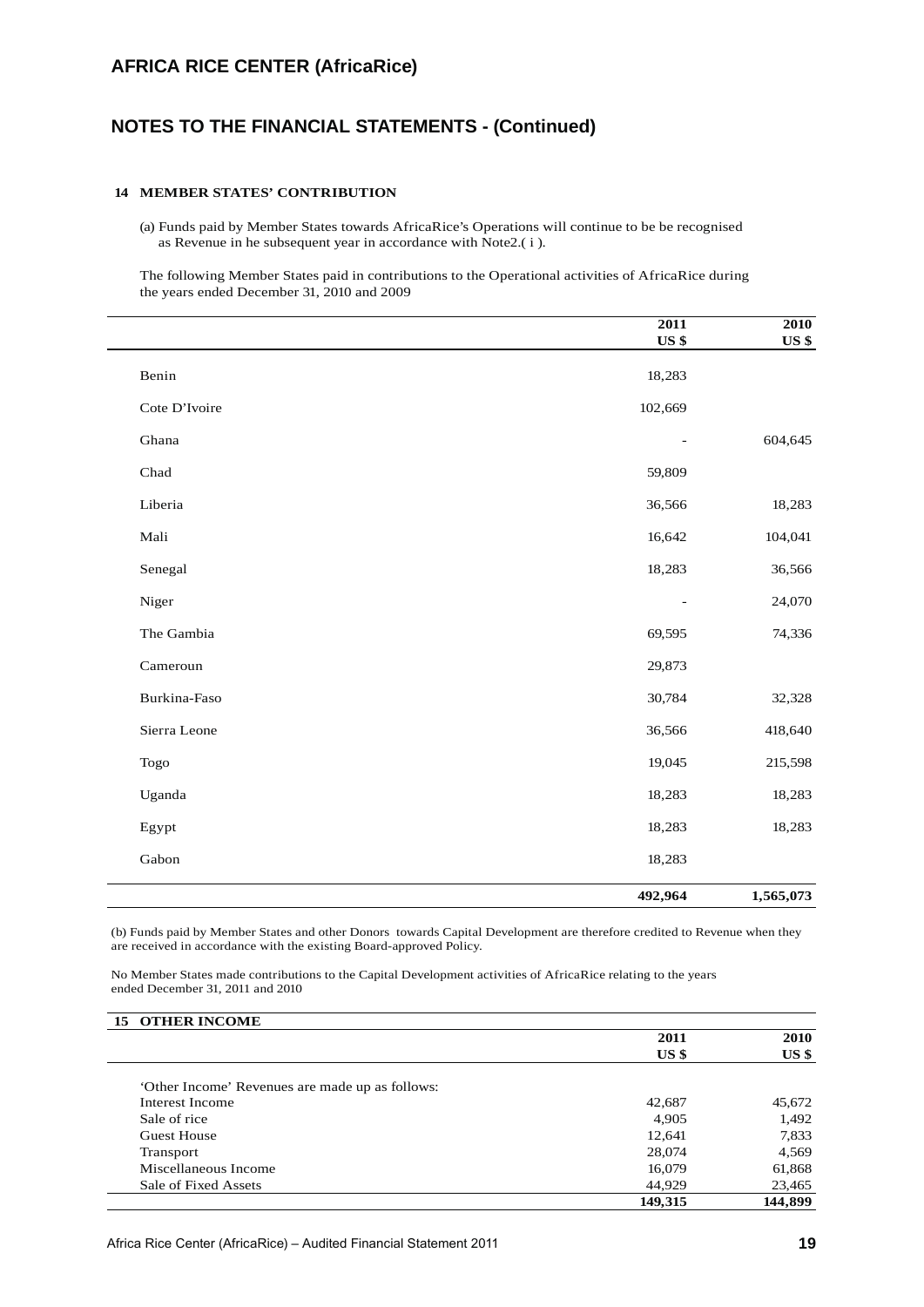## **NOTES TO THE FINANCIAL STATEMENTS - (Continued)**

#### **16 EXPENSES AND LOSSES**

|                                                                                      | 2011            | 2010            |
|--------------------------------------------------------------------------------------|-----------------|-----------------|
|                                                                                      | US <sub>s</sub> | US <sub>s</sub> |
| Program Related Expenses by Functional Classification as of December 31, 2011<br>(a) |                 |                 |
| <b>Research</b>                                                                      | 10.742,806      | 8,096,303       |
| <b>Challenge Programs</b>                                                            | 602,885         | 618,502         |
| <b>Research Support</b>                                                              | 3,648,725       | 2,523,236       |
| <b>Training Information and Library Services</b>                                     | 145,729         | 232,243         |
| <b>Rice TIME Unit</b>                                                                | 4,176,420       | 4,736,398       |
| System-Wide Program (SWEP-IVC)                                                       | 1,141,420       | 1,577,979       |
|                                                                                      | 20,457,985      | 17,784,661      |

#### (b) **Expenses and Losses by Functional and Natural Classification as of December 31, 2011**

|                                                               | 2011                      |                                  | 2010                      |                                  |
|---------------------------------------------------------------|---------------------------|----------------------------------|---------------------------|----------------------------------|
|                                                               |                           | USS                              |                           | USS                              |
|                                                               | Program<br><b>Related</b> | <b>Management</b><br>and General | Program<br><b>Related</b> | <b>Management</b><br>and General |
| Personnel Costs                                               | 6,029,603                 | 1,661,187                        | 4,893,259                 | 1,593,526                        |
| Supplies & Services                                           | 7,343,729                 | 872,872                          | 6.422.772                 | 1,718,194                        |
| <b>CRP Collaborators and Partnerships Costs-CGIAR Centers</b> |                           |                                  |                           |                                  |
| Supplies & Services-Collaborators and Partnerships Costs      | 3,652,468                 |                                  | 4,268,792                 | 1,328                            |
| <b>Operational Travel</b>                                     | 1,325,497                 | 126,857                          | 1,276,985                 | 195,560                          |
| Depreciation                                                  | 2,106,688                 | 237,927                          | 922,853                   | 223,137                          |
|                                                               |                           |                                  |                           |                                  |
| <b>Gross Operating Expenses</b>                               | 20,457,985                | 2,898,843                        | 17,784,661                | 3,731,745                        |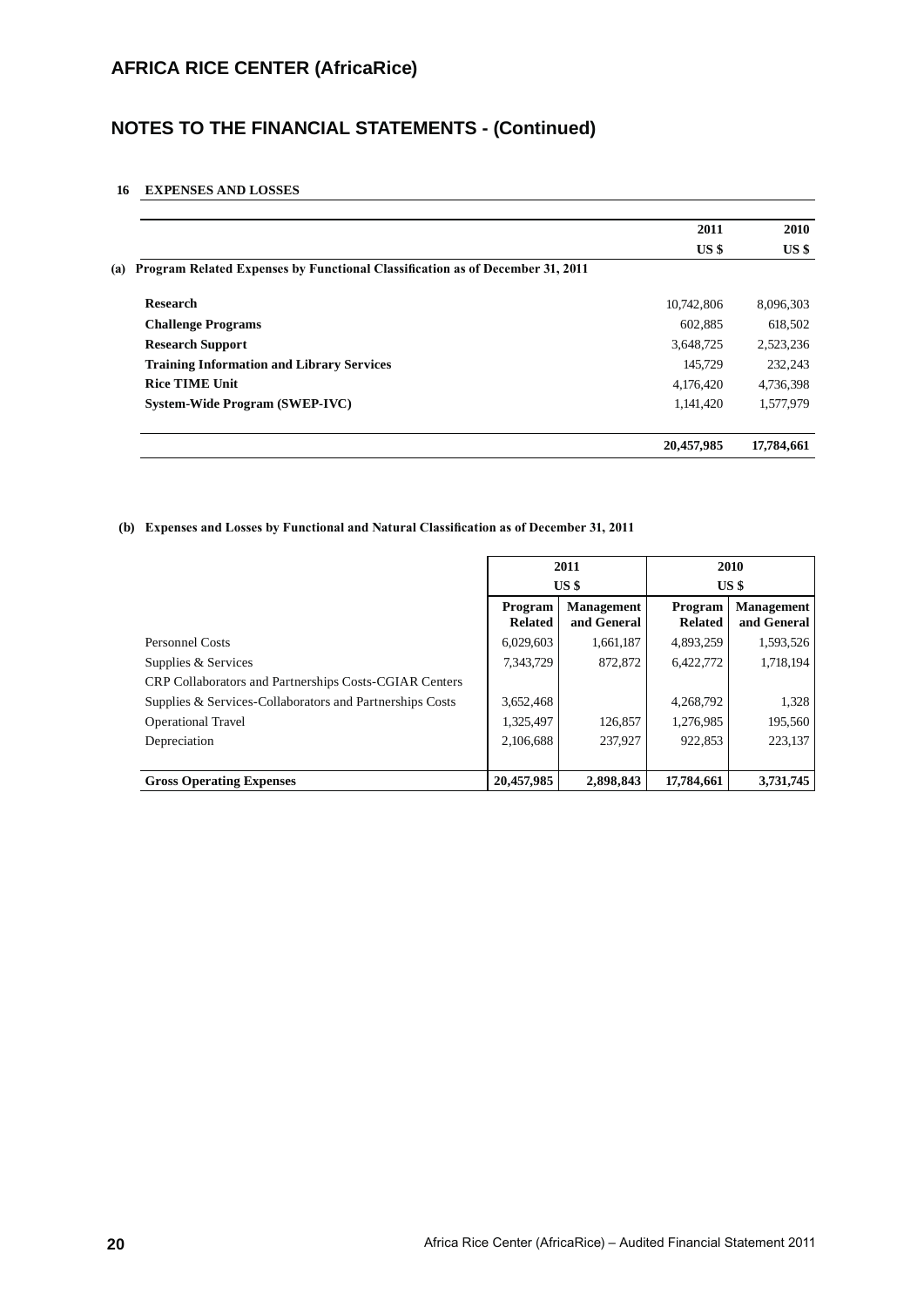## **ANNEX 1**

## **AFRICA RICE CENTER (AfricaRice) AFRICAN DEVELOPMENT BANK**

## **FINANCIAL REPORT: period from 1 January to 31 December 2011**

| Project Title:- AFDB(WARDA)-NERICA DISSEMINATION PROJECT                                          |                         |
|---------------------------------------------------------------------------------------------------|-------------------------|
| <b>DESCRIPTION</b>                                                                                | <b>AMOUNT</b><br>(US\$) |
| Balance due from AfDB brought forward 1 January 2011                                              | 155,484                 |
| <b>WARDA</b> (AfricaRice) Grant:                                                                  |                         |
| -PERSONNEL COSTS                                                                                  | 43,492                  |
| -SUPPLIES AND SERVICES                                                                            | 79,067                  |
| -OPERATIONAL TRAVEL                                                                               | 78,274                  |
| -CAPITAL                                                                                          |                         |
| <b>Total expenses on WARDA (AfricaRice) Grant</b>                                                 | 200,833                 |
| <b>NARS GRANT:</b><br>-OPERATIONAL FUNDS PAID OUT                                                 |                         |
| <b>Total expenses on NARS GRANT</b>                                                               |                         |
| <b>TOTAL EXPENDITURE FOR THE YEAR</b>                                                             | 200,833                 |
| <b>Interest on Bank account (Credit)</b><br>Received from AFDB in 2011:<br>Received in April 2011 | (1,233)<br>(370, 467)   |
| <b>Total funds received</b>                                                                       | (371,700)               |
| Balance due to AFDB carried forward as at 31 December 2011                                        | (15, 383)               |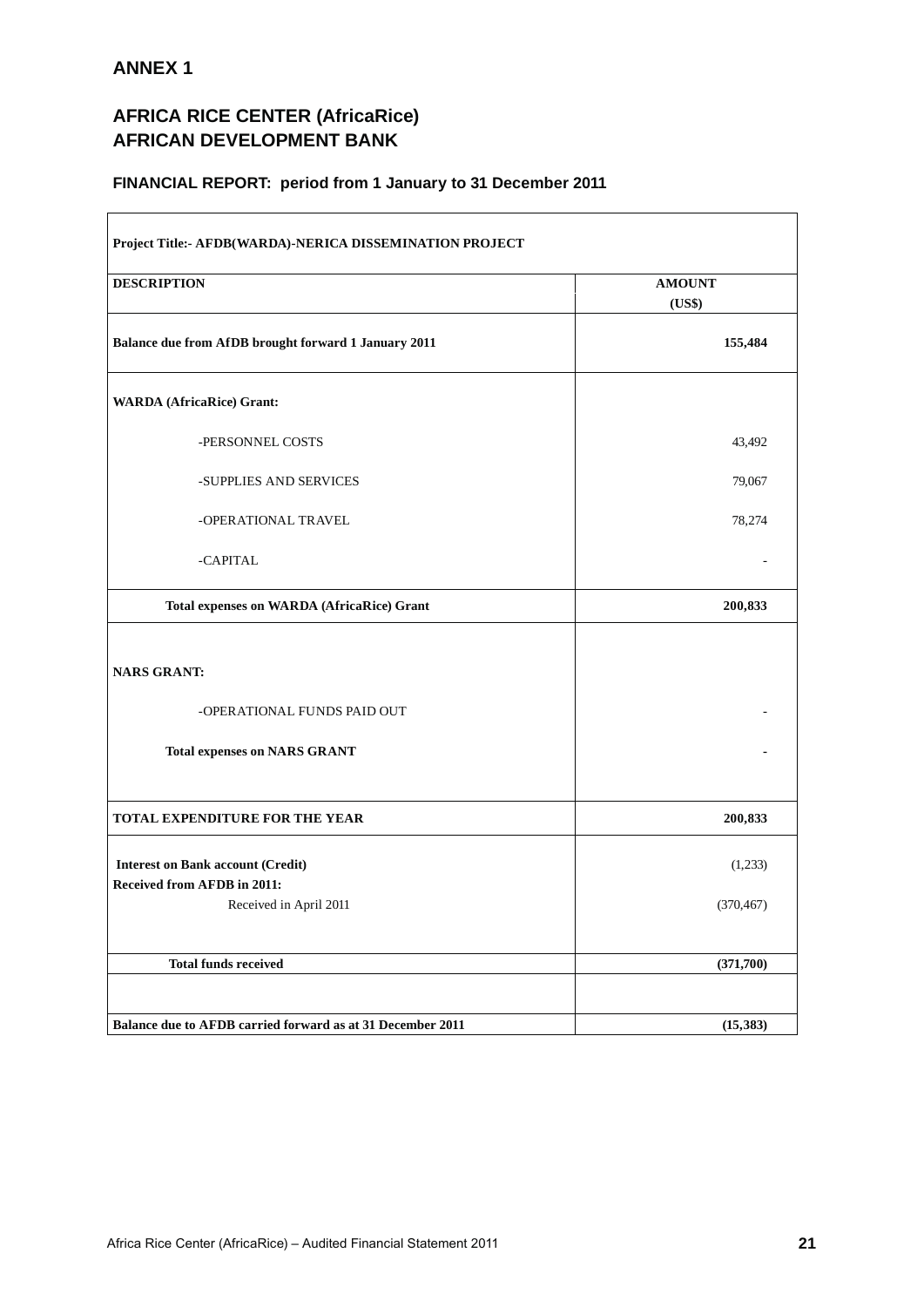## **AFRICA RICE CENTER (AfricaRice) INTERNATIONAL FUND FOR AGRICULTURAL DEVELOPMENT (IFAD) (EUROPEAN UNION FUNDING)**

| Project Title:-IFAD/EC-Rice Policy and Technology Impact for Food Security and Poverty Reduction           |               |               |
|------------------------------------------------------------------------------------------------------------|---------------|---------------|
| <b>DESCRIPTION</b>                                                                                         | <b>AMOUNT</b> | <b>AMOUNT</b> |
|                                                                                                            | (US\$)        | (EURO)        |
| -PERSONNEL COSTS                                                                                           |               |               |
| -SUPPLIES AND SERVICES                                                                                     |               |               |
| -OPERATIONAL TRAVEL                                                                                        |               |               |
| -CAPITAL                                                                                                   |               |               |
| <b>TOTAL EXPENDITURE FOR THE YEAR</b>                                                                      |               |               |
| Balance due from IFAD as at 31 December 2010<br><b>Exchange Difference on Prior Year Receivable Amount</b> | 97,552        | 72,800        |
| <b>Amount received from IFAD:</b><br>$Jan-11$<br>(10% of Budget 2009)                                      | (48, 376)     | (36, 400)     |
| Balance due from IFAD as at 31 December 2011                                                               | 49,176        | 36,400        |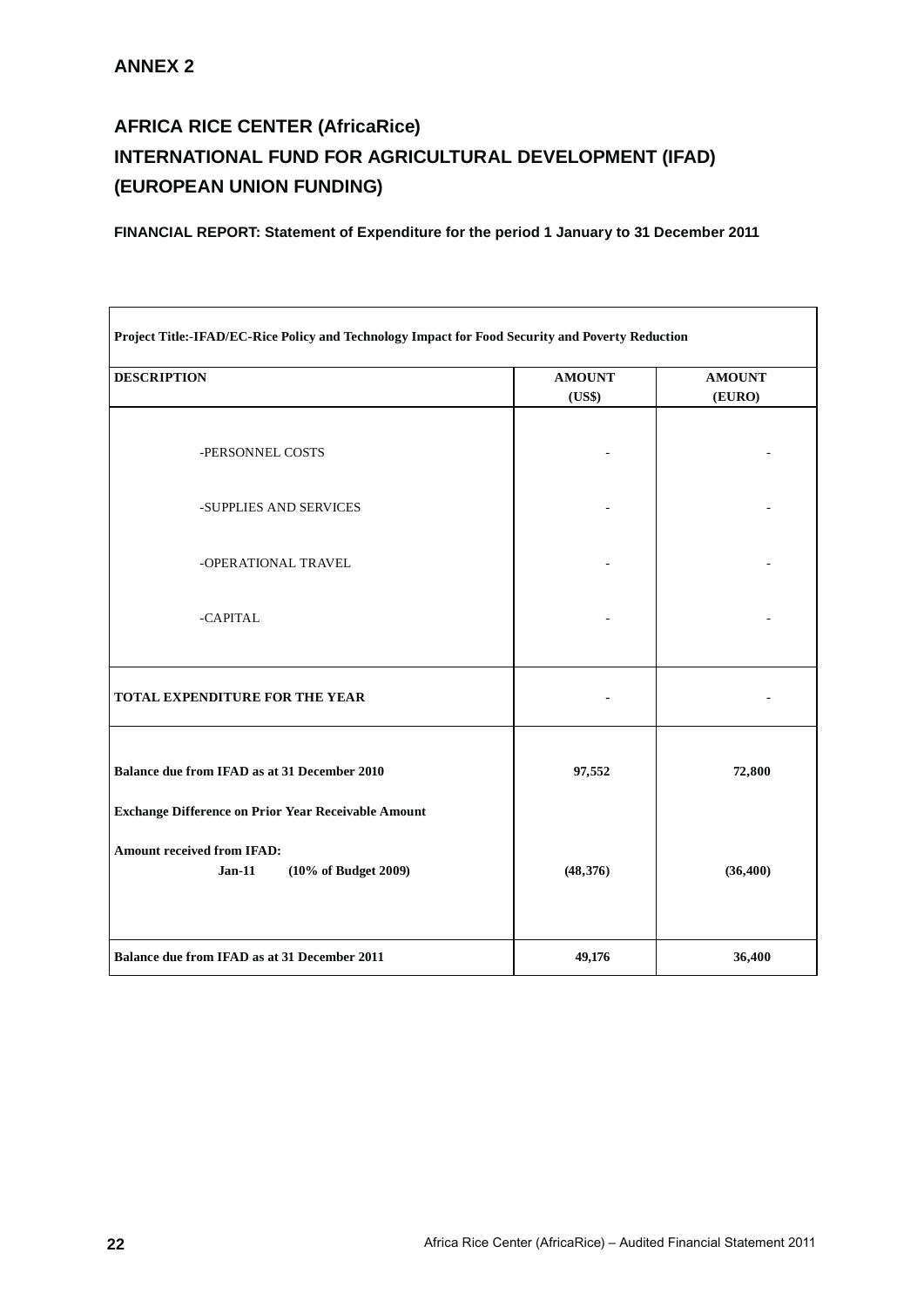## **ANNEX 3**

# **AFRICA RICE CENTER (AfricaRice) INTERNATIONAL FUND FOR AGRICULTURAL DEVELOPMENT (IFAD) (EUROPEAN UNION FUNDING)**

| <b>Project Title:-</b><br><b>IFAD/EC System Wide Programme</b><br>"Realisation of Agricultural Potential (RAP) of Inland Valley Lowlands in SSA" |                         |                         |
|--------------------------------------------------------------------------------------------------------------------------------------------------|-------------------------|-------------------------|
| <b>DESCRIPTION</b>                                                                                                                               | <b>AMOUNT</b><br>(US\$) | <b>AMOUNT</b><br>(EURO) |
| -PERSONNEL COSTS                                                                                                                                 | 127,291                 | 98,218                  |
| -SUPPLIES AND SERVICES                                                                                                                           | 312,554                 | 241,168                 |
| -OPERATIONAL TRAVEL                                                                                                                              | 37,740                  | 29,121                  |
| -CAPITAL                                                                                                                                         | 4,729                   | 3,649                   |
|                                                                                                                                                  |                         |                         |
| <b>TOTAL EXPENDITURE FOR THE YEAR</b>                                                                                                            | 482,313                 | 372,156                 |
| Balance due from IFAD as at 31 December 2010                                                                                                     | 140,231                 | 104,650                 |
| Received from IFAD in January 2011<br>(10% of 2009 Budget)                                                                                       | (69, 540)               | (52, 325)               |
| Revaluation Exchange Difference on Conversion of Closing Balance to<br><b>Euros</b>                                                              | (2,877)                 |                         |
| Balance due from IFAD as at 31 December 2011                                                                                                     | 550,127                 | 424,481                 |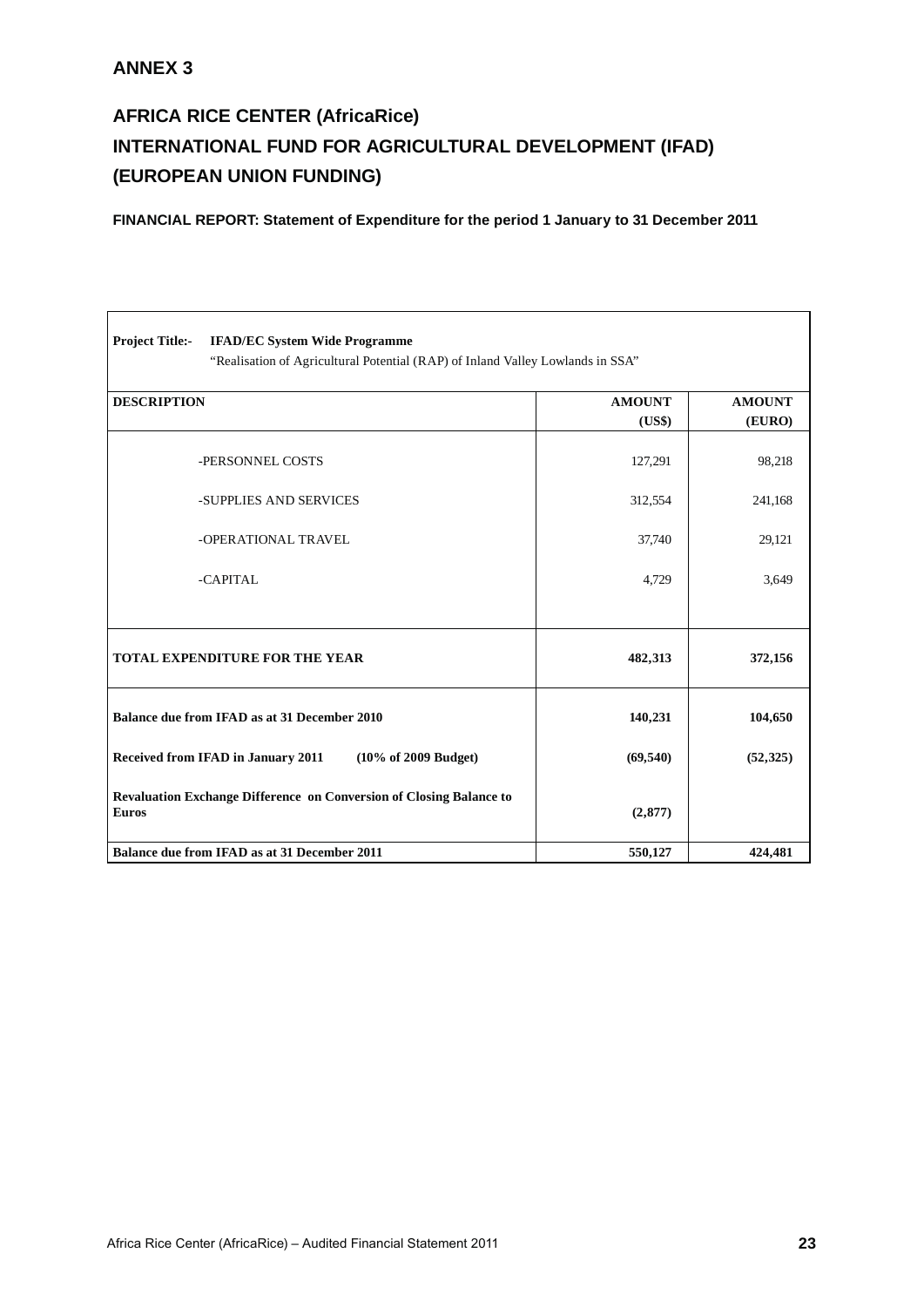## **AFRICA RICE CENTER (AfricaRice) INTERNATIONAL FUND FOR AGRICULTURAL DEVELOPMENT (IFAD) (EUROPEAN UNION FUNDING)**

| Project Title:- IFAD/EC-Rice Policy "2010 Incremental EC Contribution to CGIAR"            |               |               |  |  |
|--------------------------------------------------------------------------------------------|---------------|---------------|--|--|
| <b>DESCRIPTION</b>                                                                         | <b>AMOUNT</b> | <b>AMOUNT</b> |  |  |
|                                                                                            | (US\$)        | (EURO)        |  |  |
| -PERSONNEL COSTS                                                                           | 418,127       | 322,629       |  |  |
| -SUPPLIES AND SERVICES                                                                     | 284,166       | 219,264       |  |  |
| -OPERATIONAL TRAVEL                                                                        | 66,225        | 51,100        |  |  |
| -CAPITAL                                                                                   | 1,332         | 1,027         |  |  |
| TOTAL EXPENDITURE FOR THE YEAR                                                             | 769,850       | 594,020       |  |  |
| Balance due from IFAD as at 31 December 2010                                               | 811,038       | 605,252       |  |  |
| <b>Amount received from IFAD:</b><br>May 2011-Apllication No.1                             | (562,780)     | (380,000)     |  |  |
| <b>Revaluation Exchange Difference on Conversion of Closing</b><br><b>Balance to Euros</b> | 43,669        |               |  |  |
| Balance due from IFAD as at 31 December 2011                                               | 1,061,777     | 819,272       |  |  |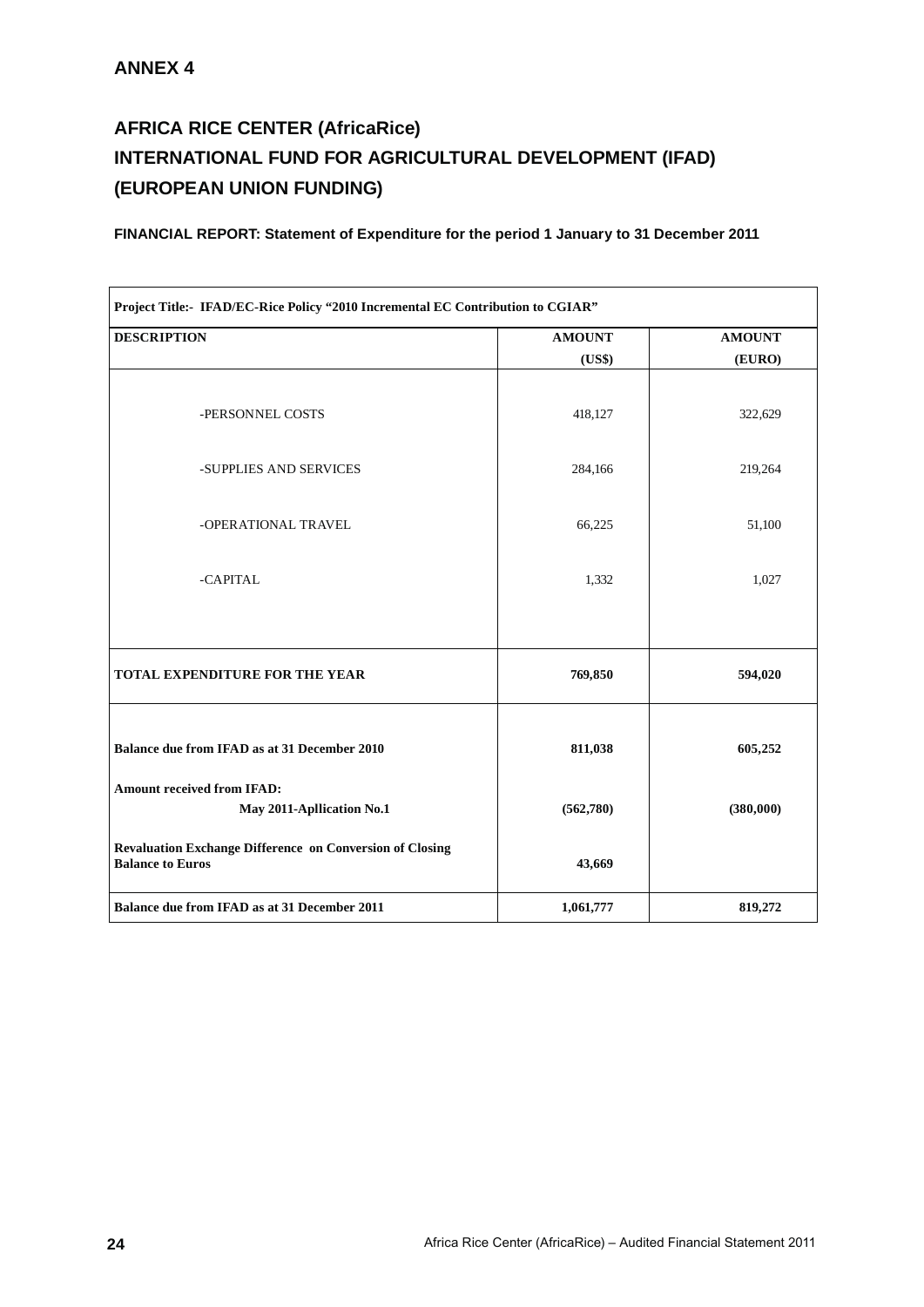## **ANNEX 5**

## **AFRICA RICE CENTER (AfricaRice) INTERNATIONAL FUND FOR AGRICULTURAL DEVELOPMENT (IFAD)**

| Project Title:- NERICA Access-WCA Project<br>"Enhancing Smallholder Access to NERICA for Alleviating Rural Poverty in West and Central Africa" |               |
|------------------------------------------------------------------------------------------------------------------------------------------------|---------------|
| <b>DESCRIPTION</b>                                                                                                                             | <b>AMOUNT</b> |
|                                                                                                                                                | (US\$)        |
| -PERSONNEL COSTS                                                                                                                               | 80,671        |
| -SUPPLIES AND SERVICES                                                                                                                         | 129,503       |
| -OPERATIONAL TRAVEL                                                                                                                            | 9,776         |
| -CAPITAL                                                                                                                                       |               |
| <b>TOTAL EXPENDITURE FOR THE YEAR</b>                                                                                                          | 219,950       |
| Balance due from IFAD as at 31 December 2010<br><b>Received from IFAD in 2011:</b>                                                             | 500,406       |
| <b>Jul-11</b><br><b>Application No. 3</b>                                                                                                      | (552,000)     |
| <b>Sep-11</b><br><b>Application No. 4B</b>                                                                                                     | (220,000)     |
| <b>Sub-Total Funds Received in 2011</b>                                                                                                        | (772,000)     |
|                                                                                                                                                |               |
| Balance due to IFAD as at 31 December 2011                                                                                                     | (51, 644)     |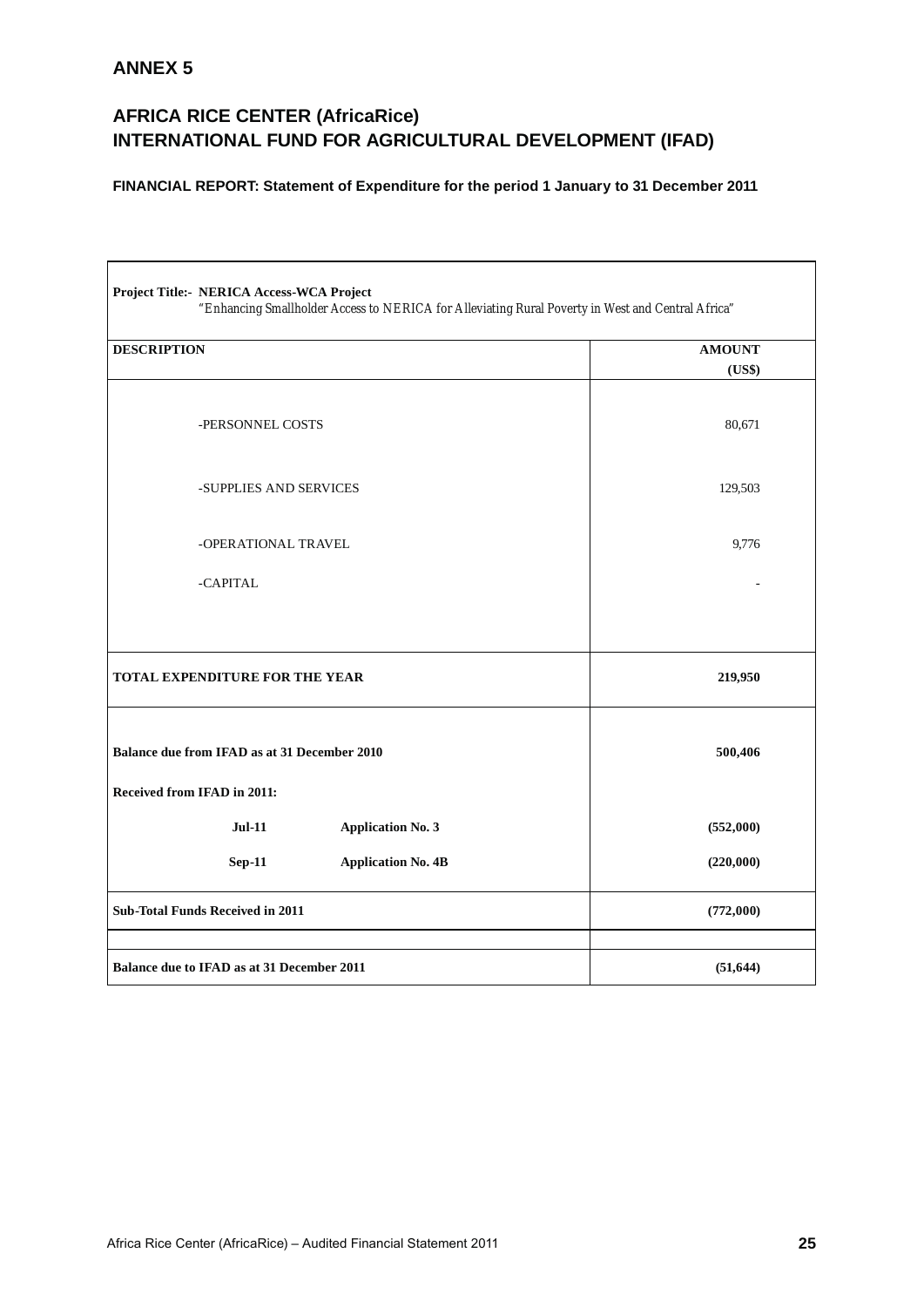## **AFRICA RICE CENTER (AfricaRice) GERMANY UNRESTRICTED (ATTRIBUTED) CONTRIBUTION (GIZ GmbH CONTRACT No.: 81137640 AND PROJECT No.:10.7860.9-001.00)**

| Program: Genetic Resources Unit<br>"Rice Genetic Diversity and Discovery" |                               |                         |                         |  |  |  |  |
|---------------------------------------------------------------------------|-------------------------------|-------------------------|-------------------------|--|--|--|--|
| <b>DESCRIPTION</b>                                                        |                               | <b>AMOUNT</b><br>(US\$) | <b>AMOUNT</b><br>(EURO) |  |  |  |  |
| -PERSONNEL COSTS                                                          |                               | 101,190                 | 75,459                  |  |  |  |  |
| -OPERATIONS                                                               | 87,804                        | 65,477                  |                         |  |  |  |  |
| -INDIRECT ADMINISTRATIVE COSTS                                            |                               | 30,930                  | 23,064                  |  |  |  |  |
|                                                                           |                               |                         |                         |  |  |  |  |
| <b>TOTAL EXPENDITURE FOR THE YEAR 2011</b>                                |                               | 219,924                 | 164,000                 |  |  |  |  |
| Received from GIZ in 2011:                                                |                               |                         |                         |  |  |  |  |
| 1st Payment - October 2011                                                | Ref: CM/10/11/13              | (109, 552)              | (82,000)                |  |  |  |  |
| 2nd Payment -December 2011                                                | Ref: CM/12/11/10              | (110, 372)              | (82,000)                |  |  |  |  |
|                                                                           | <b>Total Receipts in 2011</b> | (219, 924)              | (164,000)               |  |  |  |  |
| Balance due from GIZ as at 31 December 2011                               |                               |                         |                         |  |  |  |  |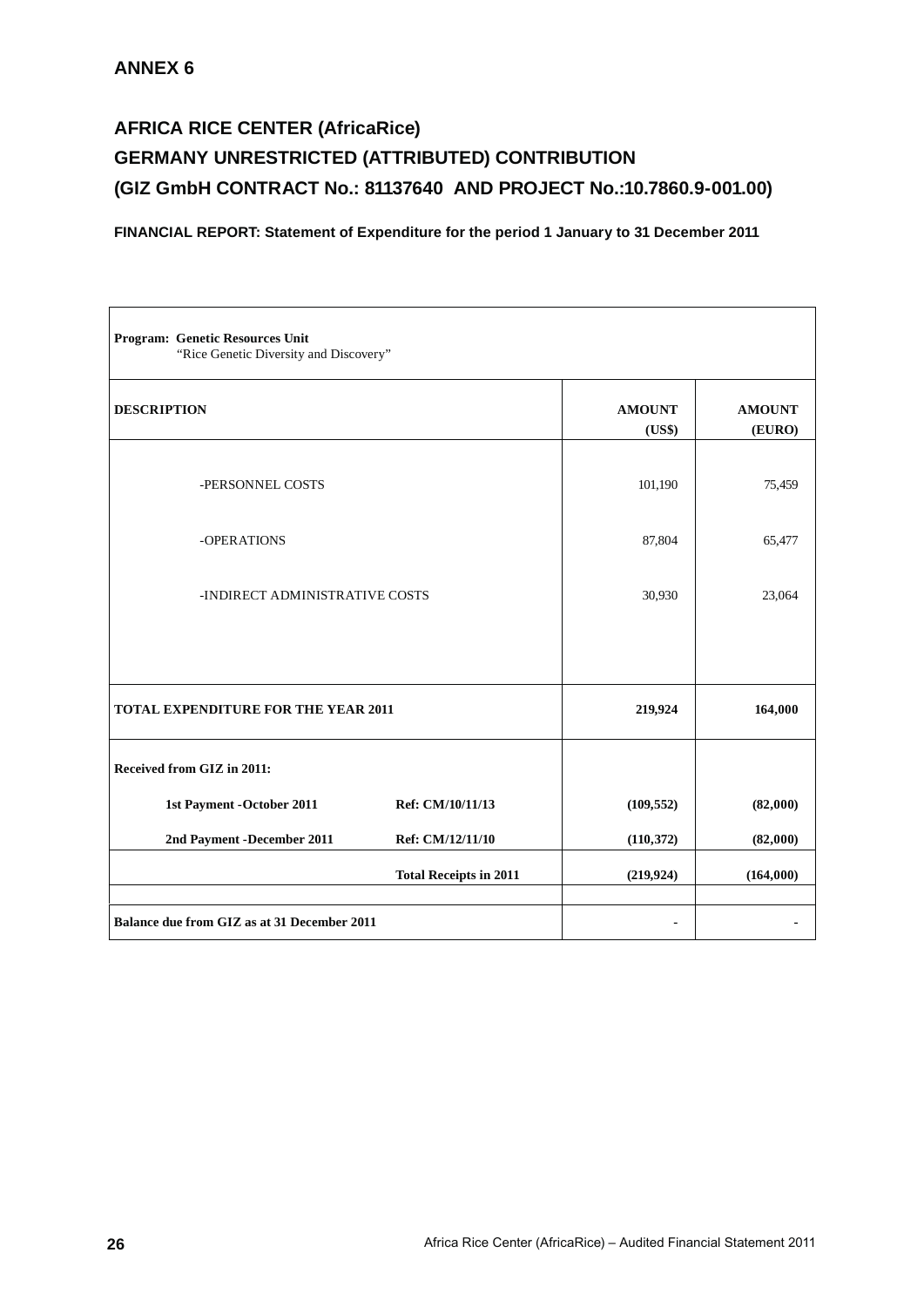## **CRP 3.3 - Global Rice Science Partnership (GRiSP)**

| <b>Natural Classification</b>                                 | W1/W2     | W3/Bilateral | <b>Center Funds</b> | <b>Total</b> |
|---------------------------------------------------------------|-----------|--------------|---------------------|--------------|
|                                                               | (US\$)    | (US\$)       | (US\$)              | (US\$)       |
|                                                               |           |              |                     |              |
| Personnel                                                     | 2,430,807 | 3,430,961    |                     | 5,861,768    |
| <b>Collaborator Costs - CGIAR Centers</b>                     |           |              |                     |              |
| <b>Collaborator Costs - Others</b>                            | 768,269   | 2,891,932    |                     | 3,660,201    |
| Supplies & Services                                           | 1,905,662 | 2,557,207    |                     | 4,462,869    |
| <b>Operational Travel</b>                                     | 641,713   | 902,469      |                     | 1,544,182    |
| Depreciation                                                  | 1,565,322 | 469,637      |                     | 2,034,959    |
| <b>SUB-TOTAL DIRECT COSTS FOR 2011</b>                        | 7,311,773 | 10,252,206   |                     | 17,563,979   |
|                                                               |           |              |                     |              |
| <b>INDIRECT COSTS</b>                                         | 874,563   | 1,172,474    |                     | 2,047,037    |
|                                                               |           |              |                     |              |
| TOTAL ALL COSTS FOR THE YEAR ENDED 31<br><b>DECEMBER 2011</b> | 8,186,336 | 11,424,680   |                     | 19,611,016   |
| <b>CRP 3.3 FUNDING REPORT</b>                                 |           |              |                     |              |
| <b>Description</b>                                            | W1/W2     | W3/Bilateral | <b>Center Funds</b> | <b>Total</b> |
|                                                               | (US\$)    | (US\$)       | (US\$)              | (US\$)       |
| OPENING BALANCE AS AT 1 JANUARY 2011                          |           |              |                     |              |
| <b>Cash Receipts from Lead Center:-</b>                       |           |              |                     |              |
| Various                                                       |           | 11,424,680   |                     | 11,424,680   |
| Sep-11 Ref: CM/09/11/03                                       | 1,000,000 |              |                     | 1,000,000    |
| Oct-11 Ref: CM/10/11/02                                       | 2,443,000 |              |                     | 2,443,000    |
| Dec-11 Ref: CM/12/11/06                                       | 3,880,000 |              |                     | 3,880,000    |
| <b>SUB-TOTAL RECEIPTS FOR 2011</b>                            | 7,323,000 | 11,424,680   |                     | 18,747,680   |
| <b>Disbursements in 2011</b>                                  | 8,186,336 | 11,424,680   |                     | 19,611,016   |
|                                                               |           |              |                     |              |
| <b>CLOSING BALANCE AS AT 31</b><br><b>DECEMBER 2011</b>       | 863,336   |              |                     | 863,336      |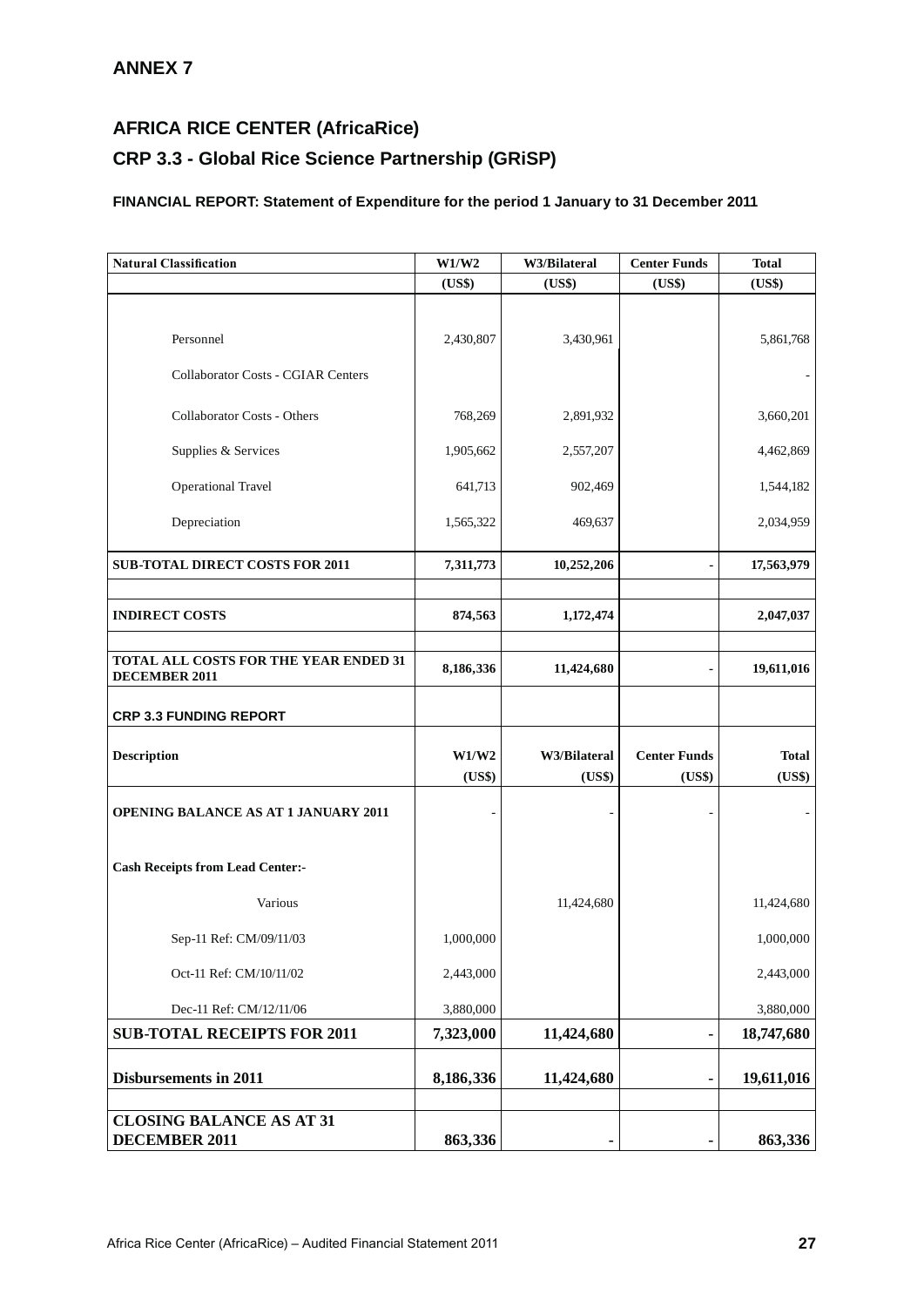## **CRP 7 - Climate Change, Agriculture and Food Security (CCAFS)**

## **FINANCIAL REPORT: Statement of Expenditure for the period 1 January to 31 December 2011**

| <b>Natural Classification</b>                                 | W1/W2<br>(US\$) | W3/Bilateral<br>(US\$) | <b>Center Funds</b><br>(US\$) | <b>Total</b><br>(US\$) |
|---------------------------------------------------------------|-----------------|------------------------|-------------------------------|------------------------|
| Personnel                                                     | 15,478          | 55,203                 |                               | 70,681                 |
| <b>Collaborator Costs - CGIAR Centers</b>                     |                 |                        |                               |                        |
| <b>Collaborator Costs - Others</b>                            | 24,894          |                        |                               | 24,894                 |
| Supplies & Services                                           |                 | 112,574                |                               | 112,574                |
| <b>Operational Travel</b>                                     | 774             | 66,797                 |                               | 67,571                 |
| Depreciation                                                  |                 | 22,234                 |                               | 22,234                 |
| <b>SUB-TOTAL DIRECT COSTS FOR 2011</b>                        | 41,146          | 256,808                |                               | 297,954                |
| <b>INDIRECT COSTS</b>                                         | 6,172           | 43,690                 | $\blacksquare$                | 49,862                 |
| TOTAL ALL COSTS FOR THE YEAR ENDED 31<br><b>DECEMBER 2011</b> | 47,318          | 300,498                |                               | 347,816                |

#### **CRP 7 FUNDING REPORT**

|                                               |           |              | <b>Center</b> |              |
|-----------------------------------------------|-----------|--------------|---------------|--------------|
| <b>Description</b>                            | W1/W2     | W3/Bilateral | <b>Funds</b>  | <b>Total</b> |
|                                               | (US\$)    | (US\$)       | (US\$)        | (US\$)       |
| <b>OPENING BALANCE AS AT 1 JANUARY 2011</b>   |           |              |               |              |
| <b>Cash Receipts from Lead Center:-</b>       |           |              |               |              |
| Various                                       |           | 300,498      |               | 300,498      |
| Dec-11 Ref: CM/12/11/01                       | 146,245   |              |               | 146,245      |
| <b>SUB-TOTAL RECEIPTS FOR 2011</b>            | 146,245   | 300,498      |               | 446,743      |
| <b>Disbursements in 2011</b>                  | 47,318    | 300,498      |               | 347,816      |
| <b>CLOSING BALANCE AS AT 31 DECEMBER 2011</b> | (98, 927) |              |               | (98, 927)    |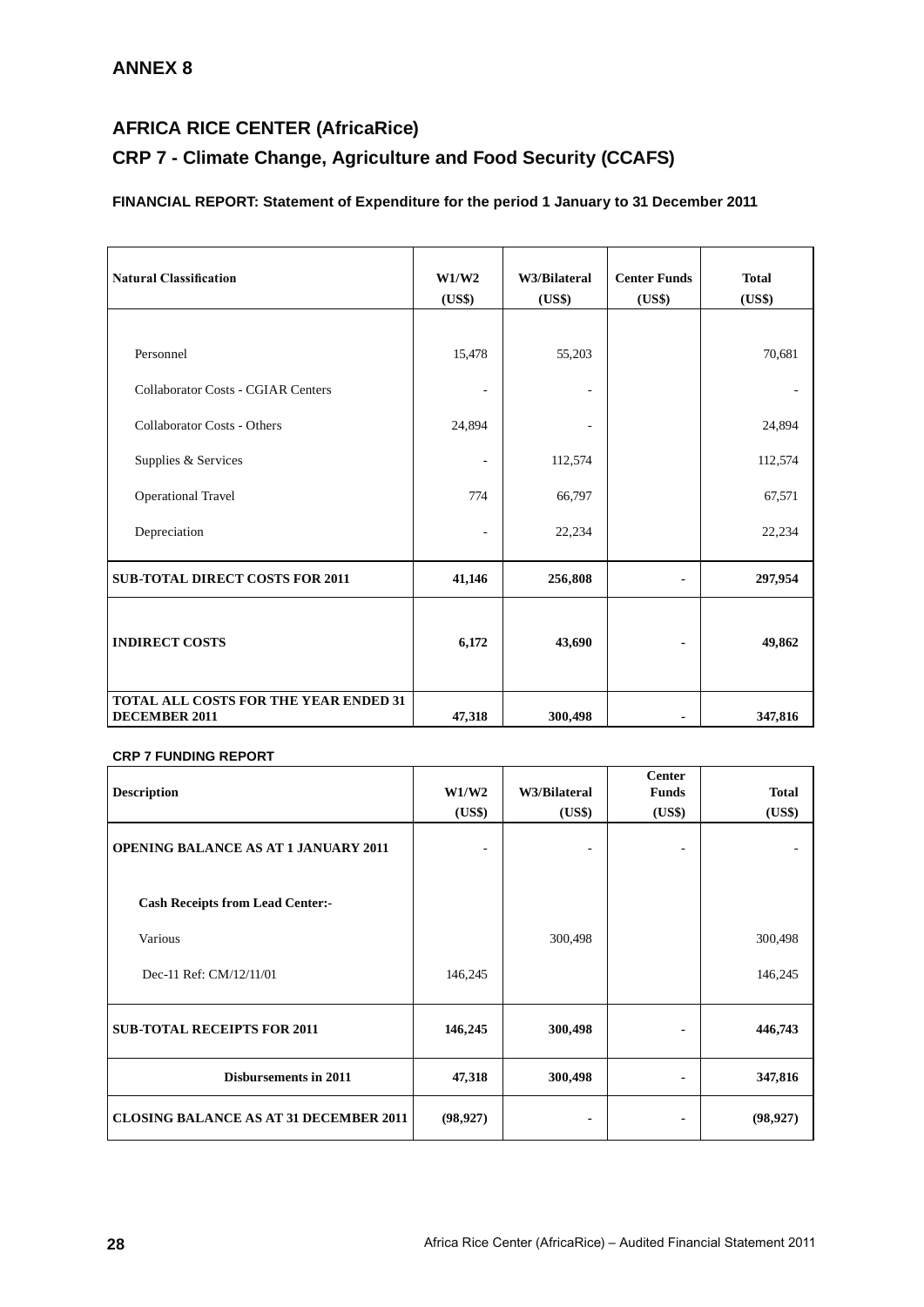## **AFRICA RICE CENTER (AfricaRice) FUND COUNCIL - GENEBANK STABILITY FUNDS**

| Program: Funds Council-GENEBANK STABILITY FUNDS           |               |  |  |
|-----------------------------------------------------------|---------------|--|--|
| <b>DESCRIPTION</b>                                        | <b>AMOUNT</b> |  |  |
|                                                           | (US\$)        |  |  |
| -PERSONNEL COSTS                                          | 97,099        |  |  |
| -SUPPLIES AND SERVICES                                    | 233,664       |  |  |
| -TRAVEL                                                   | 12,237        |  |  |
| <b>TOTAL EXPENDITURE FOR THE YEAR 2011</b>                | 343,000       |  |  |
| <b>FUNDS RECEIVED IN 2011:</b><br>Nov-11 Ref: CM/11/11/05 | (343,000)     |  |  |
| <b>Total Receipts in 2011</b>                             | 343,000)      |  |  |
|                                                           |               |  |  |
| Balance due from/(to) the Fund as at 31 December 2011     |               |  |  |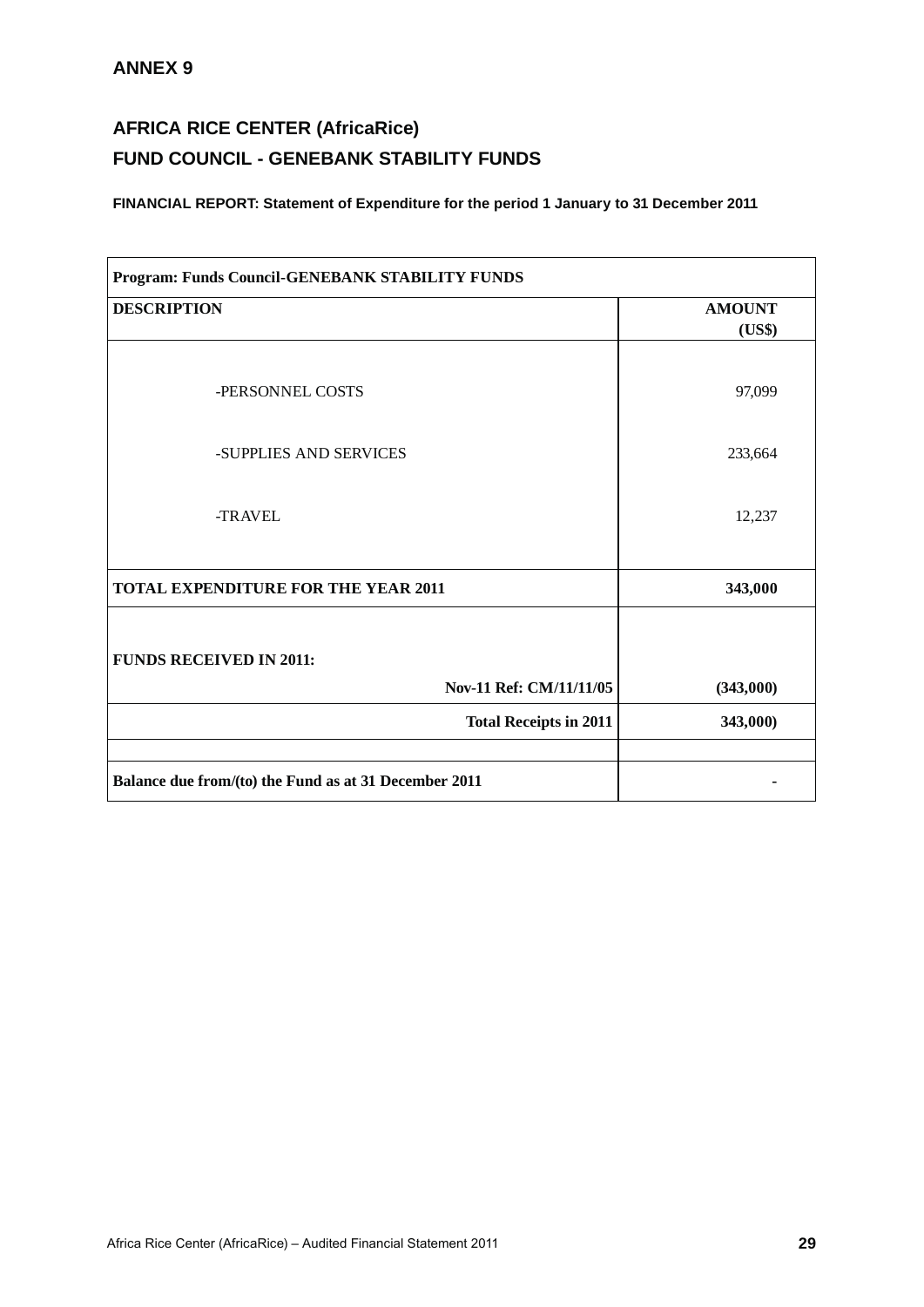## **AFRICA RICE CENTER (AfricaRice) SCHEDULE OF GRANT REVENUES**

## **For the Year Ended 31 December 2011 and 2010 (Expressed in US Dollars)**

|                                                          |                     |                                      | For the year ended 31 December 2011 |                            |               |               |
|----------------------------------------------------------|---------------------|--------------------------------------|-------------------------------------|----------------------------|---------------|---------------|
| <b>DONORS</b>                                            | <b>Grant Period</b> | Grant<br><b>Pledges</b><br>Available | <b>Accounts</b><br>Receivable       | <b>Accounts</b><br>Payable | Grant<br>2011 | Grant<br>2010 |
| <b>UNRESTRICTED</b>                                      |                     |                                      |                                     |                            |               |               |
| Australia                                                | Jan'11-Dec'11       | 520,065                              |                                     |                            | 520,065       |               |
| Belgium                                                  | Jan'11-Dec'11       | 760,824                              |                                     |                            | 760,824       | 647,396       |
| Canada                                                   | Jan'11-Dec'11       |                                      |                                     |                            |               | 656,619       |
| France                                                   | Jan'11-Dec'11       |                                      |                                     |                            |               | 246,449       |
| Japan                                                    | Jan'11-Dec'11       |                                      |                                     |                            |               | 379,365       |
| Norway                                                   | Jan'11-Dec'11       |                                      |                                     |                            |               | 244,706       |
| Sweden                                                   | Jan'11-Dec'11       |                                      |                                     |                            |               | 486,476       |
| United Kingdom                                           | Jan'11-Dec'11       |                                      |                                     |                            |               | 1,030,918     |
| <b>USAID</b>                                             | Jan'11-Dec'11       |                                      |                                     |                            |               | 500,000       |
| World Bank                                               | Jan'11-Dec'11       |                                      |                                     |                            |               | 1,800,000     |
| <b>Total Unrestricted Grants</b>                         |                     | 1,280,889                            |                                     | ٠                          | 1,280,889     | 5,991,929     |
| <b>TEMPORARILY RESTRICTED</b><br><b>BILATERAL GRANTS</b> |                     |                                      |                                     |                            |               |               |
| AfDB (NERICA Dissemination Project)                      | Jan'04-Dec'11       | 1,230,000                            |                                     | 15,383                     | 200,833       | 579,585       |
| Services to CARD Secretariat                             | Oct'09-Open         | 24,415                               |                                     | 6,978                      | 114           | 23,494        |
| <b>ANRP ESCAPE</b>                                       | Jul'11-Nov'14       | 125,804                              |                                     | 49,462                     | 9,803         |               |
| ACP- AfroWeeds Project                                   | Oct'09-Oct'12       | 408,453                              | 45,182                              |                            | 102,895       | 161,465       |
| <b>BADEA-IRM Training</b>                                | $Jan'09-Dec'09$     | 320,000                              |                                     |                            |               | (121, 488)    |
| BADEA 2010 IRM Training                                  | Jul'10-Dec'11       | 330,000                              |                                     | 5,453                      | 25,431        | 196,524       |
| <b>Consultancy Services (KABIROU)</b>                    | Apr'11-Dec'11       | 6,820                                | 1,192                               |                            | 4,691         |               |
| Diffusion of Improved Crop Varieties in Africa<br>(DIVA) | Nov'09-Dec'12       | 168,300                              |                                     | 29,789                     | 24,537        | 113,974       |
| BIOV2 New DIIVA Obj.                                     | Jan'11-Dec'12       | 250,000                              |                                     | 4,702                      | 102,248       |               |
| CAAS-Chinese Academy of Agricultural<br>Sciences         | Nov'08-Oct'11       | 3,449,862                            | 340                                 |                            | 650,663       | 1,630,626     |
| CANADA Linkage Fund-Mc Gill University                   | Apr'08-Mar'11       | 209,711                              |                                     |                            | 50,601        | 72,593        |
| CIDA Support to Rice Research in Africa                  | Mar'11-Mar'16       | 7,136,573                            |                                     | 255,053                    | 1,270,871     |               |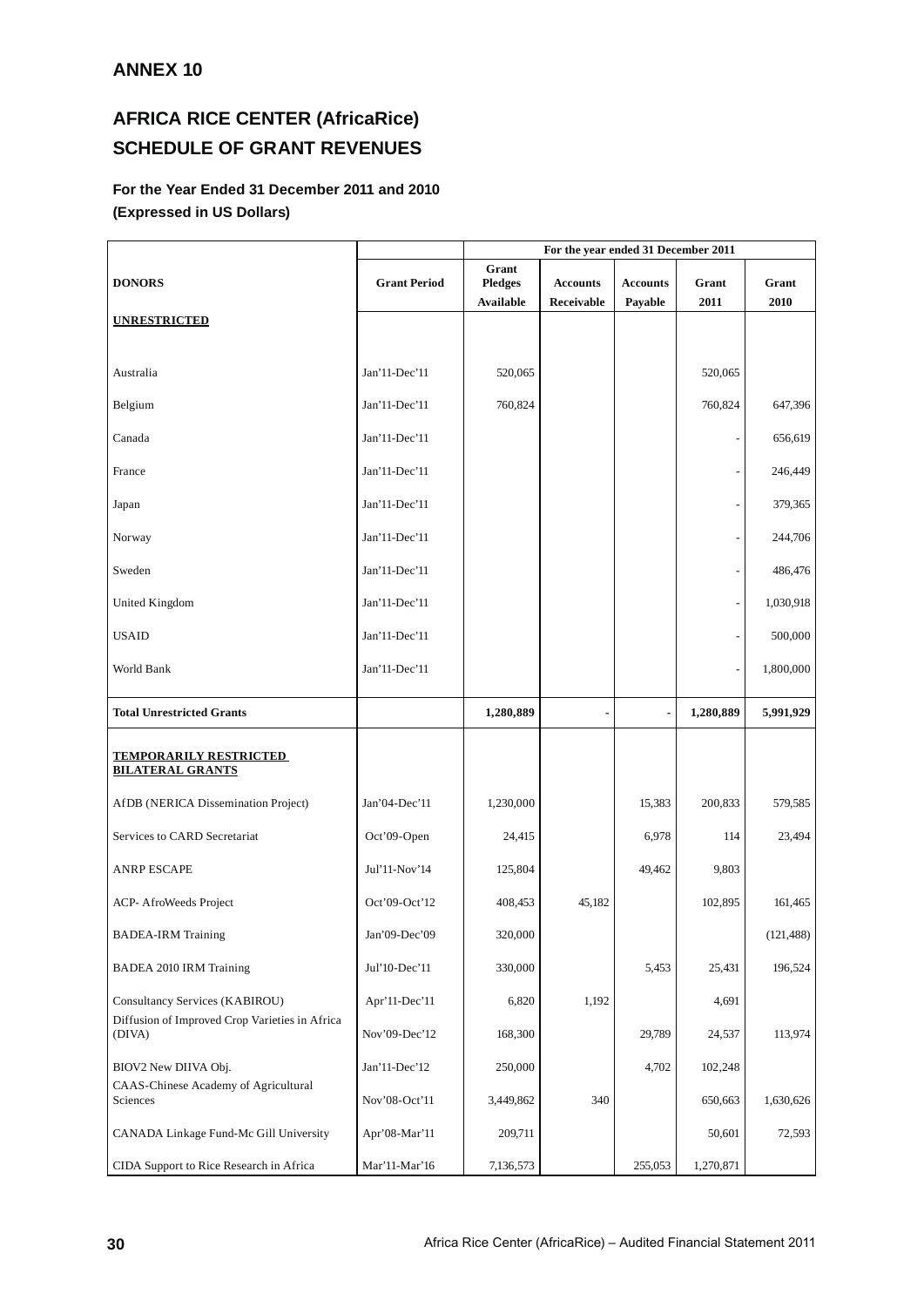|                                                                         |                     | For the year ended 31 December 2011 |                 |                 |           |           |
|-------------------------------------------------------------------------|---------------------|-------------------------------------|-----------------|-----------------|-----------|-----------|
| <b>DONORS</b>                                                           | <b>Grant Period</b> | Grant<br><b>Pledges</b>             | <b>Accounts</b> | <b>Accounts</b> | Grant     | Grant     |
|                                                                         |                     | Available                           | Receivable      | Payable         | 2011      | 2010      |
| <b>TEMPORARILY RESTRICTED</b><br><b>BILATERAL GRANTS</b>                |                     |                                     |                 |                 |           |           |
| CARD Regional Workshop July 10                                          | Jul'10-Jul'10       | 79,584                              |                 |                 |           | 79,511    |
| CFC-(Spirivwa Project)<br>CFC-NERICA Dissemination in Central Africa    | Jan'00-Dec'09       | 536,039                             |                 |                 |           | 18,024    |
| Project                                                                 | Jan'08-Mar'12       | 2,500,961                           | 361,827         |                 | 836,355   | 181,676   |
| Conserv. Food & Health Found.                                           | Jul'06-Dec'10       | 81,000                              |                 |                 |           | 6,177     |
| DFID16-Striga Project-University of Sheffield                           | May'08-Sep'11       | 53,250                              | 2,280           |                 | 16,282    | 37,664    |
| ESSO Rice Development in Chad                                           | Jan'10-Dec'11       | 214,242                             |                 |                 | 63,905    | 147,187   |
| European Union(Rice Policy & Techn. Impact on<br>Food Security)         | Jan'07-Dec'10       | 1,203,184                           | 49,176          |                 |           | 457,262   |
| European Union(RAP Project)                                             | Jan'09-Dec'13       | 5,193,453                           | 550,127         |                 | 479,436   | 700,293   |
| Rice Policy (Incremental Fund)                                          | Jun'10-Dec'12       | 2,743,300                           | 1,061,777       |                 | 813,519   | 811,038   |
| FAO-Liberia Seed Production Project                                     | Aug'08-Jun'10       | 168,475                             |                 |                 | 2,188     | (9,929)   |
| FAO-Seed Systems Study Project                                          | Jan '10-Dec'10      | 198,500                             |                 |                 |           | 198,500   |
| Seed Policy Workshop                                                    | Jan'11-Jun'11       | 50,000                              |                 |                 | 50,000    |           |
| Training of APO for FAO                                                 | May'11-Dec'12       | 4,200                               |                 | 4,200           |           |           |
| GTZ-RISOCAS-University of Hohenheim<br>Project                          | Mar'08-Feb'11       | 236,553                             |                 |                 | (12, 872) | (44, 233) |
| GTZ-Characterization of Bacterial Leaf Blight                           | May'08-Apr'10       | 86,420                              |                 |                 |           | 4,552     |
| GTZP8 - GTZ MICCORDEA                                                   | Jan'10-Dec'12       | 1,608,000                           |                 | 54,716          | 595,033   | 436,811   |
| GTZ-Attributed Grant                                                    | Jan'11-Dec'11       | 231,528                             |                 |                 | 219,924   | 231,547   |
| IBRD-CGIAR Collaboration Fund Proj.                                     | Jan '11 - Open      | 414,492                             |                 | 254,251         | 160,240   |           |
| CCAFS Research Theme #5 Project                                         | Dec'10-May'11       | 15,000                              |                 |                 | 15,000    |           |
| IFAD-NERICA Seeds Access-West and Central<br>Africa Project             | Dec'07-Dec'12       | 1,500,000                           |                 | 51,644          | 219,950   | 658,224   |
| <b>IFAD ESA Project</b>                                                 | Jan'09-Dec'10       | 60,000                              |                 |                 |           | 15,000    |
| <b>IFAR-CGIAR Fellowship Programs</b>                                   | Jan'09-Open         | 55,000                              |                 | 8,609           | 8,067     | 27,324    |
| <b>IRRI/WARDA Abiotic Stress Project</b>                                | Jan'08-Feb'14       | 4,800,000                           | 166,674         |                 | 1,446,674 | 874,001   |
| Japan/UNDP-TCDC (Interspecific Hybrid.<br>Project)                      | Jan'00-Mar'12       | 380,000                             | 251,360         |                 | 257,548   | 283,801   |
| Japan (Increasing Quality Compet.Loc. Project)                          | Jan'03-Mar'12       | 100,000                             | 100,630         |                 | 99,326    | 81,143    |
| Japan (Dev.Interspec. OG&OS Progenies<br>Project)                       | Jan'03-Mar'12       | 100,000                             | 114,642         |                 | 58,889    | 102,112   |
| Japan (High Yield Varieties-Humid Zones<br>project)                     | Dec'05-Mar'12       | 100,000                             | 72,306          |                 | 151,143   | 138,453   |
| Japan (Phys. & Genetic Invest.-NERICA Project)                          | Jan'07-Mar'12       | 100,000                             | 63,266          |                 | 62,561    | 70,392    |
| Japan-Development of Sustainable Rice Farming<br><b>Systems Project</b> | Jan'08-Mar'12       | 60,000                              |                 | 22,680          | 50,324    | 51,895    |
| Japan Emergency Rice Initiativ                                          | Apr'09-Sep'10       | 4,800,000                           |                 |                 |           | 287,738   |
| Japan Breeding Project                                                  | Jan'10-Dec'14       | 6,000,000                           | 1,834,485       |                 | 1,686,384 | 1,748,100 |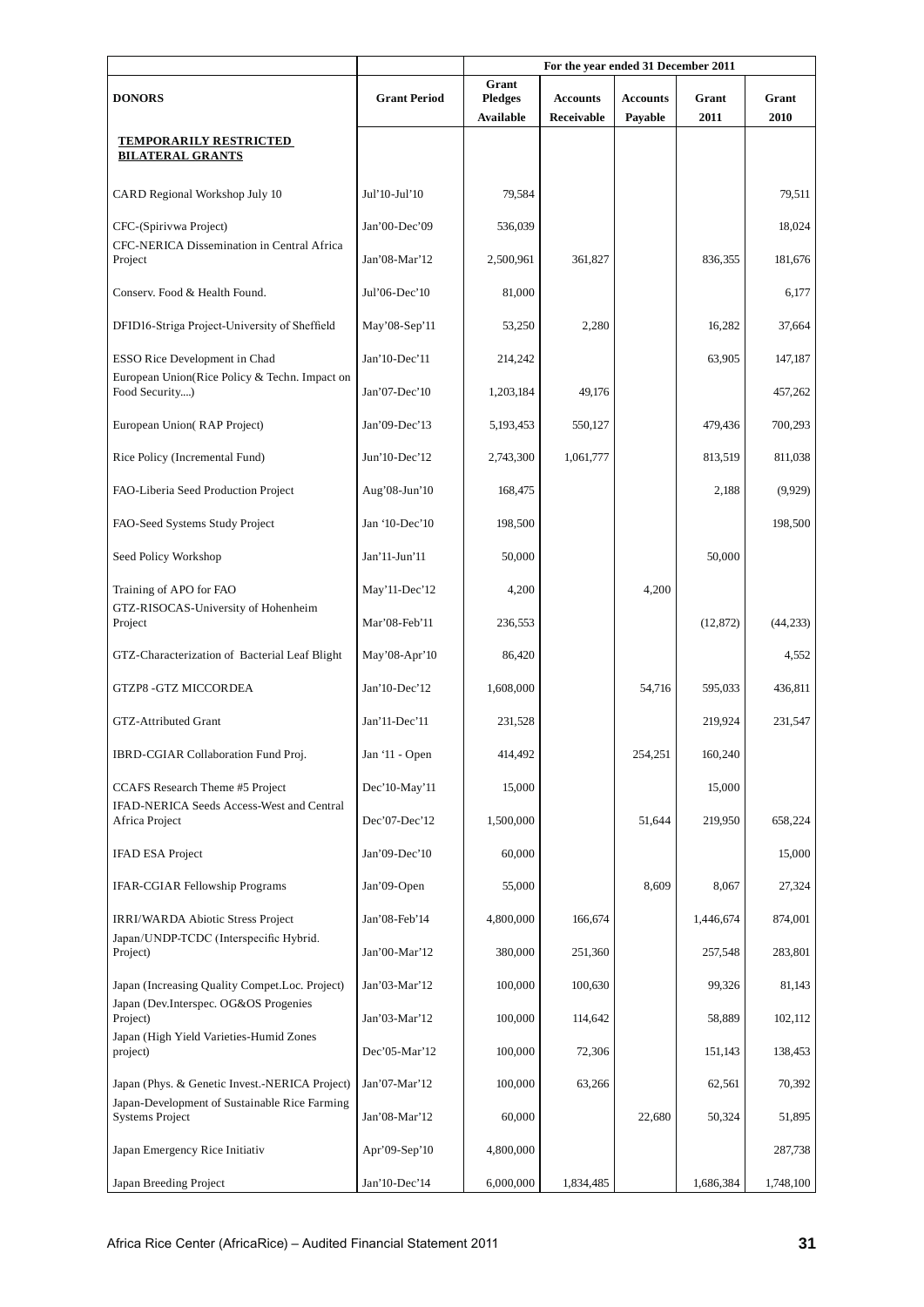|                                                          |                     | For the year ended 31 December 2011 |                 |                 |            |            |
|----------------------------------------------------------|---------------------|-------------------------------------|-----------------|-----------------|------------|------------|
| <b>DONORS</b>                                            | <b>Grant Period</b> | Grant<br><b>Pledges</b>             | <b>Accounts</b> | <b>Accounts</b> | Grant      | Grant      |
|                                                          |                     | Available                           | Receivable      | Payable         | 2011       | 2010       |
| <b>TEMPORARILY RESTRICTED</b><br><b>BILATERAL GRANTS</b> |                     |                                     |                 |                 |            |            |
| Japan SMART IV                                           | Oct'09-Sep'14       | 3,000,000                           |                 | 416,949         | 731,471    | 727,149    |
| Japan-Capacity Bldg-Saito                                | Oct'09-Dec'10       | 10,730                              |                 |                 |            | 3,640      |
| Japan-Capacity Building-Sokei                            | Oct'09-Feb'11       | 48,349                              |                 |                 | (1, 472)   | 26,885     |
| Japan Capacity Building-Abe                              | Sep'10-Open         | 11,500                              |                 | 602             | 1,986      | 8,912      |
| Japan/CGFellowship Program-Abe                           | Nov'10-Open         | 12,700                              |                 | 6,552           | 3,539      | 3,415      |
| Japan/CGFellowship Program-Saito                         | Nov'10-Mar'11       | 7,000                               |                 |                 | 8,152      |            |
| Japan-CGIAR Fellowship (Dr. Michi)                       | Sep'11-Open         | 7,192                               |                 | 4,212           | 2,980      |            |
| Japan (RYMV Project)                                     | Jan'00-Mar'12       | 100,000                             | 69,345          |                 | 70,946     | 64,254     |
| JICA/WARDA-Collaboration Project                         | Apr'04-Open         | 164,035                             |                 | 29,269          | 67,772     | 198,866    |
| JIRCAS Collab. Proj.-Benin                               | Jun'10-Open         | 4,000                               |                 | 3,852           | 1,248      | 78         |
| MISU Competitiveness Study                               | Oct'10-Aug'11       | 49,335                              | 24,788          |                 | 49,456     |            |
| <b>PADER</b> Project                                     | Feb'11-Dec'12       | 54,820                              |                 | 54,820          |            |            |
| Syngenta Proposal Development                            | Jan'10-Dec'10       | 193,530                             |                 |                 | (1,640)    | 118,702    |
| Syngenta Value Chains                                    | Apr'11-Mar'12       | 416,456                             | 131,198         |                 | 547,654    |            |
| <b>UNDP-Liberia Seed Production Project</b>              | Apr'09-Apr'11       | 296,604                             | 82              |                 | 93,100     | 90,224     |
| UNDP KMV Project Liberia                                 | Oct'08-Jun'11       | 230,000                             |                 |                 | (44,982)   | 76,092     |
| <b>USAID/CORAF RYMV</b>                                  | Jan'10-Dec'10       | 39,000                              |                 |                 |            | 39,000     |
| USAID: West Africa Rice Initiative Project               | Oct'08-Sep'10       | 5,100,000                           |                 |                 |            | 2,102,578  |
| <b>WOTRO</b> Parasite Project                            | Apr'11-Mar'15       | 139,923                             |                 | 3,368           | 25,672     |            |
| <b>Sub-Total Restricted Bilateral Grants</b>             |                     | 57,218,293                          | 4,900,677       | 1,282,544       | 11,278,445 | 13,710,831 |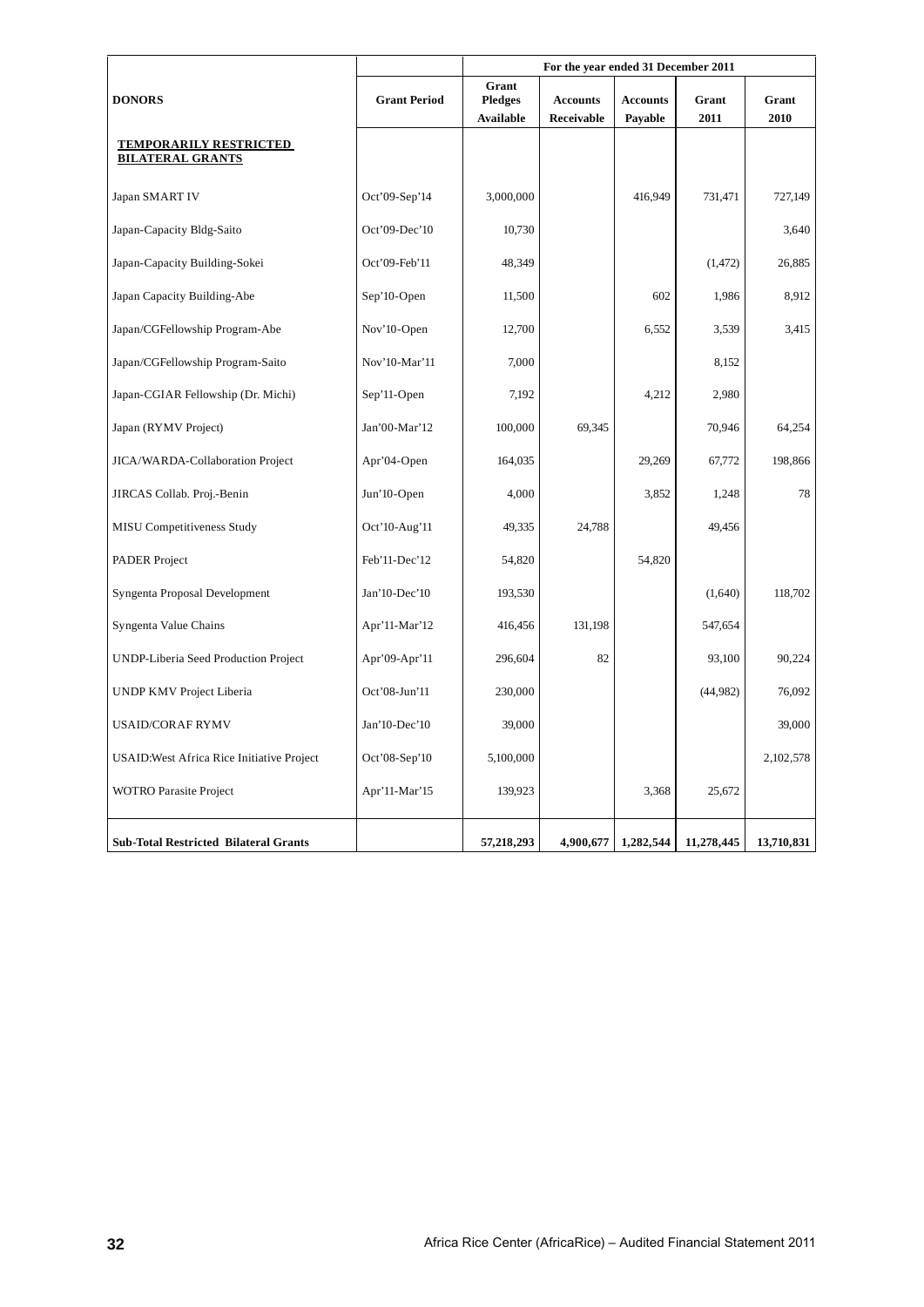## **AFRICA RICE CENTER (AfricaRice) SCHEDULE OF GRANT REVENUES**

## **For the Year Ended December 31, 2011 and 2010 (Expressed in US Dollars)**

|                                                                 |                     |                         | For the year ended 31 December 2011 |                 |            |            |
|-----------------------------------------------------------------|---------------------|-------------------------|-------------------------------------|-----------------|------------|------------|
| <b>DONORS</b>                                                   | <b>Grant Period</b> | Grant<br><b>Pledges</b> | <b>Accounts</b>                     | <b>Accounts</b> | Grant      | Grant      |
|                                                                 |                     | <b>Available</b>        | Receivable                          | Payable         | 2011       | 2010       |
|                                                                 |                     |                         |                                     |                 |            |            |
| <b>CHALLENGE PROGRAMS</b>                                       |                     |                         |                                     |                 |            |            |
| <b>Water and Food</b>                                           |                     |                         |                                     |                 |            |            |
| WorldFish-Project M439                                          | Apr'05-Mar'10       | 42,946                  |                                     |                 |            | 8.472      |
| <b>Generation Challenge Program</b>                             |                     |                         |                                     |                 |            |            |
| CIMMYT-GCP-Project SP1-G4008-05                                 | Jan'08-Dec'10       | 19,200                  | 1,320                               |                 |            |            |
| CIMMYT-GCP-Project SP3-G4007-08                                 | Aug'07-Jul'09       | 304,440                 | 29,618                              |                 |            | 24,223     |
| GCP-I-Bridges-WARDA/IRD                                         | Aug'07-Dec'09       | 80,000                  | 9,000                               |                 |            |            |
| GCP-NAM population-WARDA/CIAT                                   | Aug'08-Dec'11       | 114,058                 | 7,324                               |                 | 29,442     | 6,898      |
| GCP Rice Challenge Initiative                                   | Jun'09-Mar'14       | 2,717,754               |                                     | 147,695         | 569,206    | 517,965    |
| <b>GCP Drought Avoidance Root</b>                               | Nov'08-Sep'11       | 100,800                 | 30,276                              |                 | 4,237      | 60,944     |
| <b>Sub-Total Challenge Program Grants</b>                       |                     | 3,379,198               | 77,538                              | 147,695         | 602,885    | 618,502    |
| <b>CGIAR Research Programs (CRP)</b><br><b>Grants</b>           |                     |                         |                                     |                 |            |            |
| <b>CCAFS CRP Total</b>                                          | Jan'11-Dec'15       | 584,980                 |                                     | 98,927          | 47,318     |            |
| <b>GRISP CRP Total</b>                                          | Jan'11-Dec'15       | 8,213,000               | 863,336                             |                 | 8,186,337  |            |
| <b>Sub-Total CGIAR Research</b><br><b>Program(CRP)</b> Grants   |                     | 8,797,980               | 863,336                             | 98,927          | 8,233,655  |            |
| <b>CGIAR Genebank Stability Grants</b>                          |                     |                         |                                     |                 |            |            |
| Fund Council Genebank                                           | Jan'11-Dec'15       | 343,000                 |                                     | $\overline{a}$  | 343,000    |            |
| <b>Sub-Total CGIAR Genebank Stability</b><br><b>Fund Grants</b> |                     | 343,000                 |                                     |                 | 343,000    |            |
|                                                                 |                     |                         |                                     |                 |            |            |
| <b>Total Restricted Grants</b>                                  |                     | 69,738,471              | 5,841,551                           | 1,529,166       | 20,457,985 | 14,329,333 |
| <b>Total Grants</b>                                             |                     | 71,019,360              | 5,841,551                           | 1,529,166       | 21,738,874 | 20,321,262 |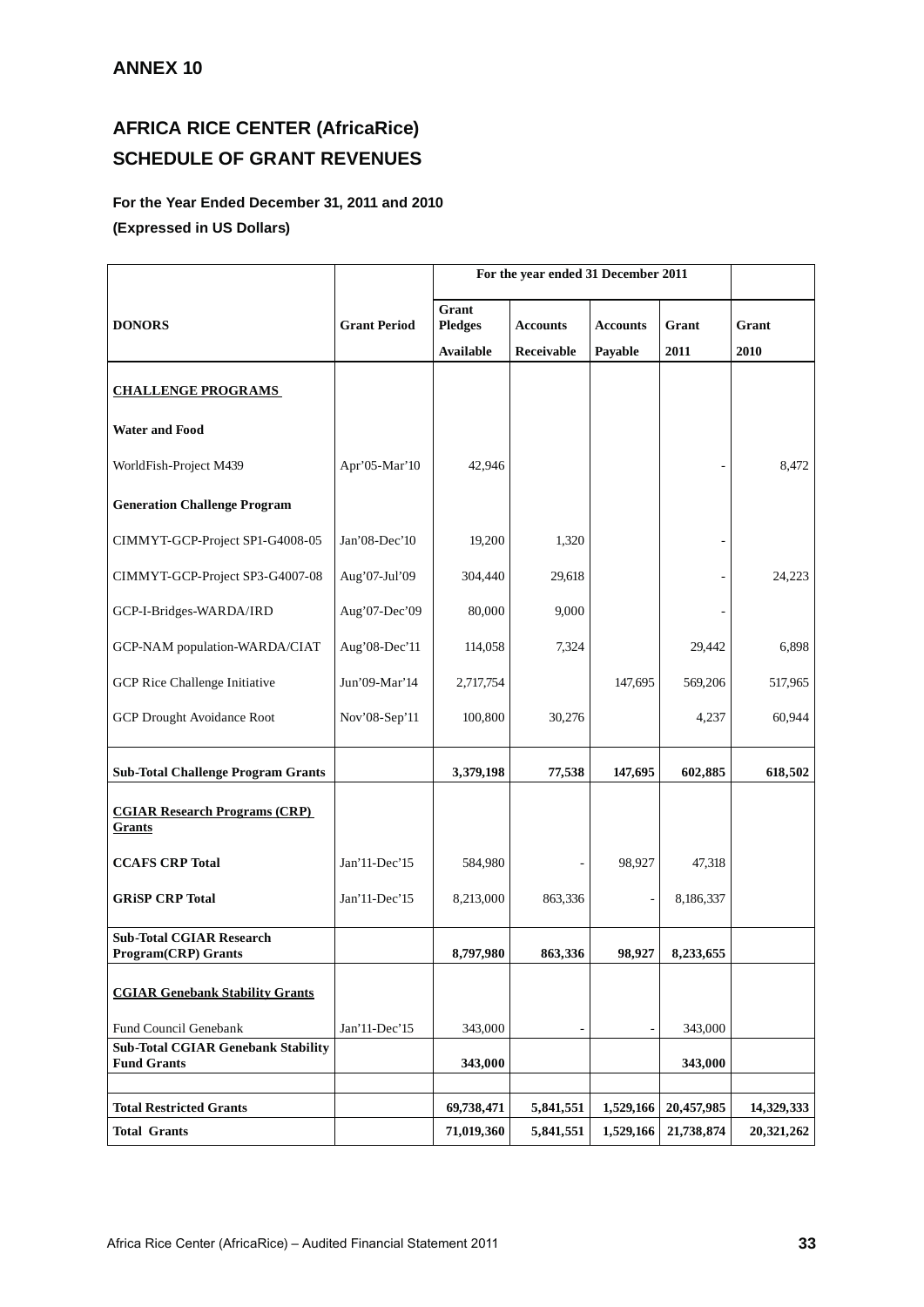| For the Year Ended 31 December 2011 and 2010<br>TEMPORARILY RESTRICTED BILATERAL<br>(Expressed in US Dollars) |                             |                                          |                  |                         |                       |                     |            |                         |                       |                   |                   |
|---------------------------------------------------------------------------------------------------------------|-----------------------------|------------------------------------------|------------------|-------------------------|-----------------------|---------------------|------------|-------------------------|-----------------------|-------------------|-------------------|
|                                                                                                               | <b>Notes</b>                | <b>Grant Period</b>                      | Pledged<br>Grant | 2010 Balances           |                       | <b>Balance</b>      | Received   | 2011 Balances           |                       | Expenditures/     | Expenditures/     |
| Donor and Project                                                                                             | Adjustments<br>$\mathbf{e}$ |                                          |                  | Receivable<br>@31/12/10 | @31/12/10<br>Payables | Adjustments<br>2011 | 2011<br>Ξ. | Receivable<br>@31/12/11 | @31/12/11<br>Payables | Grants in<br>2011 | Grants in<br>2010 |
| AfDB I(NERICA Dissemination Project)                                                                          |                             | $Jan'04-Dec'1$                           | 1,230,000        | 155,484                 |                       |                     | 371,700    |                         | 15,383                | 200,833           | 579,585           |
| Contracted Services to CARD Secretariat                                                                       |                             | Oct'09-Open                              | 24,415           | 18,249                  |                       |                     | 25,340     |                         | 6,978                 | $\overline{14}$   | 23,494            |
| <b>ANRP ESCAPE</b>                                                                                            |                             | Jul'11-Nov'14                            | 125,804          |                         |                       |                     | 59,265     |                         | 49,462                | 9,803             |                   |
| ACP-AfroWeeds Project                                                                                         | $\boxed{a}$                 | Oct'09-Oct'12                            | 408,453          | 51,328                  |                       | 16,952              | 92,089     | 45,182                  |                       | 102,895           | 161,465           |
| <b>BADEA-IRM</b> Training                                                                                     |                             | Jan'09-Dec'09                            | 320,000          |                         |                       |                     |            |                         |                       |                   | (121, 488)        |
| BADEA 2010 IRM Training                                                                                       |                             | $(b)$ Jul'10-Jun'12                      | 330,000          |                         | 87,891                | (57,007)            |            |                         | 5,453                 | 25,431            | 196,524           |
| Consultancy Services (KABIROU)                                                                                |                             | Apr'11-Dec'1                             | 6,820            |                         |                       |                     | 3,499      | 1,192                   |                       | 4,691             |                   |
| Diffusion of Improved Crop Varieties in Africa (DIVA)                                                         |                             | $\overline{\mathcal{C}}$<br>Nov'09-Dec'1 | 168,300          | 45,674                  |                       |                     | 100,000    |                         | 29,789                | 24,537            | 113,974           |
| BIOV2 New DIIVA Obj.                                                                                          |                             | Jan'11-Dec'12                            | 250,000          |                         |                       |                     | 106,950    |                         | 4,702                 | 102,248           |                   |
| CAAS-Chinese Academy of Agricultural Sciences                                                                 |                             | Nov'08-Oct'1                             | 3,449,862        | 106,033                 |                       |                     | 756,356    | 340                     |                       | 650,663           | 1,630,626         |
| CANADA Linkage Fund-Mc Gill University                                                                        |                             | Apr'08-Mar'1                             | 209,711          |                         | 50,601                |                     |            |                         |                       | 50,601            | 72,593            |
| CIDA Sup. Rice Res. in Africa                                                                                 |                             | $\circ$<br>$Mar'11-Mar'1$                | 7,136,573        |                         |                       |                     | 1,525,924  |                         | 255,053               | 1,270,871         |                   |
| CARD Regional Workshop July 10                                                                                |                             | Jul'10-Jul'10                            | 79,584           |                         |                       |                     |            |                         |                       |                   | 79,511            |
| CFC-(Spirivwa Project)                                                                                        |                             | (c) Jan'00-Dec'09                        | 536,039          | 27,610                  |                       | 1,817               | 25,793     |                         |                       |                   | 18,024            |
| CFC-NERICA Dissemination in Central Africa Project                                                            |                             | $\sim$<br>Jan' 08-Mar' 1                 | 2,500,961        | 158,772                 |                       |                     | 633,300    | 361,827                 |                       | 836,355           | 181,676           |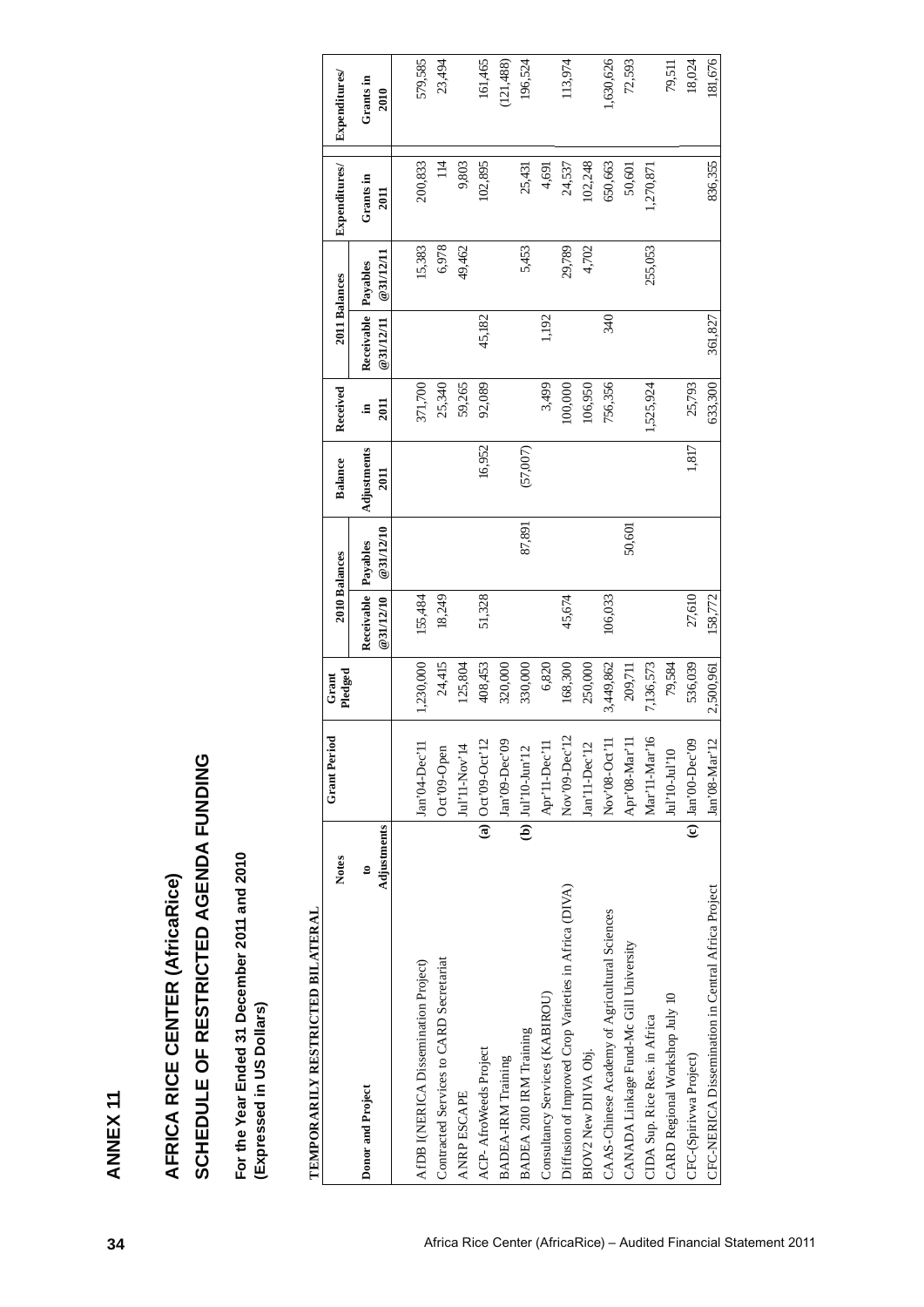| <b>Notes</b>                                                  | <b>Grant Period</b>             | Grant     |                     | 2010 Balances | Balance     | Received  |                     | 2011 Balances | Expenditures/ | Expenditures/ |
|---------------------------------------------------------------|---------------------------------|-----------|---------------------|---------------|-------------|-----------|---------------------|---------------|---------------|---------------|
| $\mathbf{s}$<br>Donor and Project                             |                                 | Pledged   | Receivable Payables |               | Adjustments | Ē.        | Receivable Payables |               | Grants in     | Grants in     |
| Adjustments                                                   |                                 |           | @31/12/10           | @31/12/10     | 2011        | 2011      | @31/12/11           | @31/12/11     | 2011          | 2010          |
| Conserv. Food & Health Found                                  | $\bullet$<br>Jul'06-Dec'1       | 81,000    |                     |               |             |           |                     |               |               | 6,177         |
| DFID16-Striga Project-University of Sheffield                 | May'08-Sep'11                   | 53,250    |                     | 2,568         |             | 11,434    | 2,280               |               | 16,282        | 37,664        |
| ESSO Rice Development in Chad                                 | Jan'10-Dec'11                   | 214,242   |                     | 6,170         |             | 57,735    |                     |               | 63,905        | 147,187       |
| European Union(Rice Policy & Techn. Impact on Food            |                                 |           |                     |               |             |           |                     |               |               |               |
| Security                                                      | $\circ$<br>Jan'07-Dec'1         | 1,203,184 | 97,552              |               |             | 48,376    | 49,176              |               |               | 457,262       |
| European Union(RAP Project)                                   | $\omega$<br>Jan'09-Dec'1        | 5,193,453 | 140,231             |               |             | 69,540    | 550,127             |               | 479,436       | 700,293       |
| Rice Policy (Incremental Fund)                                | $\mathbf{a}$<br>Jun:10-Dec'1    | 2,743,300 | 811,038             |               |             | 562,780   | 1,061,777           |               | 813,519       | 811,038       |
| FAO-Liberia Seed Production Project                           | Aug'08-Jun'09                   | 168,475   |                     | 2,188         |             |           |                     |               | 2,188         | (9,929)       |
| FAO-Seed Systems Study Project                                | $_{01}$<br>Jan '10-Dec          | 198,500   |                     |               |             |           |                     |               |               | 198,500       |
| Seed Policy Workshop                                          | $Jan'11-Iun'11$                 | 50,000    |                     |               |             | 50,000    |                     |               | 50,000        |               |
| Training of APO for FAO                                       | May'11-Dec'12                   | 4,200     |                     |               |             | 4,200     |                     | 4,200         |               |               |
| GTZ-RISOCAS-University of Hohenheim Project                   | Mar'08-Feb'11                   | 236,553   | 22,045              |               |             | 9,173     |                     |               | (12, 872)     | (44, 233)     |
| GTZ-Characterization of Bacterial Leaf Blight                 | May'08-Apr'10                   | 86,420    |                     |               |             |           |                     |               |               | 4,552         |
| GTZP8 - GTZ MICCORDEA                                         | Jan'10-Dec'12<br>Jan'10-Dec'10  | 1,608,000 |                     | 98,469        |             | 551,280   |                     | 54,716        | 595,033       | 436,811       |
| GTZ-Attributed Grant                                          |                                 | 231,528   |                     |               |             | 219,924   |                     |               | 219,924       | 231,547       |
| IBRD-CGIAR Collaboration Fund Proj.                           | Jan '11 - Open                  | 414,492   |                     | 414,491       |             |           |                     | 254,251       | 160,240       |               |
| CCAFS Research Theme #5 Project                               | Dec'10-May'11                   | 15,000    |                     |               |             | 15,000    |                     |               | 15,000        |               |
| IFAD-HIV/AIDS and Rural Poverty Project                       | $\rm Jan' O7\hbox{-}Jun' O9$    | 165,000   | 8,250               |               |             | 8,250     |                     |               |               |               |
| IFAD-NERICA Seeds Access-West and Central Africa Project      | Dec'07-Dec'12                   | 1,500,000 | 500,406             |               |             | 772,000   |                     | 51,644        | 219,950       | 658,224       |
| IFAD ESA Project                                              | $\subseteq$<br>Jan'09-Dec'1     | 60,000    |                     |               |             |           |                     |               |               | 15,000        |
| IFAR-CGIAR Fellowship Programs                                | Jan'09-Open                     | 55,000    |                     | 5,676         |             | 11,000    |                     | 8,609         | 8,067         | 27,324        |
| IRRI/WARDA Abiotic Stress Project                             | Jan'08-Feb'14                   | 4,800,000 |                     |               |             | 1,280,000 | 166,674             |               | 1,446,674     | 874,001       |
| Japan/UNDP-TCDC (Interspecific Hybrid. Project)               | Jan'00-Mar'12                   | 380,000   |                     | 6,188         |             |           | 251,360             |               | 257,548       | 283,801       |
| Japan (Increasing Quality Compet.Loc. Project)                | Jan'03-Mar'12                   | 100,000   | 1,304               |               |             |           | 100,630             |               | 99,326        | 81,143        |
| Japan (Dev.Interspec. OG&OS Progenies Project)                | Jan'03-Mar'12                   | 100,000   | 55,753              |               |             |           | 114,642             |               | 58,889        | 102,112       |
| Japan (High Yield Varieties-Humid Zones project)              | Dec'05-Mar'12                   | 100,000   |                     | 78,837        |             |           | 72,306              |               | 151,143       | 138,453       |
| Japan (Phys. & Genetic Invest.-NERICA Project)                | Jan'07-Mar'12                   | 100,000   | 704                 |               |             |           | 63,266              |               | 62,561        | 70,392        |
| Japan-Development of Sustainable Rice Farming Systems Project | $\overline{2}$<br>$Jan'08-Mar'$ | 60,000    |                     | 73,004        |             |           |                     | 22,680        | 50,324        | 51,895        |
| Japan Emergency Rice Initiativ                                | $\overline{10}$<br>Apr'09-Sep'  | 4,800,000 |                     |               |             |           |                     |               |               | 287,738       |
| Japan Breeding Project                                        | Jan'10-Dec'14                   | 6,000,000 | 150,900             |               |             | 2,800     | 1,834,485           |               | 1,686,384     | 1,748,100     |
| Japan SMART IV                                                | Oct'09-Sep'14                   | 3,000,000 |                     | 513,200       |             | 635,220   |                     | 416,949       | 731,471       | 727,149       |
| Japan-Capacity Bldg-Saito                                     | Oct'09-Dec'10                   | 10,730    |                     |               |             |           |                     |               |               | 3,640         |
| Japan-Capacity Building-Sokei                                 | Oct'09-Feb'11                   | 48,349    | 1,472               |               |             |           |                     |               | (1,472)       | 26,885        |
| Japan Capacity Building-Abe                                   | Sep'10-Open                     | 11,500    |                     | 2,588         |             |           |                     | 602           | 1,986         | 8,912         |
| Japan/CGFellowship Program-Abe                                | Nov'10-Open                     | 12,700    |                     | 9,285         |             | 806       |                     | 6,552         | 3,539         | 3,415         |
| Japan/CGFellowship Program-Saito                              | Nov'10-Mar'11                   | 7,000     |                     | 7,000         |             | 1,152     |                     |               | 8,152         |               |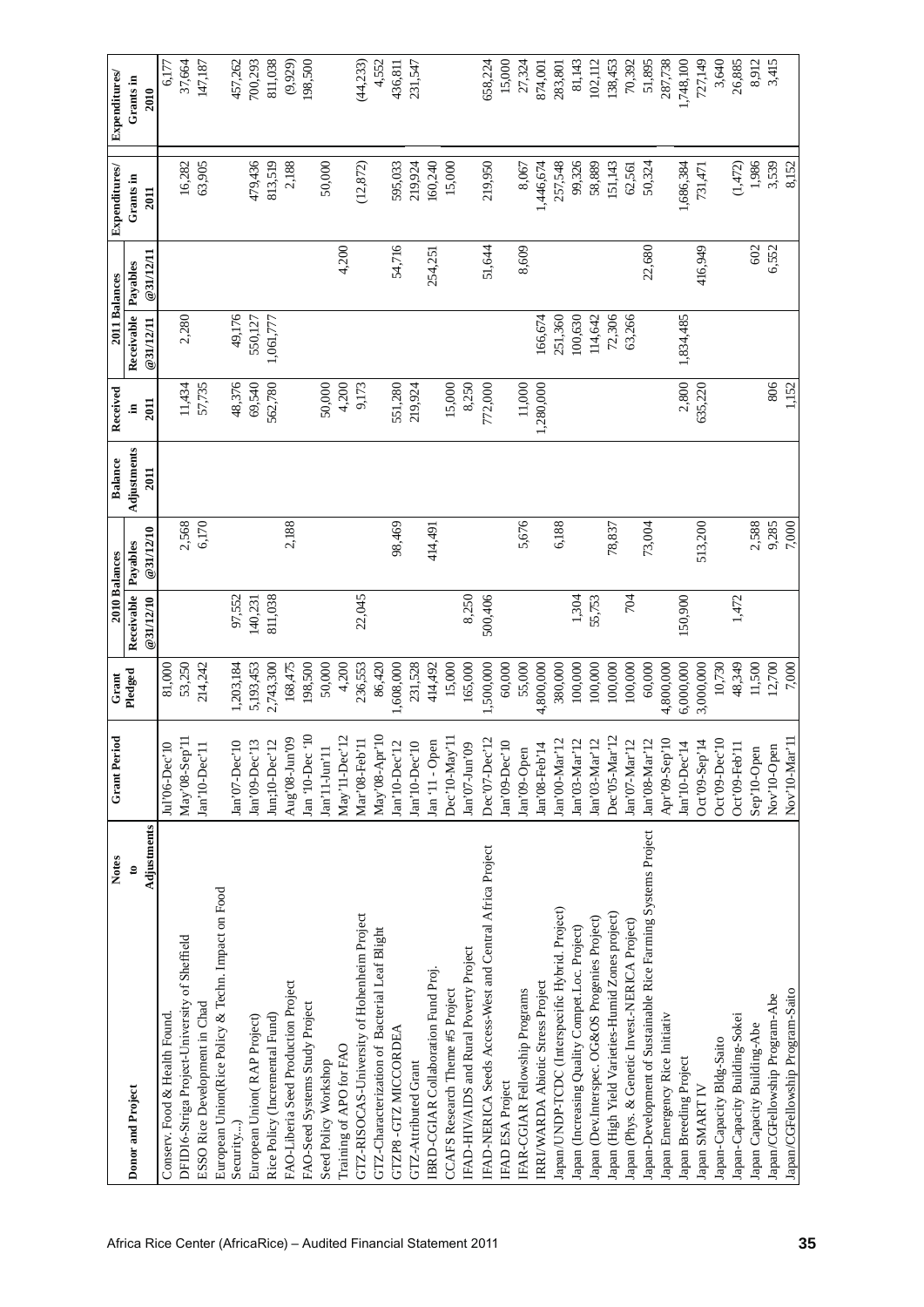| 36                                                                 | <b>Notes</b>                                                                                                                                                            | <b>Grant Period</b>                                                                                                                                                                                                                                                            | Grant     |            | 2010 Balances | <b>Balance</b> | Received   | 2011 Balances |           | Expenditures/ | Expenditures/ |
|--------------------------------------------------------------------|-------------------------------------------------------------------------------------------------------------------------------------------------------------------------|--------------------------------------------------------------------------------------------------------------------------------------------------------------------------------------------------------------------------------------------------------------------------------|-----------|------------|---------------|----------------|------------|---------------|-----------|---------------|---------------|
|                                                                    | $\boldsymbol{\mathsf{s}}$<br>Donor and Project                                                                                                                          |                                                                                                                                                                                                                                                                                | Pledged   | Receivable | Payables      | Adjustments    | $\ddot{=}$ | Receivable    | Payables  | Grants in     | Grants in     |
|                                                                    | Adjustments                                                                                                                                                             |                                                                                                                                                                                                                                                                                |           | @31/12/10  | @31/12/10     | 2011           | 2011       | @31/12/11     | @31/12/11 | 2011          | 2010          |
|                                                                    | Japan (RYMV Project)                                                                                                                                                    | S.<br>$Jan'00-Mar'$                                                                                                                                                                                                                                                            | 100,000   |            | 1,601         |                |            | 69,345        |           | 70,946        | 64,254        |
|                                                                    | JICA/WARDA-Collaboration Project                                                                                                                                        | Apr'04-Open                                                                                                                                                                                                                                                                    | 164,035   | 58,171     |               |                | 155,212    |               | 29,269    | 67,772        | 198,866       |
|                                                                    | JIRCAS Collab. Proj.-Benin                                                                                                                                              | Jun'10-open                                                                                                                                                                                                                                                                    | 4,000     |            | 3,046         |                | 2,054      |               | 3,852     | 1,248         | 78            |
|                                                                    | MISU1-Competitiveness Study                                                                                                                                             | Oct'10-Aug'                                                                                                                                                                                                                                                                    | 49,335    |            |               |                | 24,668     | 24,788        |           | 49,456        |               |
|                                                                    | PADER Project                                                                                                                                                           | Feb'11-Dec'12<br>Ian'10-Dec'10                                                                                                                                                                                                                                                 | 54,820    |            |               |                | 54,820     |               | 54,820    |               |               |
|                                                                    | Syngenta Proposal Development                                                                                                                                           |                                                                                                                                                                                                                                                                                | 193,530   | 1,640      |               |                |            |               |           | (1,640)       | 118,702       |
|                                                                    | Syngenta Value Chains                                                                                                                                                   | Apr'11-Mar'12                                                                                                                                                                                                                                                                  | 416,456   |            |               |                | 416,456    | 131,198       |           | 547,654       |               |
|                                                                    | UNDP-Liberia Seed Production Project                                                                                                                                    | $\begin{array}{ l } \hline \text{A} \text{p} r^{\ast} 09\text{-} \text{A} \text{p} r^{\ast} 11 \\ \hline \text{O} \text{c} t^{\ast} 08\text{-} \text{J} \text{u} n^{\ast} 11 \\ \hline \text{J} \text{a} n^{\ast} 10\text{-} \text{D} \text{e} \text{c}^{\ast} 10 \end{array}$ | 296,604   |            | 18,268        |                | 74,750     | 82            |           | 93,100        | 90,224        |
|                                                                    | UNDP KMV Project Liberia                                                                                                                                                |                                                                                                                                                                                                                                                                                | 230,000   | 44,982     |               |                |            |               |           | (44,982)      | 76,092        |
|                                                                    | USAID/CORAF RYMV                                                                                                                                                        |                                                                                                                                                                                                                                                                                | 39,000    |            |               |                |            |               |           |               | 39,000        |
|                                                                    | USAID: West Africa Rice Initiative Project                                                                                                                              | $\circ$<br>$Oct'08-Sep'$                                                                                                                                                                                                                                                       | 5,100,000 |            |               |                |            |               |           |               | 2,102,578     |
|                                                                    | WOTRO Parasite Project                                                                                                                                                  | $\omega$<br>Apr'11-Mar'1                                                                                                                                                                                                                                                       | 139,923   |            |               |                | 29,040     |               | 3,368     | 25,672        |               |
|                                                                    | Sub-Total Restricted Grants                                                                                                                                             |                                                                                                                                                                                                                                                                                |           | 2,457,598  | 1,381,071     | (38, 238)      | 8,775,078  | 4,900,677     | 1,282,544 | 11,278,445    | 13,710,831    |
| Africa Rice Center (AfricaRice) - Audited Financial Statement 2011 | (a) Counterpart contribution by AfricaRice to support the project as per agreement<br>(b) Partial reimbursement to BADEA for unrequired portion of the budget<br>NOTES: |                                                                                                                                                                                                                                                                                |           |            |               |                |            |               |           |               |               |
|                                                                    | (c) End of project reconciliation and exchange difference adjustements made during the period                                                                           |                                                                                                                                                                                                                                                                                |           |            |               |                |            |               |           |               |               |
|                                                                    |                                                                                                                                                                         |                                                                                                                                                                                                                                                                                |           |            |               |                |            |               |           |               |               |
|                                                                    |                                                                                                                                                                         |                                                                                                                                                                                                                                                                                |           |            |               |                |            |               |           |               |               |
|                                                                    |                                                                                                                                                                         |                                                                                                                                                                                                                                                                                |           |            |               |                |            |               |           |               |               |
|                                                                    |                                                                                                                                                                         |                                                                                                                                                                                                                                                                                |           |            |               |                |            |               |           |               |               |
|                                                                    |                                                                                                                                                                         |                                                                                                                                                                                                                                                                                |           |            |               |                |            |               |           |               |               |
|                                                                    |                                                                                                                                                                         |                                                                                                                                                                                                                                                                                |           |            |               |                |            |               |           |               |               |
|                                                                    |                                                                                                                                                                         |                                                                                                                                                                                                                                                                                |           |            |               |                |            |               |           |               |               |
|                                                                    |                                                                                                                                                                         |                                                                                                                                                                                                                                                                                |           |            |               |                |            |               |           |               |               |
|                                                                    |                                                                                                                                                                         |                                                                                                                                                                                                                                                                                |           |            |               |                |            |               |           |               |               |
|                                                                    |                                                                                                                                                                         |                                                                                                                                                                                                                                                                                |           |            |               |                |            |               |           |               |               |
|                                                                    |                                                                                                                                                                         |                                                                                                                                                                                                                                                                                |           |            |               |                |            |               |           |               |               |
|                                                                    |                                                                                                                                                                         |                                                                                                                                                                                                                                                                                |           |            |               |                |            |               |           |               |               |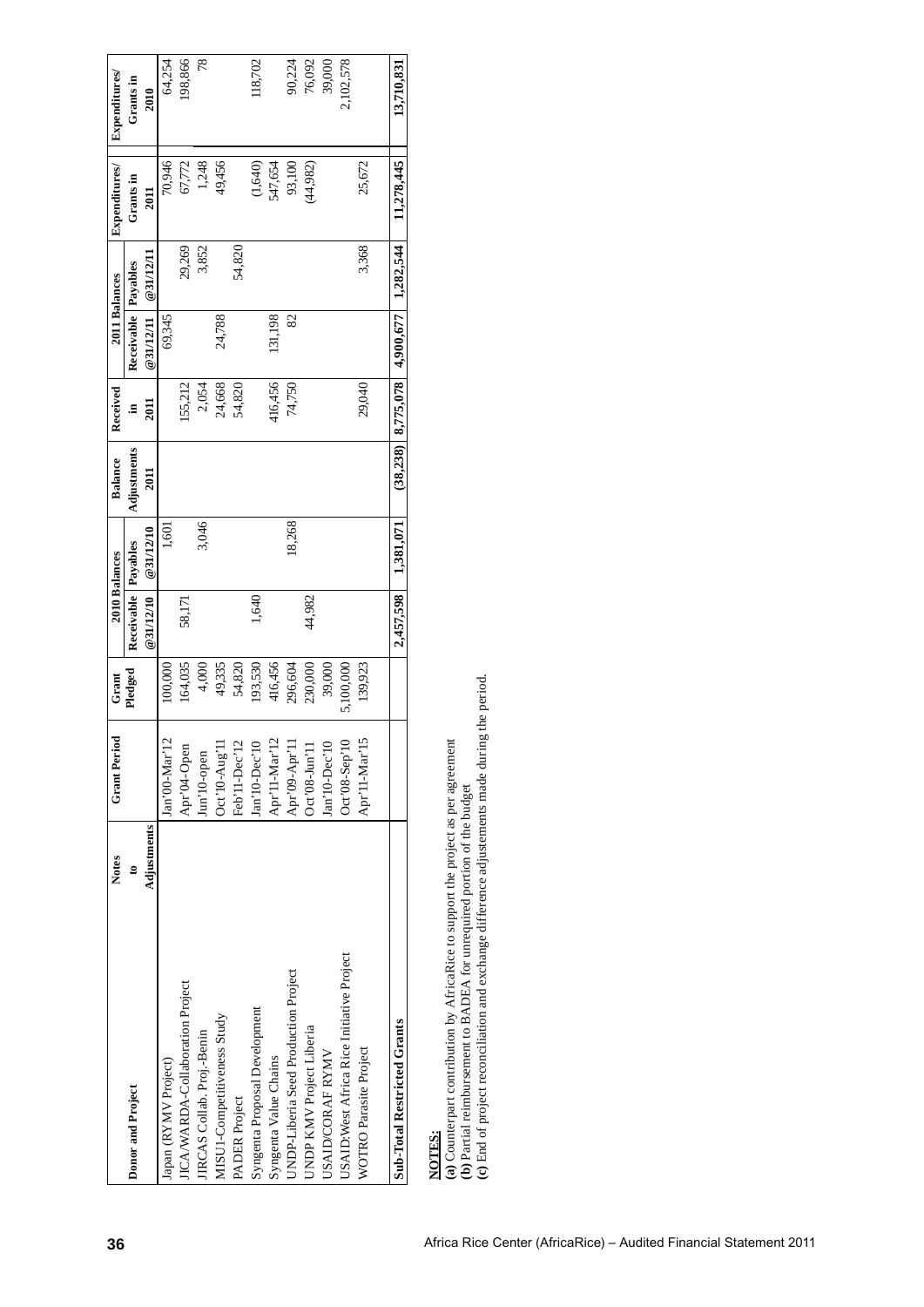| SCHEDULE OF RESTRICTED AGENDA FUNDING<br>AFRICA RICE CENTER (AfricaRice)                                                                                                                          |                                             |                     |           |                                          |                       |                                       |                                |                                                   |           |                                    |                                    |
|---------------------------------------------------------------------------------------------------------------------------------------------------------------------------------------------------|---------------------------------------------|---------------------|-----------|------------------------------------------|-----------------------|---------------------------------------|--------------------------------|---------------------------------------------------|-----------|------------------------------------|------------------------------------|
| For the Year Ended 31 December 2011 and 2010<br>(Expressed in US Dollars)                                                                                                                         |                                             |                     |           |                                          |                       |                                       |                                |                                                   |           |                                    |                                    |
| <b>CHALLENGE PROGRAMS</b>                                                                                                                                                                         |                                             | <b>Grant Period</b> | Grant     |                                          |                       |                                       |                                |                                                   |           |                                    |                                    |
| Donor and Project                                                                                                                                                                                 | Adjustments<br><b>Notes</b><br>$\mathbf{c}$ |                     | Pledged   | 2010 Balances<br>Receivable<br>@31/12/10 | @31/12/10<br>Payables | Adjustments<br><b>Balance</b><br>2010 | Received<br>2011<br>$\ddot{=}$ | Receivable Payables<br>2011 Balances<br>@31/12/11 | @31/12/11 | Expenditures/<br>Grants in<br>2011 | Expenditures/<br>Grants in<br>2010 |
| Water and Food                                                                                                                                                                                    |                                             |                     |           |                                          |                       |                                       |                                |                                                   |           |                                    |                                    |
| Based Fish Culture in Irrigation Systems<br>WorldFish-Project M439-Community<br>Generation Challenge Program<br>and Seasonal Floodplains                                                          |                                             | Apr'05-Mar'10       | 42,946    |                                          |                       |                                       |                                |                                                   |           |                                    | 8,472                              |
| Connecting performanceunder drought with<br>CIMMYT-GCP-Project SP1-G4008-05-<br>genotypes through phenotype associations                                                                          |                                             | Jan'08-Dec'10       | 19,200    | 1,320                                    |                       |                                       |                                | 1,320                                             |           |                                    | 24,223                             |
| LGDP/IRD-GCP-I-Bridges-Interspecific<br>CIMMYT-GCP-Project SP3-G4007-<br>NERICA rice cultivars for West Africa<br>08-Intergration of genomics tools with<br>conventional screening for developing |                                             | Aug'07-Jul'09       | 304,440   | 29,618                                   |                       |                                       |                                | 29,618                                            |           |                                    |                                    |
| bridges that give full access to the African<br>rice allele pool for enhancing drought<br>tolerance of African rice                                                                               |                                             | Aug'07-Dec'09       | 80,000    | 9,000                                    |                       |                                       |                                | 9,000                                             |           |                                    |                                    |
| 45-A Nested Association Mapping (NAM)<br>CIMMYT-GCP-Project SP1-G4008-<br>population of Rice                                                                                                      |                                             | Aug'08-Dec'11       | 114,058   | 9,994                                    |                       |                                       | 32,112                         | 7,324                                             |           | 29,442                             | 6,898                              |
| GCP Rice Challenge Initiative                                                                                                                                                                     |                                             | Jun'09-Mar'14       | 2,717,754 | 21,798                                   |                       |                                       | 738,699                        |                                                   | 147,695   | 569,206                            | 517,965                            |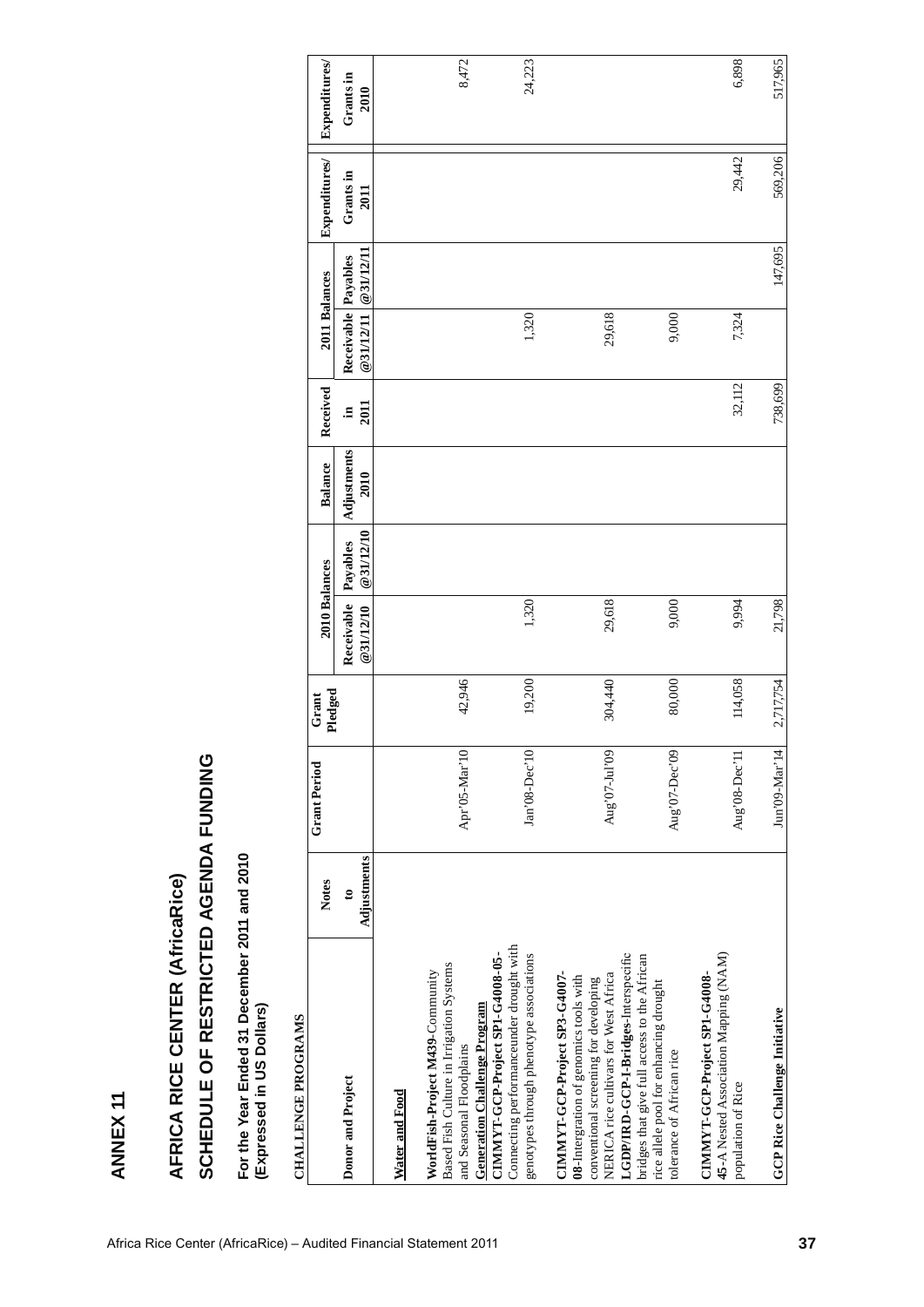| 38                                                                 |                                                                                                   | <b>Notes</b> | <b>Grant Period</b>            | Pledged<br>Grant | 2010 Balances |           | Balance     | Received                 | 2011 Balances       |           | Expenditures/       | Expenditures/ |  |
|--------------------------------------------------------------------|---------------------------------------------------------------------------------------------------|--------------|--------------------------------|------------------|---------------|-----------|-------------|--------------------------|---------------------|-----------|---------------------|---------------|--|
|                                                                    | Donor and Project                                                                                 | $\mathbf{e}$ |                                |                  | Receivable    | Payables  | Adjustments | Ξ.                       | Receivable Payables |           | Grants in           | Grants in     |  |
|                                                                    |                                                                                                   | Adjustments  |                                |                  | @31/12/10     | @31/12/10 | 2010        | 2011                     | @31/12/11           | @31/12/11 | 2011                | 2010          |  |
|                                                                    |                                                                                                   |              |                                |                  |               |           |             |                          |                     |           |                     |               |  |
|                                                                    | GCP Drought Avoidance Root                                                                        |              | Nov'08-Sep'11                  | 100,800          | 26,039        |           |             |                          | 30,276              |           | 4,237               | 60,944        |  |
|                                                                    | Sub-Total Challenge Program Grants                                                                |              |                                |                  | 97,769        |           |             | 770,811                  | 77,538              | 147,695   | 602,885             | 618,502       |  |
|                                                                    | Programa(CRP) Grants<br><b>CCAFS CRP</b> Total<br><b>CGIAR Research</b><br><b>GRISP CRP-Total</b> |              | Jan'11-Dec'15<br>Jan'11-Dec'15 |                  |               |           |             | 7,323,000<br>146,245     | 863,336             | 98,927    | 47,318<br>8,186,337 |               |  |
|                                                                    | Sub-Total CGIAR Research<br>Program(CRP) Grants                                                   |              |                                |                  |               |           |             | 7,469,245                | 863,336             | 98,927    | 8,233,655           |               |  |
|                                                                    | <b>CGIAR Genebank Stability Grants</b><br><b>Fund Council Genebank</b>                            |              | Jan'11-Dec'15.                 |                  |               |           |             | 343,000                  |                     |           | 343,000             |               |  |
|                                                                    | Sub-Total CGIAR Genebank Stability Fund Grants                                                    |              |                                |                  |               |           |             | 343,000                  |                     |           | 343,000             |               |  |
|                                                                    | <b>Total All Restricted Grants</b>                                                                |              |                                |                  | 2,555,367     | 1,381,071 |             | $(38, 238)$ 17, 358, 134 | 5,841,551           | 1,529,166 | 20,457,985          | 14,329,333    |  |
|                                                                    | <b>NOTES:</b>                                                                                     |              |                                |                  |               |           |             |                          |                     |           |                     |               |  |
| Africa Rice Center (AfricaRice) - Audited Financial Statement 2011 |                                                                                                   |              |                                |                  |               |           |             |                          |                     |           |                     |               |  |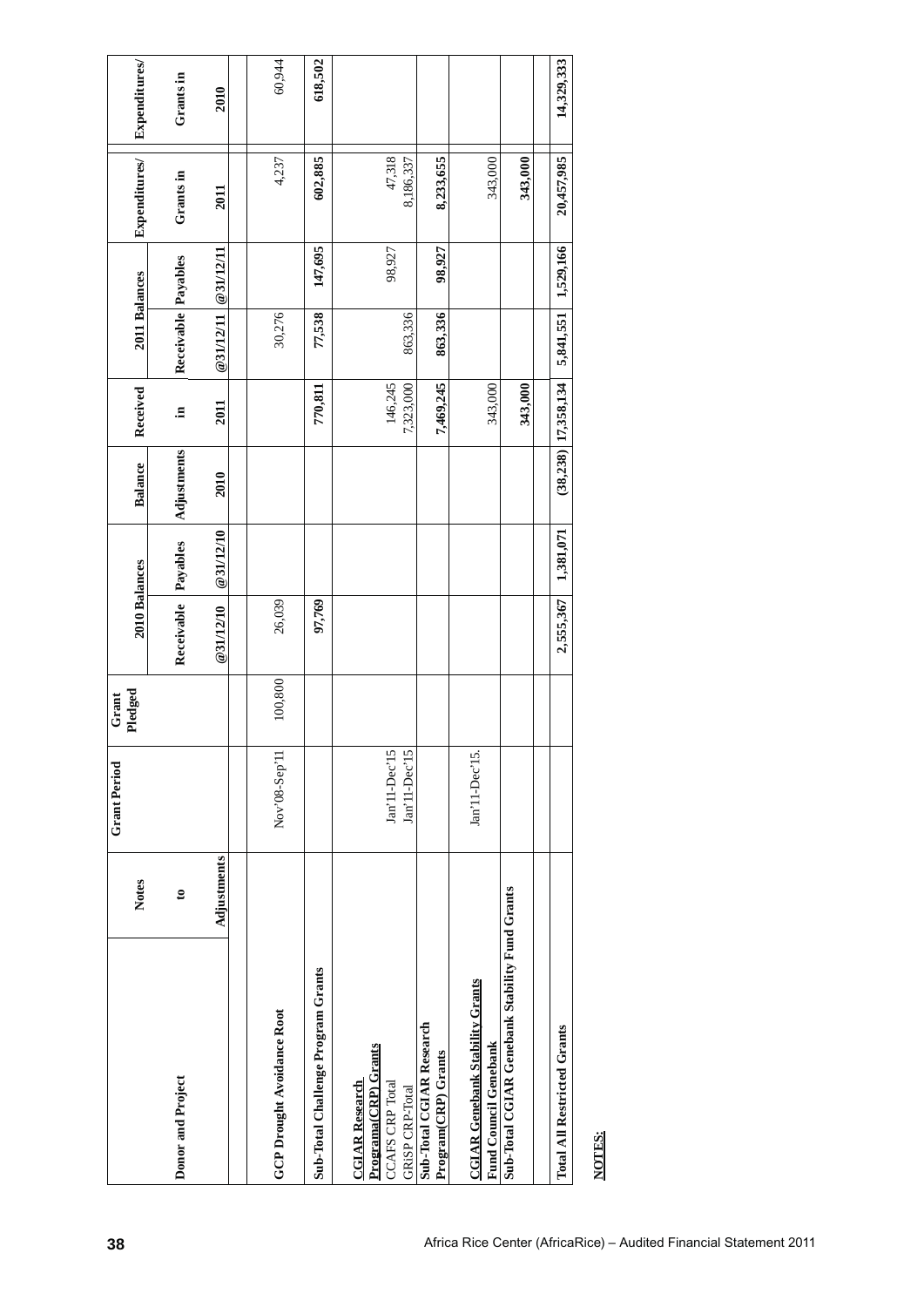## **ANNEX 12**

## **AFRICA RICE CENTER (AfricaRice)**

## **STATEMENT OF OPERATING EXPENSES**

#### **For the Year Ended 31 December 2011 and 2010**

### **INDIRECT COST RATE**

|                                                                    | 2011        | 2010        |
|--------------------------------------------------------------------|-------------|-------------|
| <b>Direct Operating Expenses</b>                                   |             |             |
| Research                                                           | 18,335,284  | 15,333,011  |
| <b>Research Support</b>                                            | 2,129,945   | 2,683,692   |
| Operations                                                         | 315,296     | 665,182     |
| Sub-total                                                          | 20,780,525  | 18,681,885  |
| Less: Overhead recovery <sup>1</sup>                               | (1,939,489) | (1,420,158) |
| <b>Total Direct Operating Expenses</b>                             | 18,841,036  | 17,261,727  |
| <b>Indirect Operating Expenses</b>                                 |             |             |
| Management                                                         | 2,569,745   | 2,678,271   |
| <b>Common Sustenance Services</b>                                  | 26,945      | 156,250     |
|                                                                    |             |             |
| <b>Total Indirect Operating Expenses</b>                           | 2,596,690   | 2,834,521   |
|                                                                    |             |             |
| Less: Indirect Cost Recovery from Hosted Institutions <sup>1</sup> | (226,918)   | (264, 979)  |
| Less: Cost Sharing Percentage(CSP) <sup>2</sup>                    | (20, 387)   |             |
|                                                                    |             |             |
| <b>Total Operating Expenses</b>                                    | 21,190,421  | 19,831,269  |
|                                                                    |             |             |
| <b>Cost Ratios</b>                                                 |             |             |
| Direct/Total                                                       | 88.9%       | 87.0%       |
| Indirect/Total                                                     | 12.3%       | 14.3%       |
| Indirect/Direct                                                    | 13.8%       | 16.4%       |
|                                                                    |             |             |

**<sup>1</sup>**The deduction of the overhead recovery does not result in a net amount but rather it results in the correct gross amount of the direct costs. This is because the project costs (normally reported as direct project costs) include an amount of indirect costs that a donor of restricted projects allows a Center to recover. As this is not a real direct cost it should be removed. This is usually the amount shown as recovery in the Statement of Activity (SOA). However, since 2007 this amount includes additional overhead recovery due to services provided to hosted institutions and for invoiced services that do not form part of AfricaRice's direct costs stated above.

<sup>2</sup>The same treatment applies to the Cost Sharing Percentage(CSP) recorded in the Statement of Activities but which supposed to be remitted to the Fund Council.